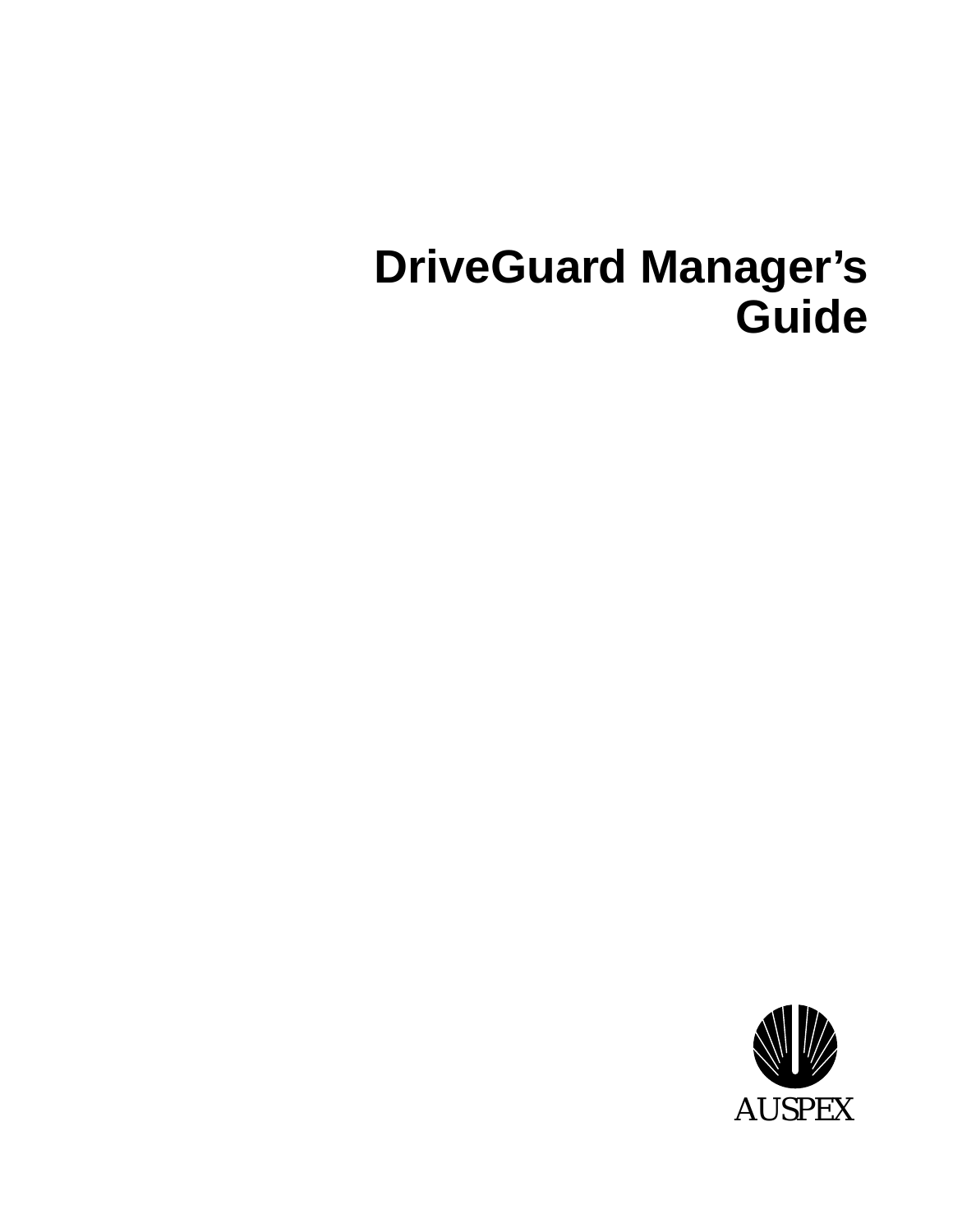#### **Copyright**

Copyright ©1998, Auspex Systems, Inc. All rights reserved. Printed in the United States of America. Part Number 850477-001.

No part of this publication may be reproduced, in any form or by any means, without the prior written consent of Auspex Systems, Inc. Auspex Systems, Inc., reserves the right to revise this publication and make changes in content from time to time without obligation on the part of Auspex Systems to provide prior notification of such revision or change.

U.S. GOVERNMENT RIGHTS: As specified in 48 C.F.R.12.212 of the FAR and in 48.C.F.R 227-7202-1 of the DFARS, the use, duplication or disclosure of licensed commercial software and documentation is subject to the Auspex System's license. Such rights and restrictions are similar to those set forth in FAR 52.227-19(c)(1)&(c)(2).

#### **Trademarks**

Auspex, Auspex logo design, Functional Multiprocessor, Functional Multi-processor, Functional Multi-processing, Functional Multiprocessing Kernel, FMK, and FMP are registered trademarks of Auspex Systems, Inc. NS 7000, NS 6000, NS 6002, NS 5500, NS 5502, NS 5000, NS 3000, NetServer, DataGuard, ServerGuard, Functional Multiprocessing, NeTservices, and Thrive Carefully are trademarks of Auspex Systems, Inc.

AT&T is a registered trademark of AT&T Corporation. Microsoft, MS, MS-DOS, Windows, Windows NT, and Backoffice are either registered trademarks or trademarks of Microsoft Corporation. Sun, Sun Microsystems, the Sun Logo, Solaris, SunOS, ONC, ONC/NFS, and NFS are trademarks or registered trademarks of Sun Microsystems, Inc. All SPARC trademarks are used under license and are the trademarks or registered trademarks of SPARC International, Inc. in the United States and other countries. UNIX is a registered trademark in the United States and other countries of The Open Group. VMEbus is a trademark of VMEbus Manufacturers Group. DEC and VT 510 are trademarks of Digital Equipment Corp. ForeRunner is a trademark of FORE Systems, Inc. Acrobat is a trademark of Adobe Systems, Inc.

Auspex NetServer<sup>TM</sup> System Software is derived from UNIX<sup>®</sup> licensed from The Santa Cruz Operation, Inc. and SunOs™ 4.1.4 and ONC™/NFS™ 4.1 licensed from Sun Microsystems, Inc. Auspex NetServer System Software Version 1.10 incorporates AT&T's Advanced Server for UNIX<sup>®</sup> Systems. Auspex Optional Products Premier Software Series for NeTservices™ incorporates AT&T's Advanced Server for UNIX Systems and NETBIOS/ix<sup>™</sup>. NETBIOS/ix is a registered U.S. trademark of Micro Computer Systems, Inc.

Microsoft may have patents or pending patent applications, trademarks, copyrights, or other intellectual property rights covering subject matter in this document. The furnishing of this document does not give you any license to these patents, trademarks, copyrights, or other intellectual property rights except as expressly provided in any written license agreement from Microsoft.

Auspex Systems, Inc. 2300 Central Expressway Santa Clara, California 95050 Phone: (408) 566-2000 Fax: (408) 566-2020 Internet: info@auspex.com World Wide Web: http://www.auspex.com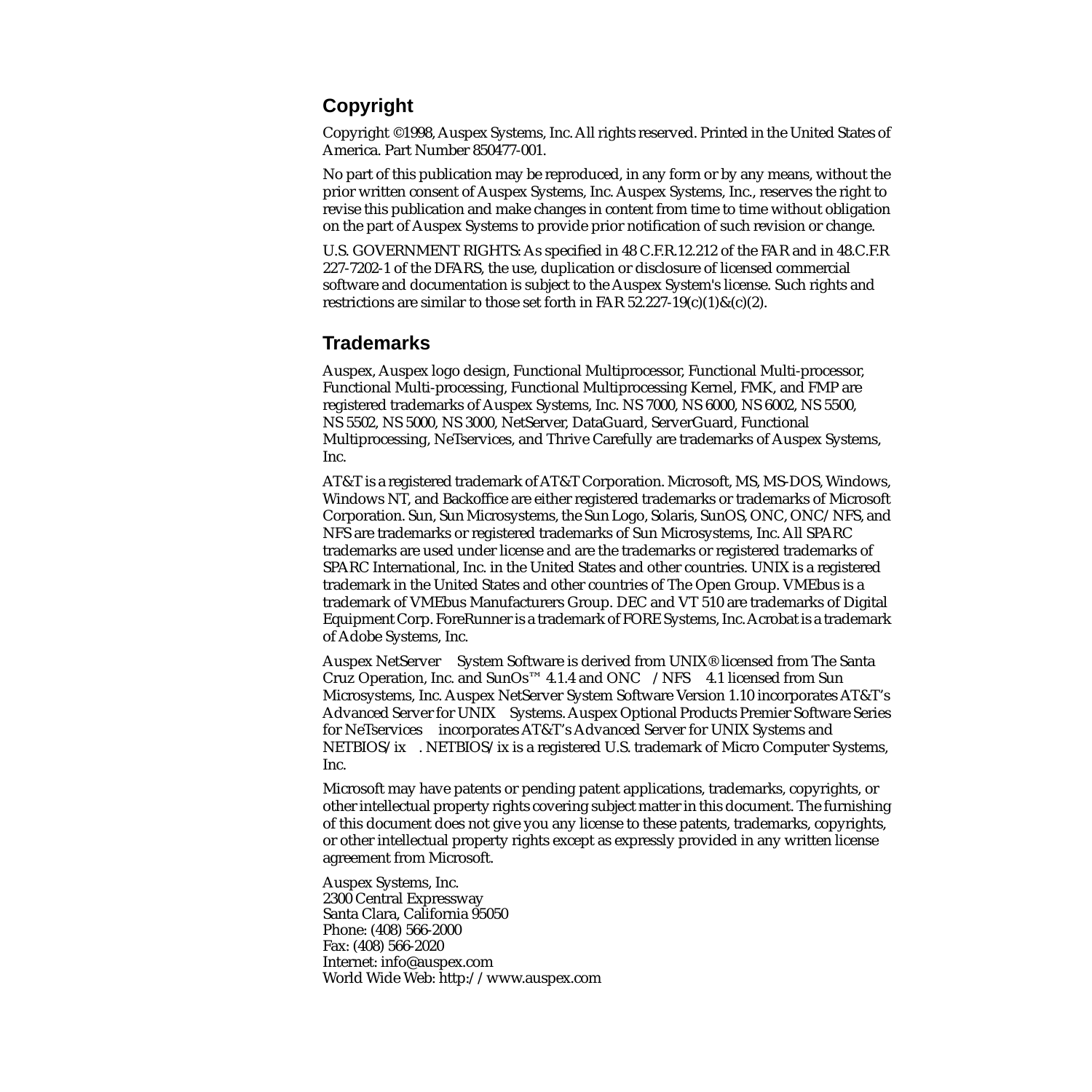#### **Protection Against Electrostatic Discharge**

To prevent damage to the system due to electrostatic discharge, always wear the antistatic wrist strap provided with your network server when you come in contact with the system.

#### **Publication Change Record**

The following table records all revisions to this publication. The first entry is always the publication's initial release. Each entry indicates the date of the release and the number of the system release to which the revision corresponds.

| <b>Part Number</b> | <b>Date</b> | <b>Description</b>          |
|--------------------|-------------|-----------------------------|
| 850477-001         | March 1998  | Release 1.10, first release |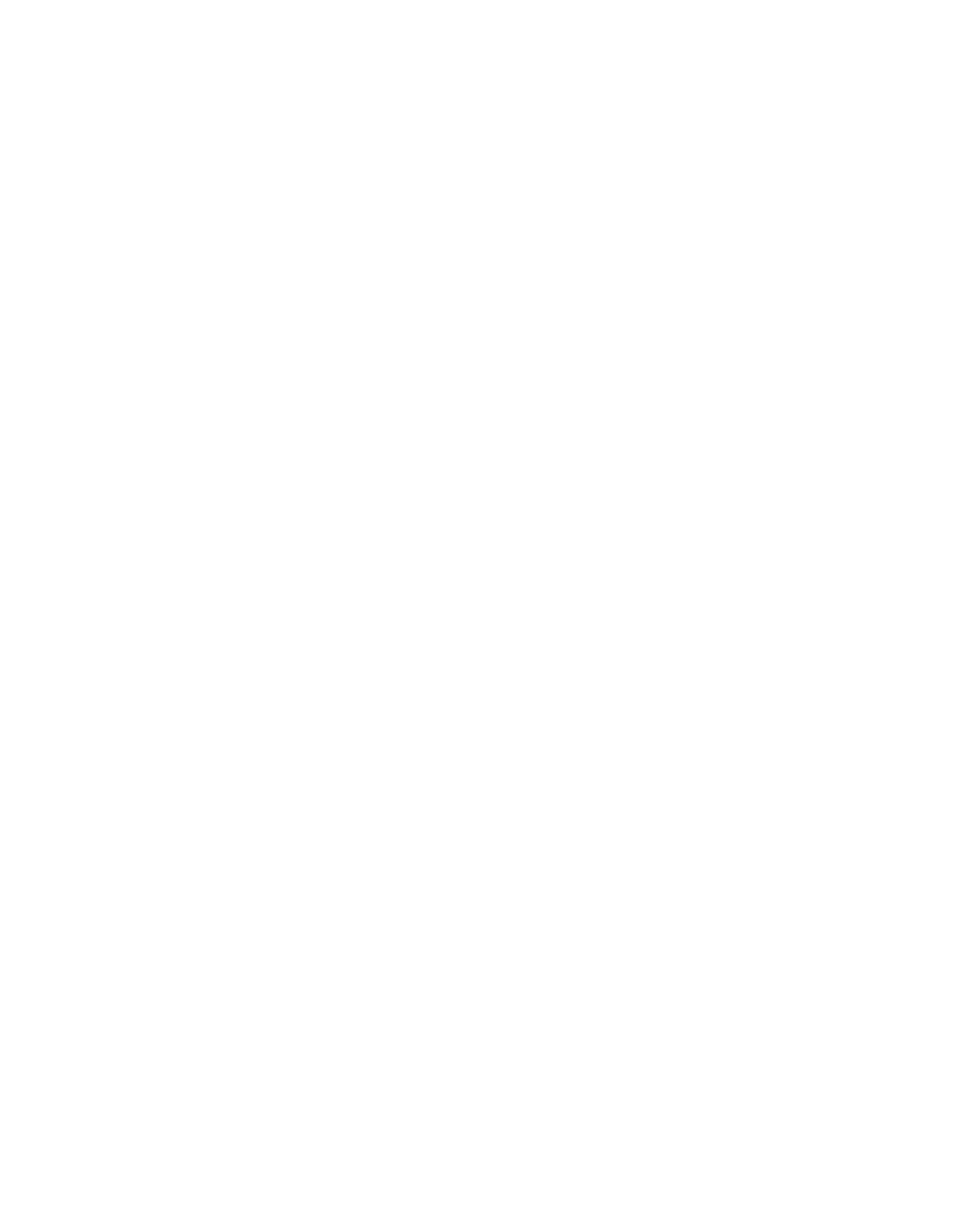

## **Contents**

| <b>Chapter 1 Overview of DriveGuard</b>        |  |
|------------------------------------------------|--|
|                                                |  |
|                                                |  |
|                                                |  |
|                                                |  |
|                                                |  |
|                                                |  |
|                                                |  |
|                                                |  |
|                                                |  |
|                                                |  |
|                                                |  |
|                                                |  |
|                                                |  |
| <b>Chapter 2 Installing DriveGuard</b>         |  |
|                                                |  |
|                                                |  |
|                                                |  |
|                                                |  |
|                                                |  |
| <b>Chapter 3 Using DriveGuard</b>              |  |
|                                                |  |
|                                                |  |
|                                                |  |
|                                                |  |
|                                                |  |
|                                                |  |
|                                                |  |
|                                                |  |
|                                                |  |
| Reestablishing Original Array Configuration3-9 |  |
|                                                |  |
|                                                |  |
|                                                |  |
|                                                |  |
|                                                |  |
|                                                |  |
|                                                |  |
|                                                |  |
|                                                |  |
|                                                |  |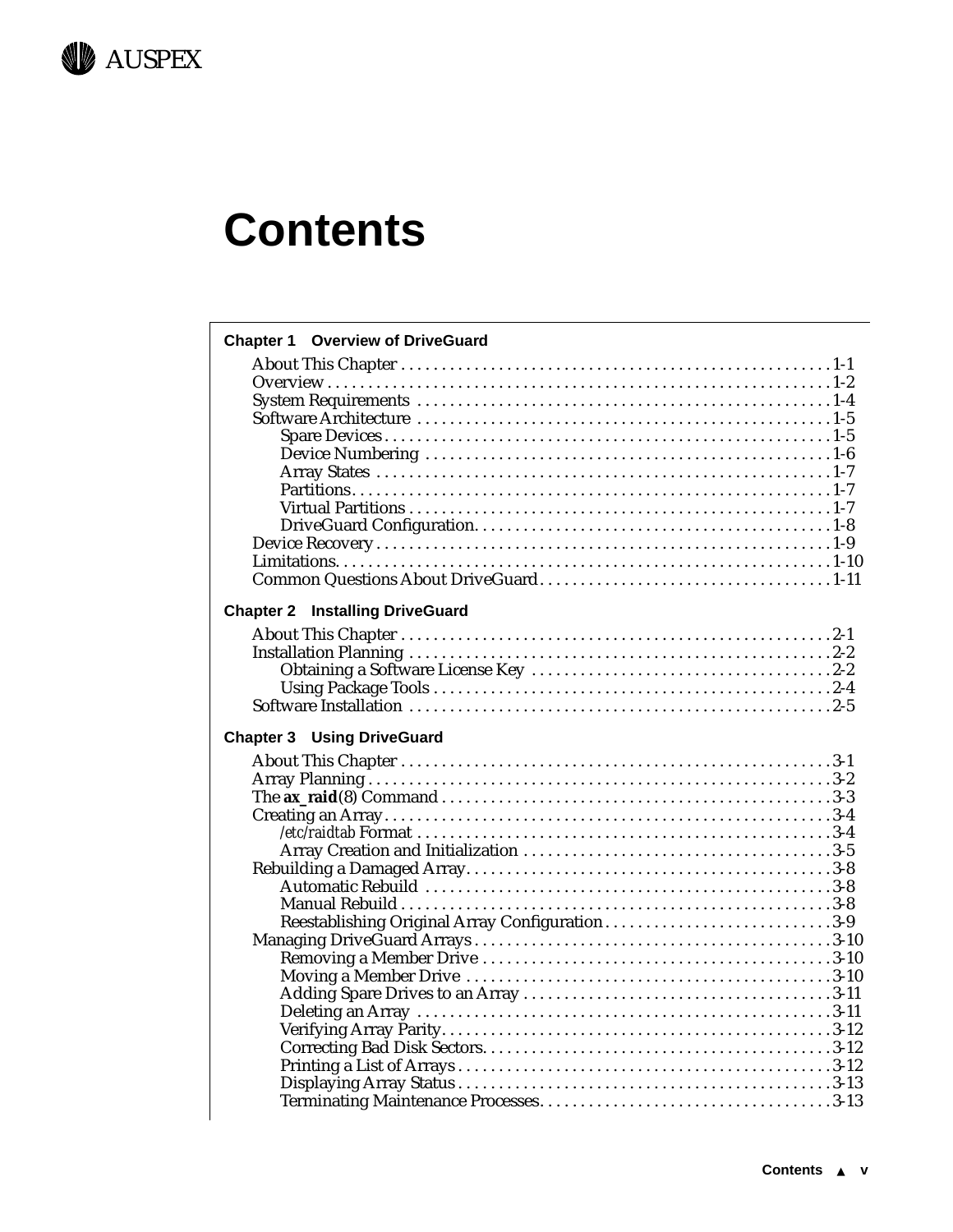

#### **[Chapter 4 Maintenance](#page-44-0)**

| <b>Appendix A</b> Configuration Worksheets |  |
|--------------------------------------------|--|
|                                            |  |

[DriveGuard Array Information Worksheet . . . . . . . . . . . . . . . . . . . . . . . . . . . . . . . . A-2](#page-53-0) [Floating Spares Array Information Worksheet . . . . . . . . . . . . . . . . . . . . . . . . . . . . . A-3](#page-54-0)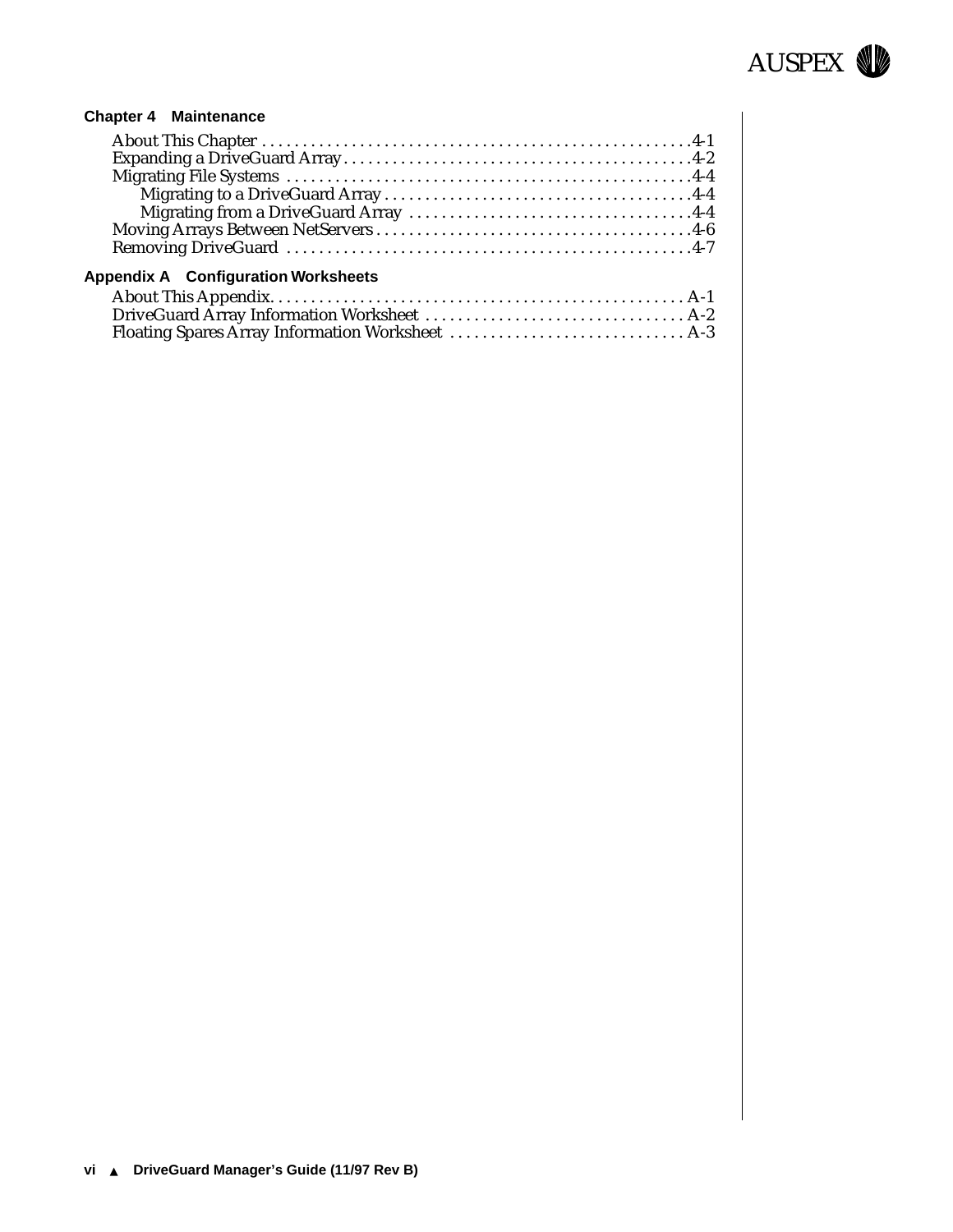

## **Preface**

## **About This Chapter**

This guide provides information on how to operate and manage DriveGuard software. It is intended for the Auspex NetServer administrator.

## **Applicable Documentation**

The following is a list of documents you will find useful when installing or operating DriveGuard:

- ▲ Software Release Note, Auspex Systems, Inc.
- ▲ *System Manager's Guide*, Auspex Systems, Inc.

In addition to the above documents provided by Auspex, you may find the following document helpful:

▲ The RAIDbook, The RAID Advisory Board

## **Typographical Conventions**

In this guide, different typefaces indicate different kinds of information. The following table explains these typographical conventions.

| Font        | <b>Meaning</b>                                                                                                                                                    |
|-------------|-------------------------------------------------------------------------------------------------------------------------------------------------------------------|
| Typewriter  | Indicates a literal screen message.                                                                                                                               |
| <b>Bold</b> | In a command line, indicates information to be entered exactly as shown.<br>In text, indicates a command name or device name.                                     |
| Italics     | In a command line, indicates a nonliteral item or variable for which you<br>substitute an appropriate value. In text, indicates a path name or a special<br>term. |

Hexadecimal values in the text are preceded with "0x," and leading zeros are not always shown. For example, the notation 0x68 is used to indicate the hexadecimal address 00000068.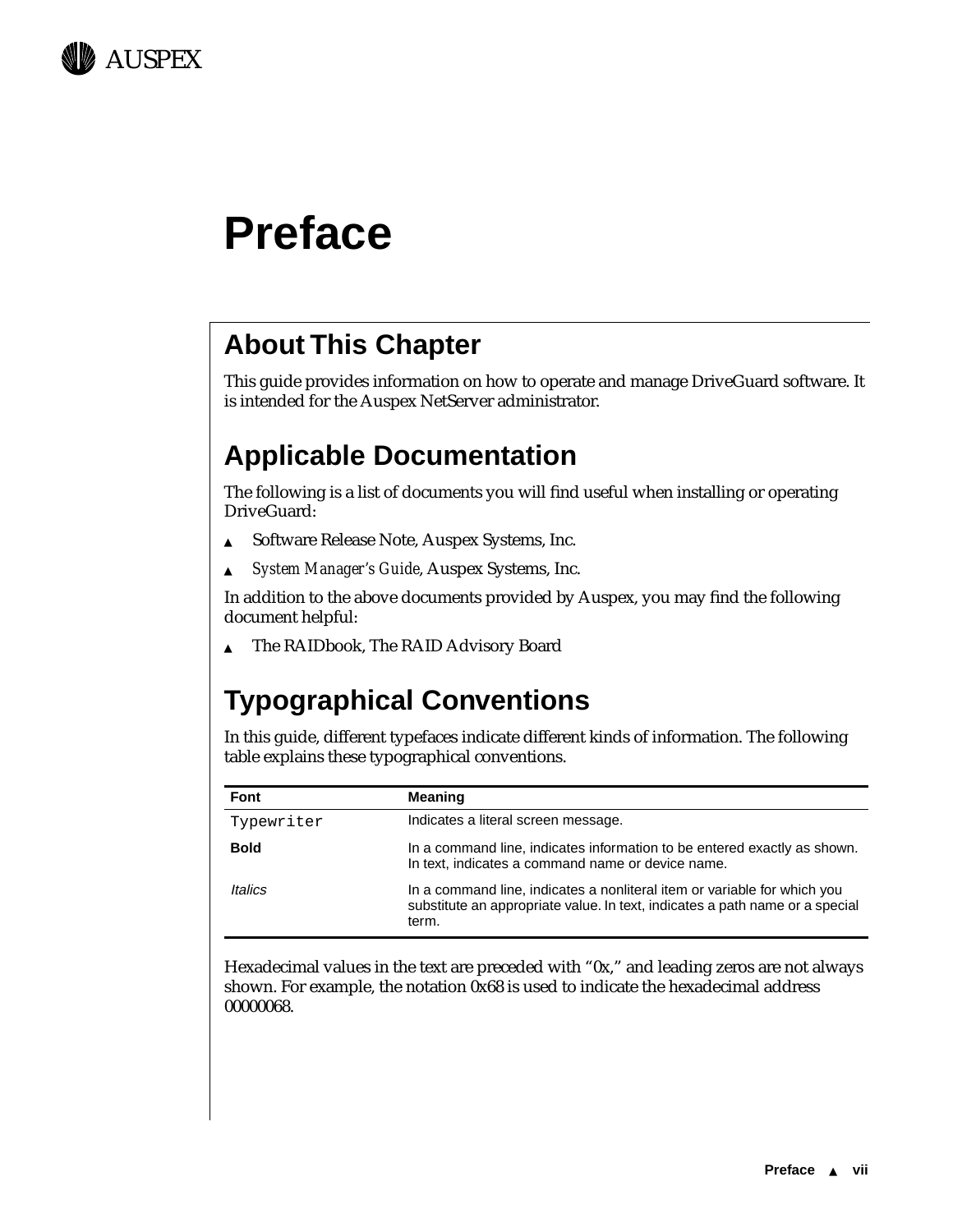

## **Special Messages**

The following special messages are used in this guide:



**Warning:** Warnings alert you to the danger of personal injury and call attention to instructions you must follow for your personal safety.



**Caution:** Cautions call attention to instructions you must follow to prevent damage to system hardware or software or loss of system data.



**Note:** Notes call attention to important information you should be aware of as you follow the procedures described in this guide.



**Recommendation:** Recommendations call attention to an item or procedure that is not required but might help improve performance, ease of use, and ease of installation or configuration.



#### **Tools**

The tools icon identifies the tools you need to complete a task.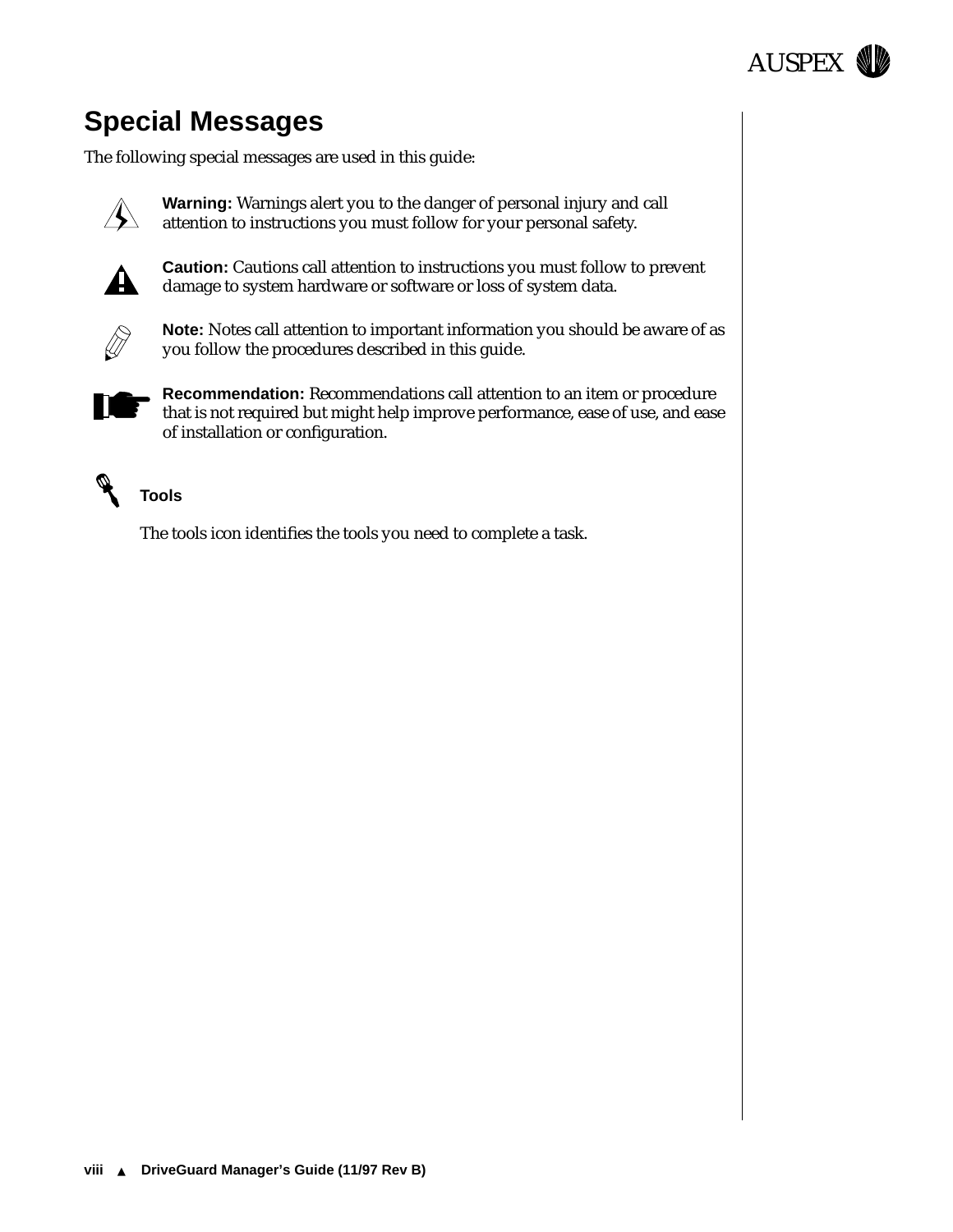

## **Getting Help**

Customer support and online help are described in this section.

#### **Email Support**

Customer service and help through electronic mail are available to North American and International customers at the following address:

support@auspex.com

#### **North America Telephone Support**

To reach Auspex customer service for North America at any time, dial 1-800-328-7739.

#### **International Telephone Support**

Customers within the countries and territory listed as follows can reach Auspex customer service at any time by dialing the appropriate telephone number.

| <b>Country or territory</b> | <b>Telephone number</b>                    | <b>Country or territory</b> | Telephone number |
|-----------------------------|--------------------------------------------|-----------------------------|------------------|
| Australia                   | 1-800-121-194                              | Luxembourg                  | 0800-2721        |
| Austria                     | 0-660-7912                                 | Malaysia                    | 800-4509         |
| <b>Belgium</b>              | 0800-1-0180                                | <b>Netherlands</b>          | 06-0222158       |
| Denmark                     | 80-01-03-60                                | Norway                      | 800-1-1294       |
| France                      | 0800-91-21-32<br>$(0800 - 26 - 38 - 22)^T$ | Philippines                 | 1-800-116-0005   |
| Germany                     | 0130-81-8306                               | Poland                      | 00-800-441-1220  |
| Hong Kong                   | 800-4803                                   | Spain                       | 900-95-4445      |
| Ireland                     | 1800 55 3343                               | Sweden                      | 020-797326       |
| Israel                      | 177 440 9285                               | Switzerland                 | 0800-55-1339     |
| Italy                       | 1678-73541                                 | Taiwan                      | 0080-14-9580     |
| Japan                       | 0044-22-12-2414                            | United Kingdom              | 0800-28-7739     |
| Korea                       | 0038-13-0374                               |                             |                  |

\* France has two toll-free numbers. The number in () is directed to the Paris office during the working day.

International customers who purchase Auspex products from an authorized distributor or reseller should contact that distributor or reseller for support

To comment on the content of this online help facility, send email to Auspex Technical Publications:

techpubs@auspex.com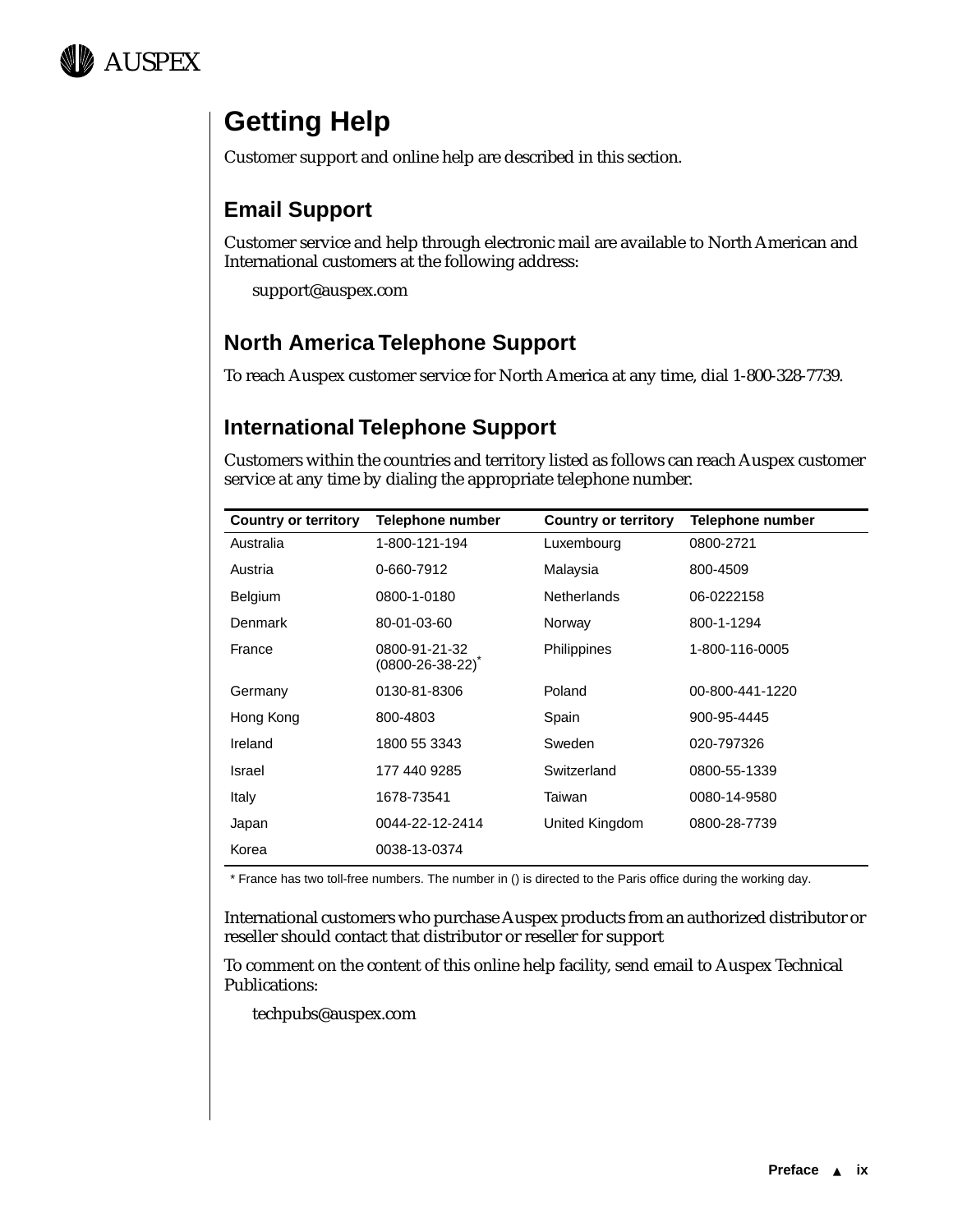

#### **World Wide Web**

For more information about Auspex Systems, Inc. and its products, use the following resource location on the World Wide Web:

http://www.auspex.com

#### **Printing Online Documents**

You can print individual pages or the entire contents of the online manual. To print individual pages, use the **ax\_docs** command and choose Premier Software Series Menu in the Main Menu window. Choose the DriveGuard documentation, and pull down the File menu when the document appears. The Print option allows you to print a particular page, a range of pages, or the entire document. The Print Setup option allows you to select a paper size, including A4.

Alternately, to print the whole DriveGuard document, mount the Premier Software Series CD, and use the lpr -s command to print *raid.ps* in the */psdocs* directory.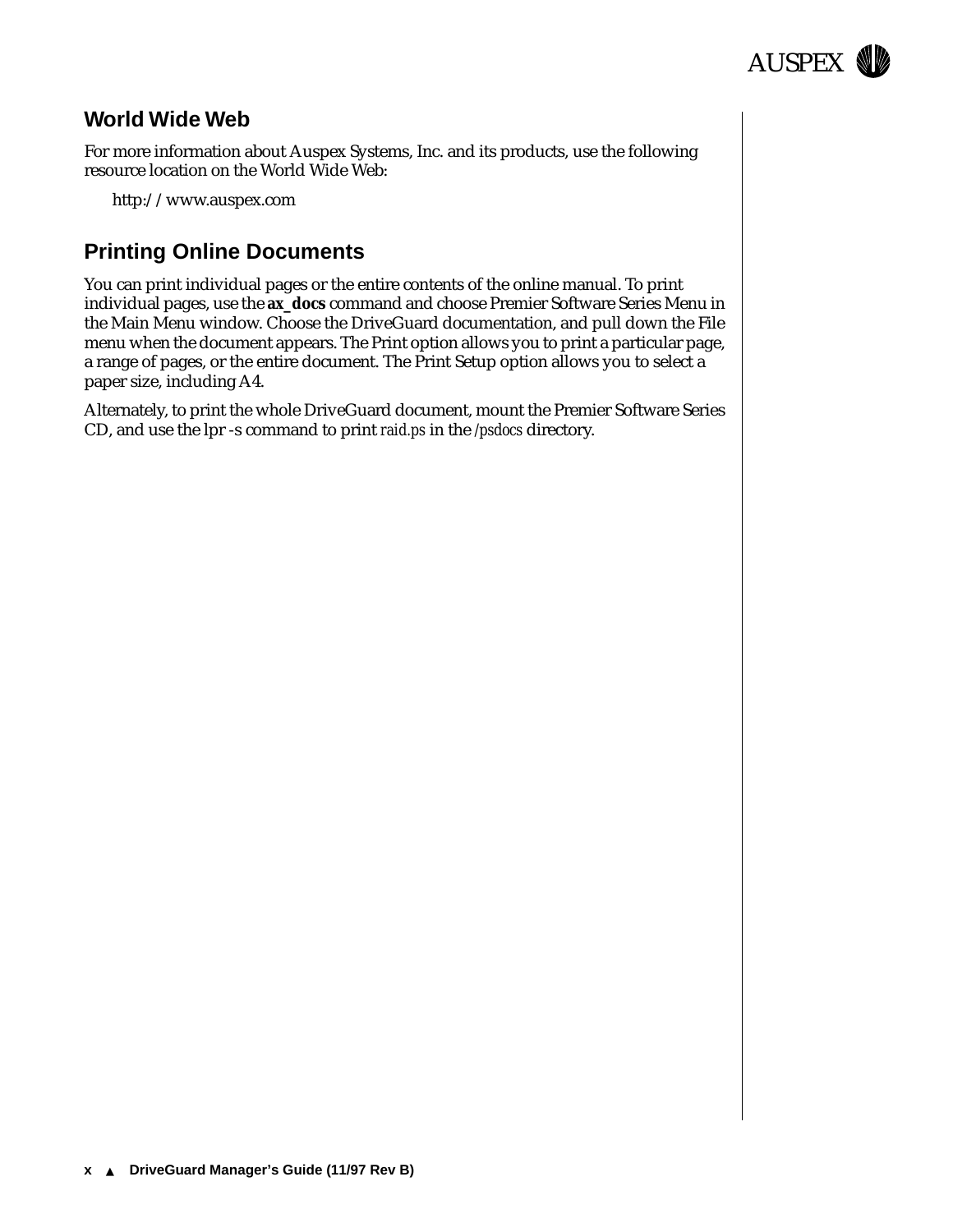<span id="page-10-0"></span>

## **1 Overview of DriveGuard**

## **About This Chapter**

DriveGuard™ implements Redundant Arrays of Independent Disks (RAID) Level 5 within a single Storage Processor V (SP V) board. This chapter provides an overview of DriveGuard, summarizes its features and benefits, briefly describes the DriveGuard software architecture, and answers some commonly asked questions about DriveGuard.

The following topics are covered:

- ▲ [Overview](#page-11-0)
- ▲ [System Requirements](#page-13-0)
- ▲ [Software Architecture](#page-14-0)
- ▲ [Device Recovery](#page-18-0)
- ▲ [Limitations](#page-19-0)
- ▲ [Common Questions About DriveGuard](#page-20-0)

Chapter 1 provides an overview of DriveGuard. For installation instructions, see [Chapter 2;](#page-22-0) for operation, see [Chapter 3;](#page-30-0) and for maintenance activities, see [Chapter 4.](#page-44-0) Auspex recommends that you read this entire document before installing and using DriveGuard.

The information in this manual applies to NetServer systems running base software Version 1.9.2. For upgrade customers, check the release documentation for hardware configuration requirements.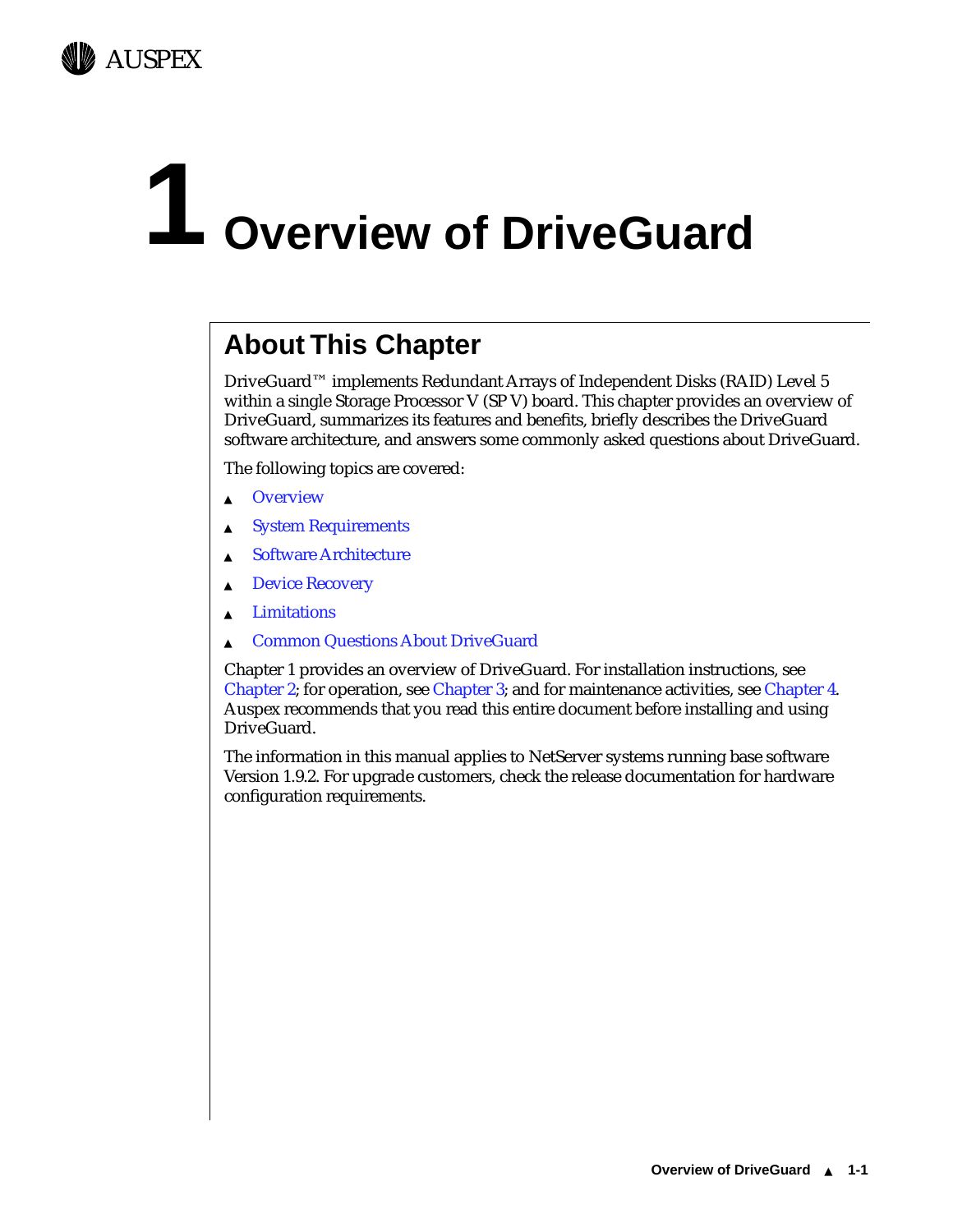

## <span id="page-11-0"></span>**Overview**

[DriveGuard protects user data by supporting RAID Level 5 \(RAID5\) within a single SP V](#page-14-0)  board. With DriveGuard, you define a group of three or more physical devices that make up a DriveGuard array. The software treats this array as a single device. You can read to and write from the array, as well as partition the array. You may also define one or more drives as spares, which are used to substitute for failed drives.

DriveGuard stores parity information in blocks that are spread throughout all of the drives in the array, as shown in Figure 1-1. If any single drive in the array fails, DriveGuard can satisfy read and write requests by calculating the data on the failed drive using the data and parity information on the remaining drives in the array. Furthermore, all the contents of the failed drive can be reconstructed onto a spare drive or a replacement drive, once again restoring integrity and redundancy of the RAID5 array.



**Figure 1-1. DriveGuard array with three member drives**

The **ax\_raid**(8) command allows you to create, reconstruct, and maintain DriveGuard arrays. [Chapter 3](#page-30-0) describes how to use the **ax\_raid**(8) command.

Table 1-1 summarizes the features and benefits of DriveGuard.

**Table 1-1. Summary of DriveGuard features and benefits** 

| $\blacktriangle$ | DriveGuard protects data in the event of a single drive failure.                                                |
|------------------|-----------------------------------------------------------------------------------------------------------------|
| $\blacktriangle$ | The system continues to satisfy user data requests and<br>maintain data integrity after a single drive failure. |
|                  | Arrays can be reconfigured for optimal performance without<br>disrupting operations.                            |
| $\blacktriangle$ | Drive Guard provides protected storage at a fraction of the cost<br>of mirroring.                               |
|                  | A selectable stripe size allows you to optimize each array for<br>performance.                                  |
|                  | DriveGuard allows you to grow from one array up to seven<br>arrays per SP.                                      |
|                  | Array size can be a minimum of three drives up to a maximum<br>of six drives.                                   |
|                  | DriveGuard rebuilds arrays automatically after a single drive<br>failure.                                       |
|                  |                                                                                                                 |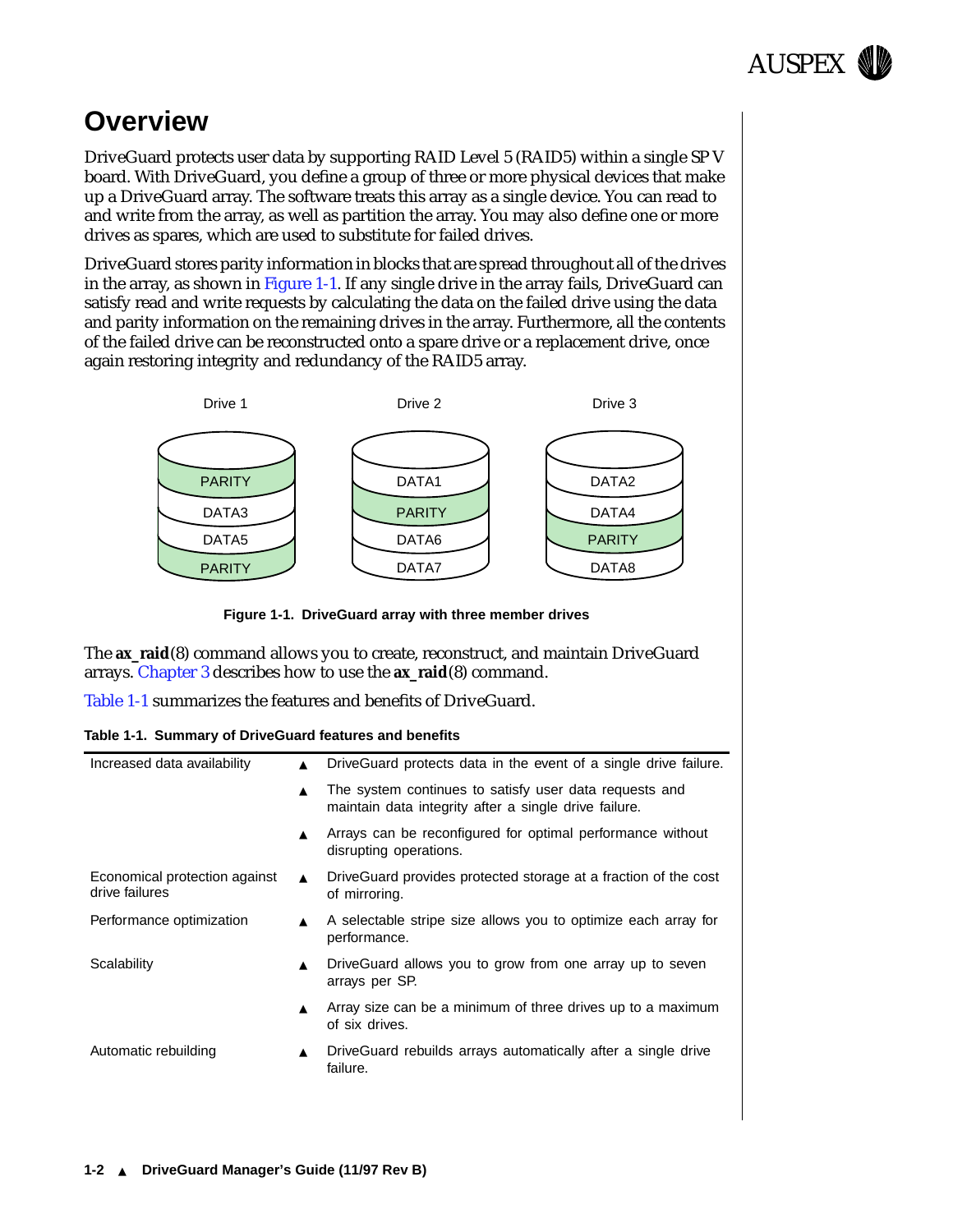

| Ease of administration | The installation process uses standard operating system<br>package tools. (Activation requires a software license key<br>available from Auspex.) |
|------------------------|--------------------------------------------------------------------------------------------------------------------------------------------------|
|                        | Multiple dedicated or floating spares reduce the urgency and<br>amount of administrator intervention.                                            |

#### **Table 1-1. Summary of DriveGuard features and benefits (Continued)**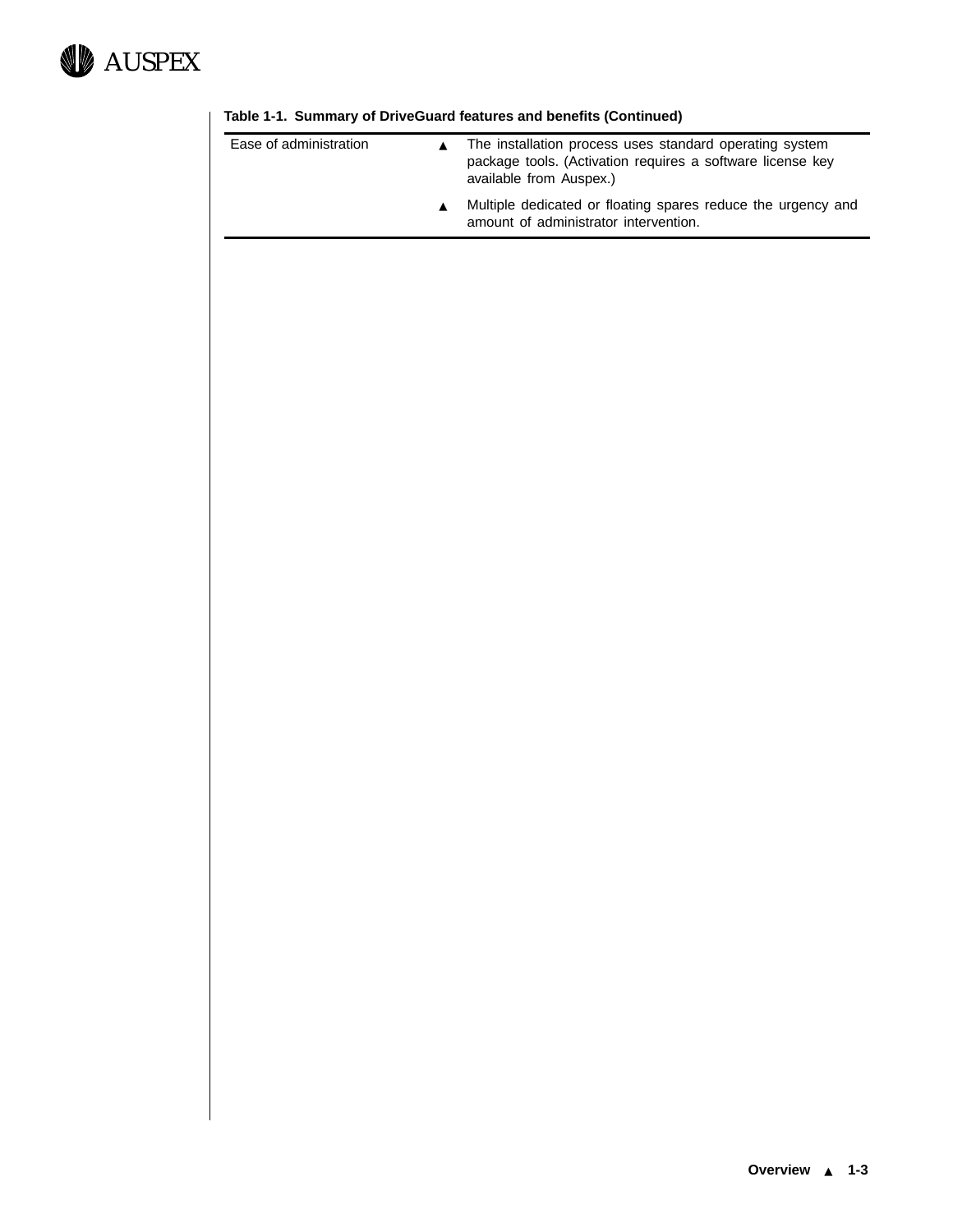

## <span id="page-13-0"></span>**System Requirements**

DriveGuard requires the following:

- ▲ SP V with Write Accelerator III
- ▲ Minimum of three 4-GB drives
- ▲ Auspex software Version 1.9.2 or later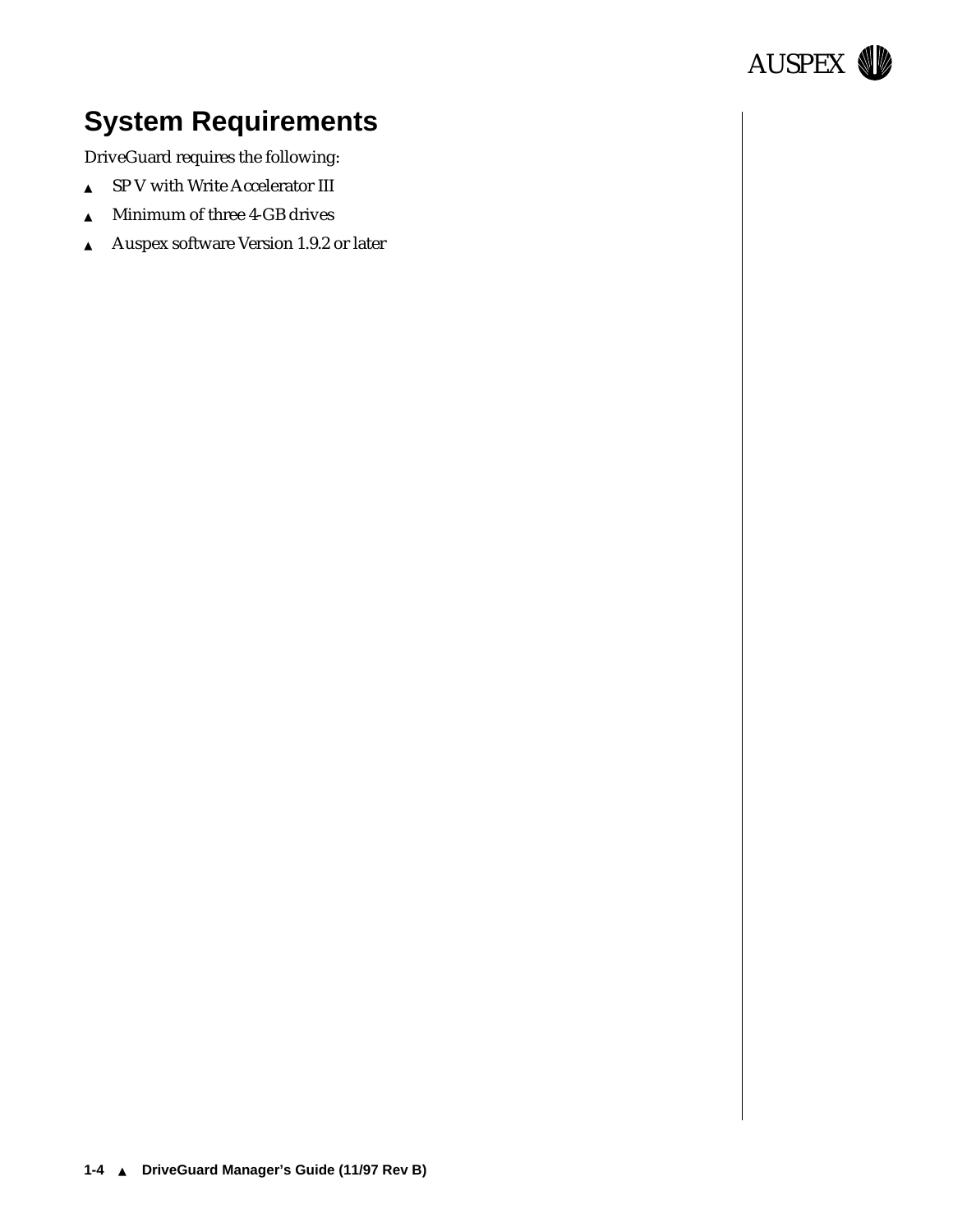<span id="page-14-0"></span>

### **Software Architecture**

A DriveGuard array consists of a number of drives that the software treats as a single device. You can partition the array and perform read/write operations on the array just as you would for a single physical drive.

This section describes the following information about DriveGuard arrays:

- **Spare Devices**
- **[Device Numbering](#page-15-0)**
- **[Array States](#page-16-0)**
- ▲ [Partitions](#page-16-0)
- **[Virtual Partitions](#page-16-0)**
- **[DriveGuard Configuration](#page-17-0)**

#### **Spare Devices**

In addition to defining the drives that make up an array, you may define a number of drives to be spare devices. Spare drives allow DriveGuard to automatically replace a failed drive with a spare drive in the event an array drive fails. Without spare drives defined, DriveGuard requires manual intervention to rebuild the array.

You can define two types of spare devices:

- ▲ Dedicated spares
- ▲ Floating spares

A dedicated spare belongs to a particular array. This spare drive can be used as a replacement drive only by the array to which it belongs. You can define one dedicated spare per array.

Floating spares can be used by any array within the same SP that needs to replace a failed drive. Each SP supports up to six floating spare drives. Floating spares are defined in an array with the state of RAID\_SPECIAL. Although this array is defined in the same way as a DriveGuard array, it is *not* a DriveGuard array. It is a pool of floating spare drives.



**Note:** Dedicated spares and floating spares must belong to the same SP as the arrays to which they are assigned.

During automatic rebuilding, the SP first checks for a dedicated spare drive. If a dedicated spare is not found, it then checks the floating spares array for a valid drive. Once a spare drive is used to reconstruct an array, it becomes part of that array and is no longer available as a spare device.

[Figure 1-2](#page-15-0) shows an example of three DriveGuard arrays and a floating spares pool. In the figure, each array is shown as a single large drive made up of several small drives. This depiction indicates that the software treats a DriveGuard array as a single physical device.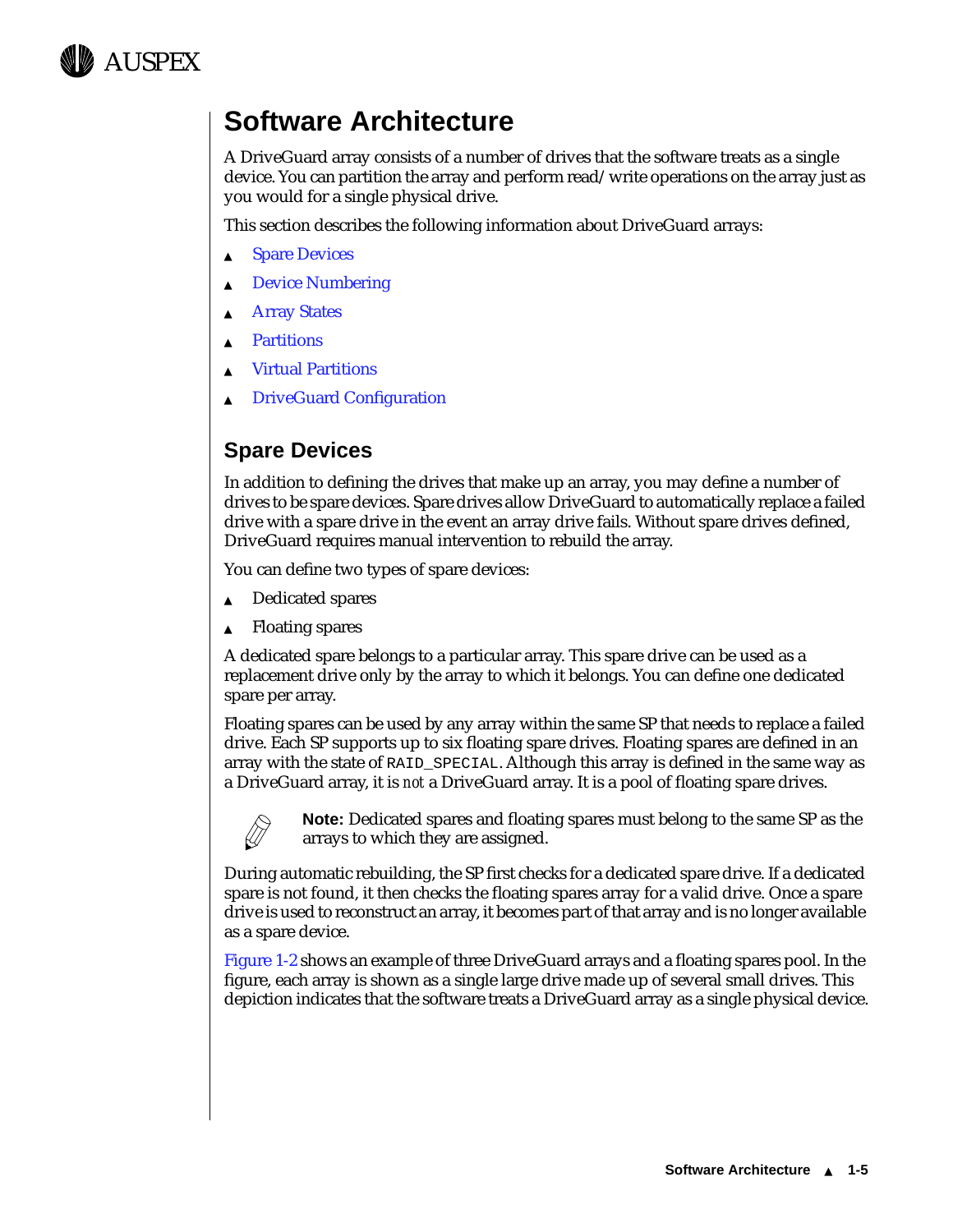

<span id="page-15-0"></span>

**Figure 1-2. DriveGuard arrays and floating spares**

In Figure 1-2, **ard14**, **ard15**, and **ard16** are three DriveGuard arrays defined on SP1. **ard14** has a dedicated spare drive, **ad69**, associated with it. A floating spares array, **ard17**, is also defined. The drives in the floating spares array are available as replacement drives if a drive in any of the three DriveGuard arrays fails. The dedicated spare, **ad69**, is available only for **ard14**. If a drive in **ard14** fails, DriveGuard attempts to rebuild using the dedicated spare before using one of the floating spare drives.

#### **Device Numbering**

DriveGuard arrays are assigned a number **ard***x*, where *x* is a number between 0 and 69. Each SP is assigned 14 array numbers, as shown in Table 1-2.

|  | Table 1-2. DriveGuard array numbering scheme |  |  |  |
|--|----------------------------------------------|--|--|--|
|--|----------------------------------------------|--|--|--|

| <b>SP Number</b> | <b>DriveGuard array number</b> |
|------------------|--------------------------------|
| SP <sub>0</sub>  | $0 - 13$                       |
| SP <sub>1</sub>  | $14 - 27$                      |
| SP <sub>2</sub>  | $28 - 41$                      |
| SP <sub>3</sub>  | $42 - 55$                      |
| SP <sub>4</sub>  | $56 - 69$                      |

Each SP is assigned 14 array numbers although an SP supports a maximum of only 7 DriveGuard arrays plus a floating spares array. For example, if SP0 contains 8 arrays (7 DriveGuard arrays plus 1 floating spares array), they may be numbered **ard0** through **ard7**. The first array defined for SP1 is **ard14**.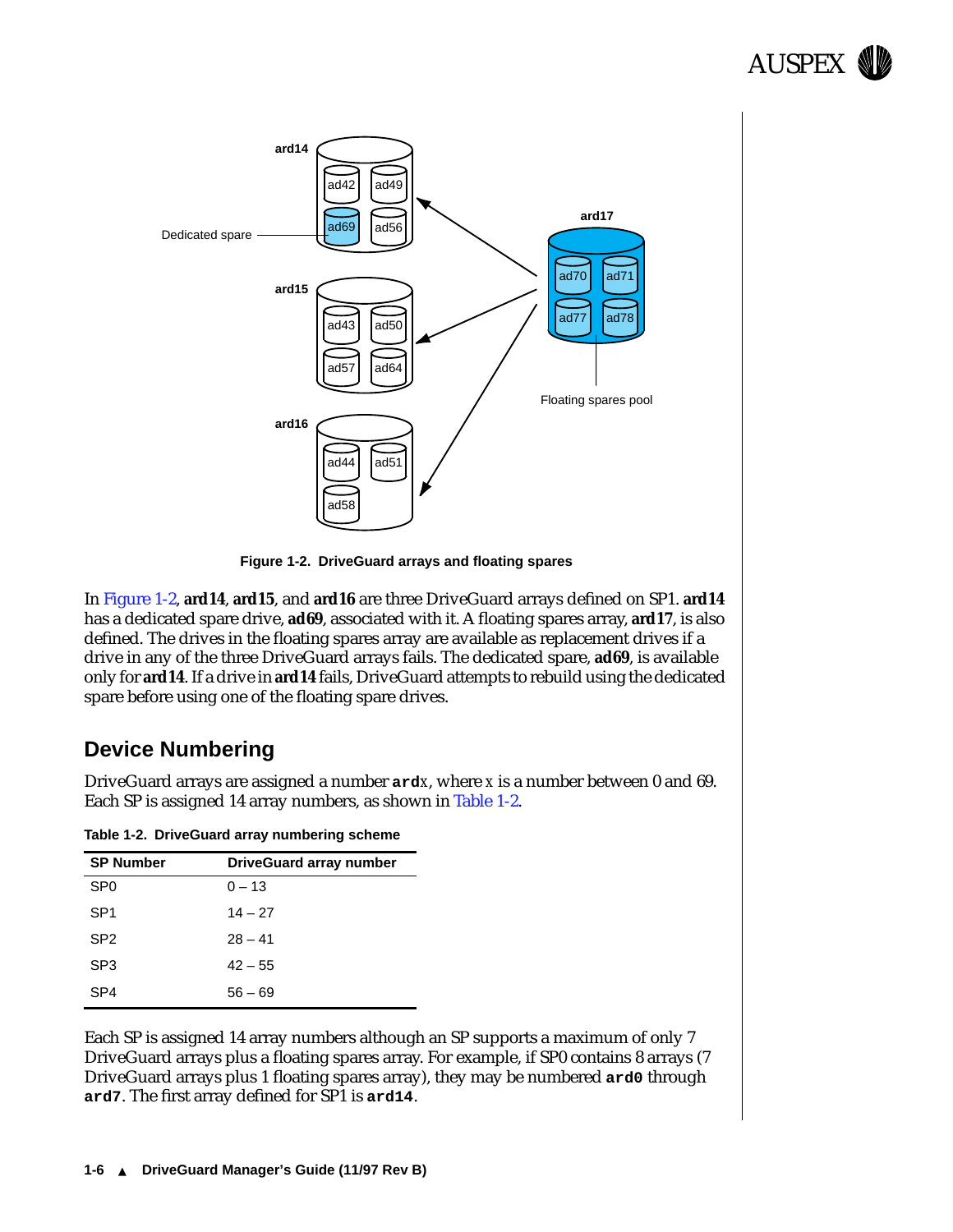<span id="page-16-0"></span>

#### **Array States**

Every DriveGuard array has a state associated with it. When you create an array, the state is NEW. After initialization, the state changes to GOOD. You can perform reads and writes on the array when its state is GOOD. An array state of DEGRADED, which indicates a single device failure, continues to satisfy read and write requests using the remaining drives in the array. The array remains in DEGRADED state until it rebuilds successfully, at which point it changes back to GOOD. DriveGuard sends a message to **ax\_vold**(8) when the array state changes.

Table 1-3 shows the different states a DriveGuard array can take.

|  | Table 1-3. DriveGuard array states |  |  |
|--|------------------------------------|--|--|
|--|------------------------------------|--|--|

| NEW              | The array has been created but is not yet available for read and write requests.      |
|------------------|---------------------------------------------------------------------------------------|
| CONFIGURING      | The array is in the process of being configured and initialized.                      |
| <b>UNDEFINED</b> | An error occurred during configuration.                                               |
| GOOD             | The array has been successfully initialized and is available for read/write requests. |
| DEGRADED         | The array has a single device failure. Data is accessible.                            |
| FAILED           | Two or more drives failed. Data is not accessible.                                    |
| RAID SPECIAL     | The array is designated as a floating spare array.                                    |
|                  |                                                                                       |

You can see what state an array is in by using the **stat** option of the **ax** raid(8) command. Refer to ["Displaying Array Status"](#page-42-0) on [page 3-13](#page-42-0) for information on using this option.

#### **Partitions**

Partitioning a DriveGuard array is similar to partitioning any other physical device. You can partition the array into as many as eight partitions.

The */etc/raidlabel.map* file contains default partition maps for supported sizes of DriveGuard arrays. After initializing an array, **ax\_raid**(8) creates a default partition as defined in */etc/raidlabel.map* for the corresponding array size. If an appropriate entry is not found, **ax\_raid**(8) creates a single c partition.

Arrays can be repartitioned using **ax\_label**(8). Refer to the **ax\_label**(8) man page for more information on defining partitions for a DriveGuard array.

#### **Virtual Partitions**

DriveGuard arrays can be members of concatenated virtual partitions. DriveGuard does not support striped virtual partitions. The following rules apply:

- ▲ If a DriveGuard array is a member of a concatenated virtual partition, all other members of that virtual partition must also be DriveGuard arrays.
- ▲ Striped virtual partitions are not supported; that is, you cannot have a striped virtual partition of DriveGuard arrays.
- ▲ Mirrored virtual partitions are supported only for expanding onto a larger DriveGuard array and migrating file systems between DriveGuard arrays and regular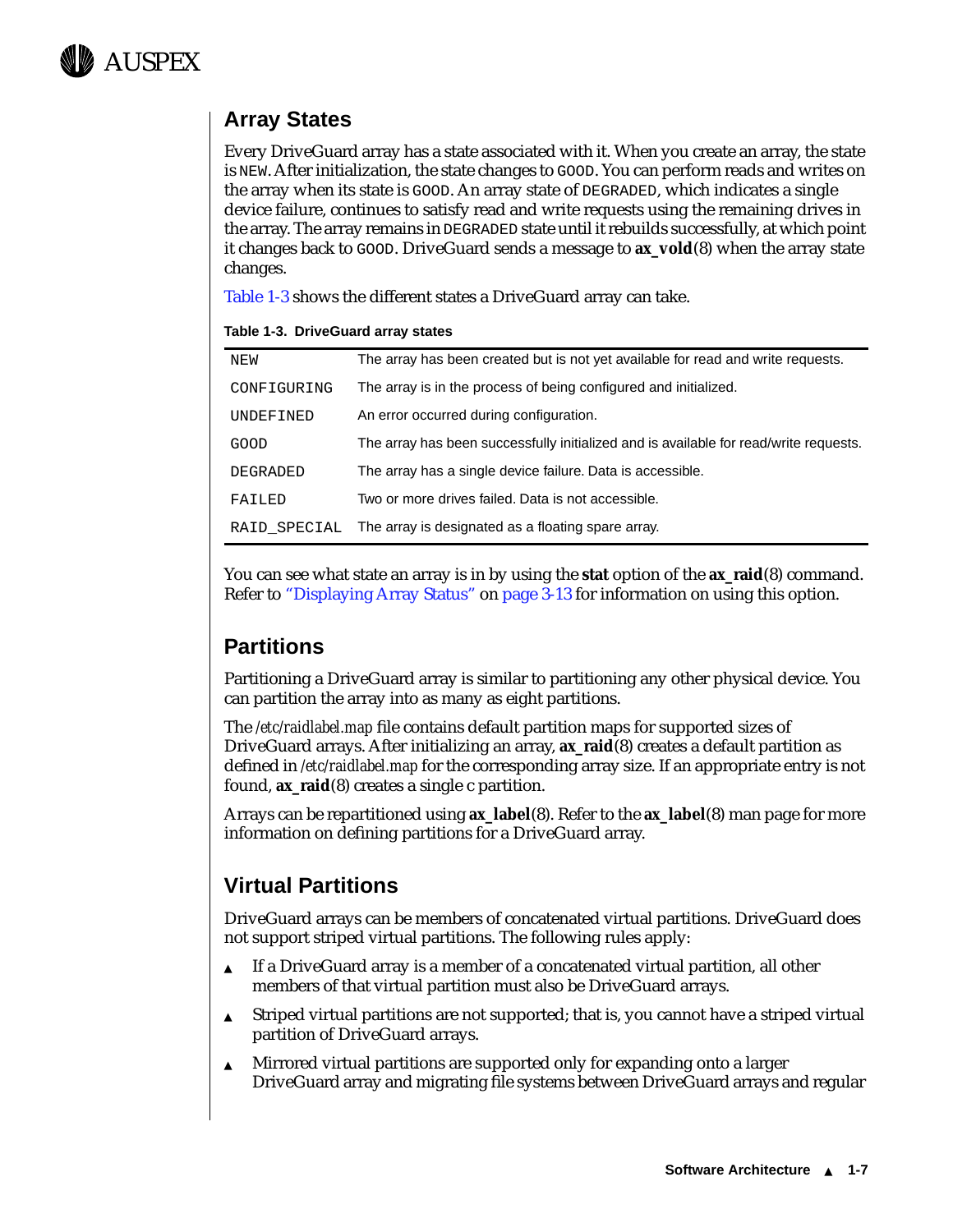

<span id="page-17-0"></span>drives (drives that are not members of a DriveGuard array). Refer to [Chapter 4](#page-44-0) for information on expanding DriveGuard arrays and migrating file systems.

Figure 1-3 shows an example of a concatenated virtual partition with three members: **ard0a**, **ard1a**, and **ard2c**.



Physical partitions (members of vp1)



The corresponding */etc/vpartab* entry is:

/dev/vp1 concat ard0a,ard1a,ard2c

#### **DriveGuard Configuration**

An array has a minimum of three drives and a maximum of six drives. An SP V with Write Accelerator III can support up to seven arrays.

All the drives in an array must be controlled by the same SP. The drives do not have to be physically contiguous. In fact, for optimum fault tolerance and performance, do not define more than one drive per SCSI channel in an array.



**Recommendation:** For optimum reliability and performance, configure only one device per SCSI channel in each array.

Table 1-4 shows the minimum and maximum array and drive configurations.

#### **Table 1-4. DriveGuard configurations**

| Maximum number of RAID arrays per SP               |    |
|----------------------------------------------------|----|
| Minimum number of drives per array                 | 3  |
| Maximum number of drives per array                 | 6  |
| Maximum number of dedicated spare drives per array | 1  |
| Maximum number of partitions in an array           | 8  |
| Maximum number of arrays in the NetServer          | 35 |
| Maximum number of SPARES arrays per SP             | 1  |
| Maximum number of floating spare drives per SP     | 6  |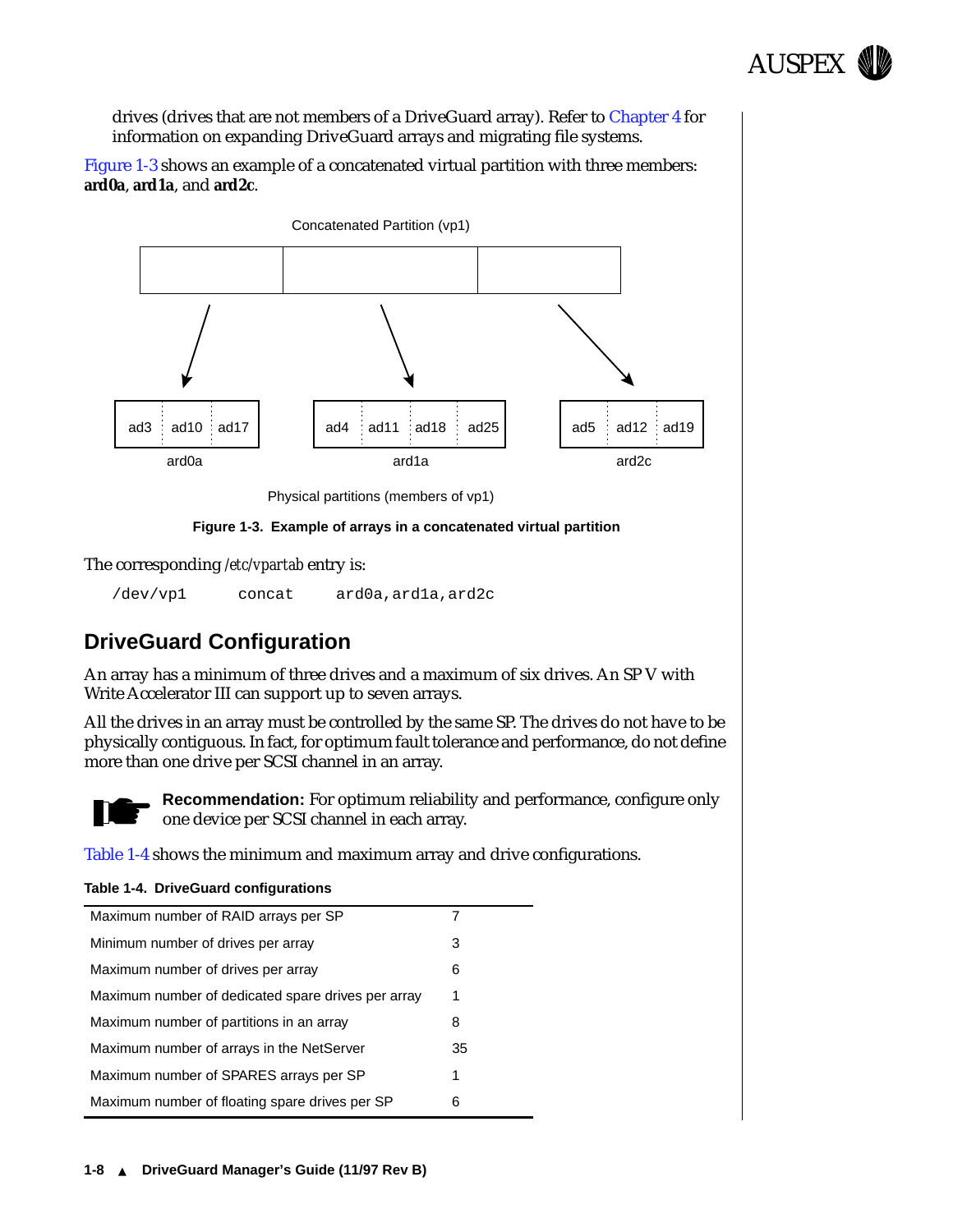<span id="page-18-0"></span>

## **Device Recovery**

If a drive in a DriveGuard array fails, the state of the array changes to DEGRADED and the array must be rebuilt. When you create the array, you specify whether a rebuild initiates automatically or requires manual intervention. The automatic rebuild process does the following:

- 1. Checks for a replacement drive first from the dedicated spare and then from the array of floating spares.
- 2. Updates the array structure to remove the failed drive and include the new drive, if a valid spare was found.
- 3. Reconstructs the data from the damaged drive onto the new drive, using the parity and data from the remaining drives in the array.

If no spare drive was specified, the array remains in DEGRADED state.

During the rebuild process, you continue to have access to the array, although the performance of read operations decreases.

See ["Rebuilding a Damaged Array"](#page-37-0) on [page 3-8](#page-37-0) for more details.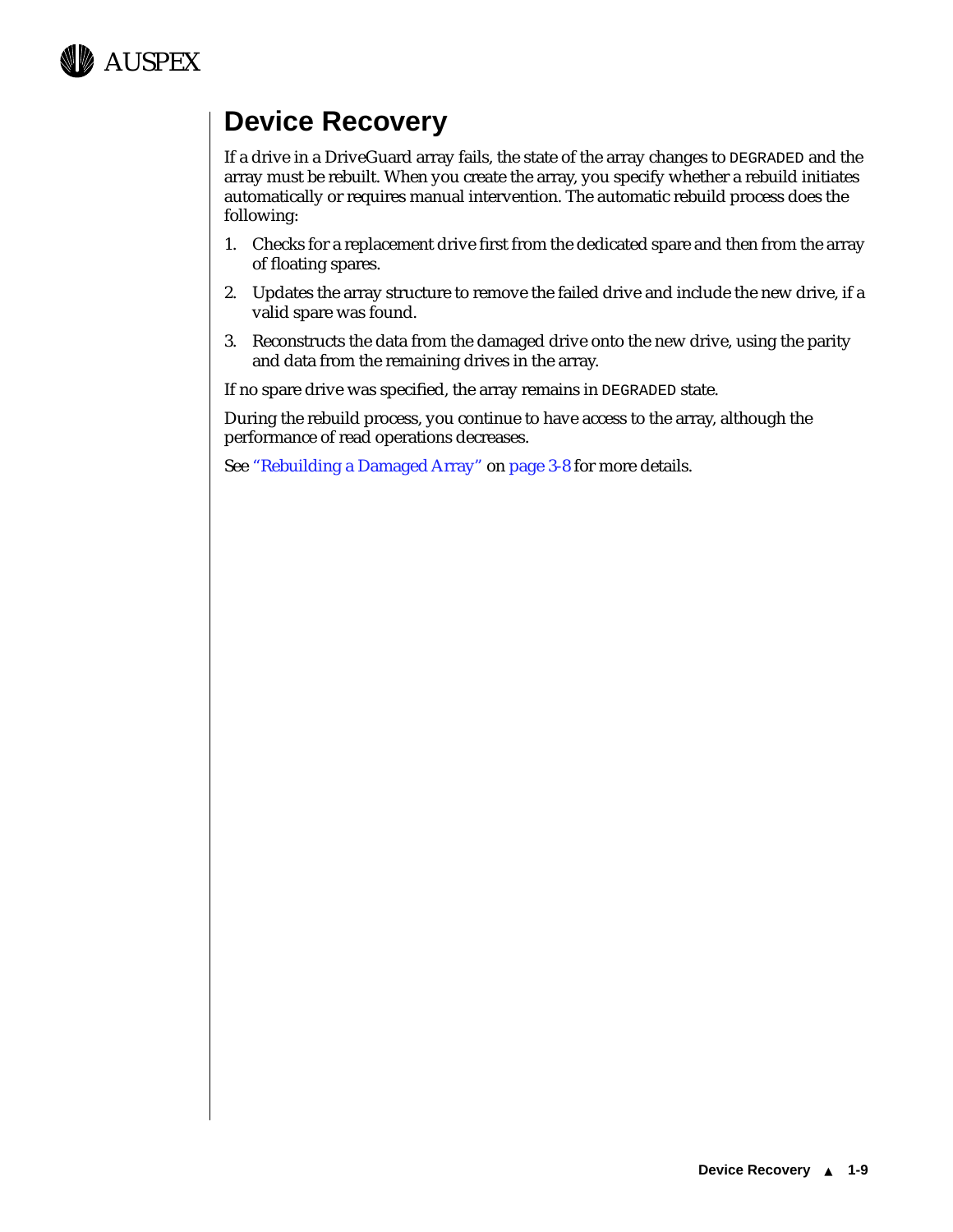

## <span id="page-19-0"></span>**Limitations**

DriveGuard limitations are as follows:

- ▲ A DriveGuard array cannot span SPs. All of the drives in an array, including spares, must be managed by the same SP.
- ▲ All of the member drives of an array must be the same size.
- ▲ A drive that is a member of a DriveGuard array cannot be opened by itself. For example, you cannot partition and label the drive. You have to partition and label the DriveGuard array instead.
- ▲ A drive that is a member of a DriveGuard array cannot be a component of a virtual partition. A DriveGuard array cannot be a component of a virtual partition that contains nonarray devices.
- ▲ DriveGuard protects data in the event of a single device failure only. Data recovery is impossible if more than one device in an array fails simultaneously or if a second drive fails before the array can be restored to its redundant state.
- ▲ A drive can be a member of only one array at a time.
- If a SCSI cable disconnects while you are powering up the system and drives that are members of a DriveGuard array are on that SCSI channel, the array is in DEGRADED state when the system comes up. If all of the member drives of an array are on that SCSI channel, you must reconnect the SCSI cable and reboot the system for the array to be recognized.
- If the Write Accelerator battery is low, the NetServer still boots, but the DriveGuard arrays do not initialize. If the DriveGuard arrays are members of virtual partitions, the virtual partition table fails to download and the NetServer halts in single-user mode.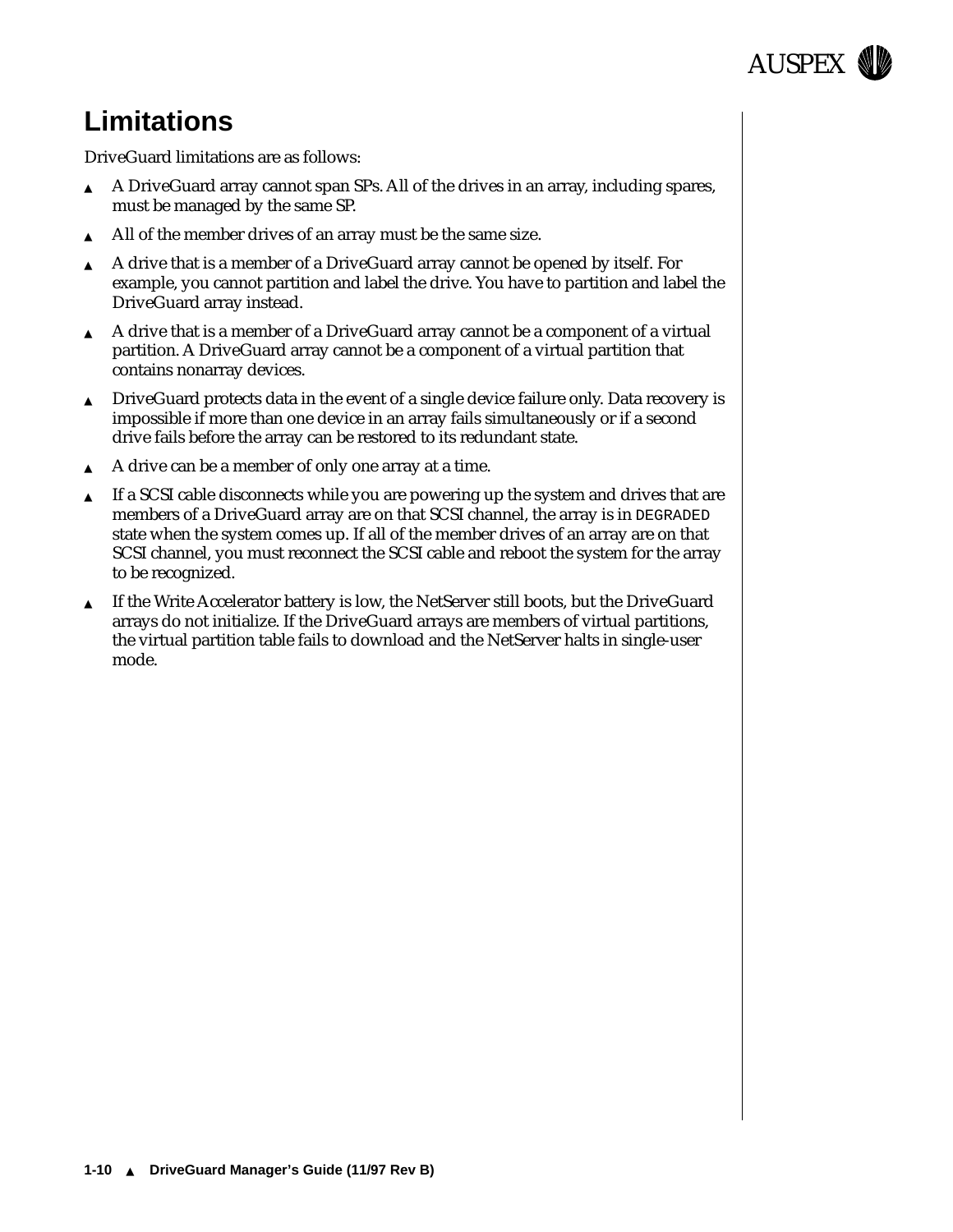<span id="page-20-0"></span>

### **Common Questions About DriveGuard**

This section contains questions and answers about DriveGuard.

▲ Can I use DriveGuard on an SP IV or SP III-E?

No. Because of memory and write cache requirements, DriveGuard runs only on an SP V board with Write Accelerator III.

▲ What do I do if a drive fails?

If you specified the **rebuild=auto** option when you created the array and you have a spare defined, you do nothing. The SP automatically initiates the rebuild process. If you do not have automatic rebuild enabled or do not have a spare defined, you must start the process yourself using **ax\_raid**(8) with the **rebuild** option. Meanwhile, other I/O operations on the array continue.

Contact Auspex Technical Support for a replacement drive.

▲ What if no spares are available when the array is in DEGRADED state?

If the SP cannot locate an appropriate spare drive to replace a failed drive, the array remains in DEGRADED state. You can recover manually, specifying an alternate drive to build on.

 $\triangle$  Can I introduce a spare while the array is in DEGRADED mode? Will it then rebuild using the new spare?

Yes. But you have to initiate the rebuild of the degraded array manually using the **rebuild** option of the **ax\_raid**(8) command.

▲ If a drive fails and the array is rebuilt using the spare, how am I alerted as to which drive failed?

The **ax\_vold**(8) daemon sends a message to the console. You can also modify the */etc/raid\_notify.sh* file to notify you with an email message or a popup window when the state of the array changes.

▲ What if more than one drive fails?

If more than one drive fails at the same time in the same array, DriveGuard cannot reconstruct the data and the data is lost. Each DriveGuard array protects the data in the event of a single drive failure only.

 $\triangle$  How do I know which floating spare drive is used for a rebuild?

After a rebuild, enter the **ax\_raid**(8) command with the **stat** option. This command displays the name and member drives of each array.

▲ Does DriveGuard use a dedicated parity disk?

No. The parity information is spread throughout all the drives in the array, as shown in [Figure 1-1](#page-11-0).

▲ During recovery, will I continue to have access to the array?

Yes. Reads and writes continue throughout the recovery process.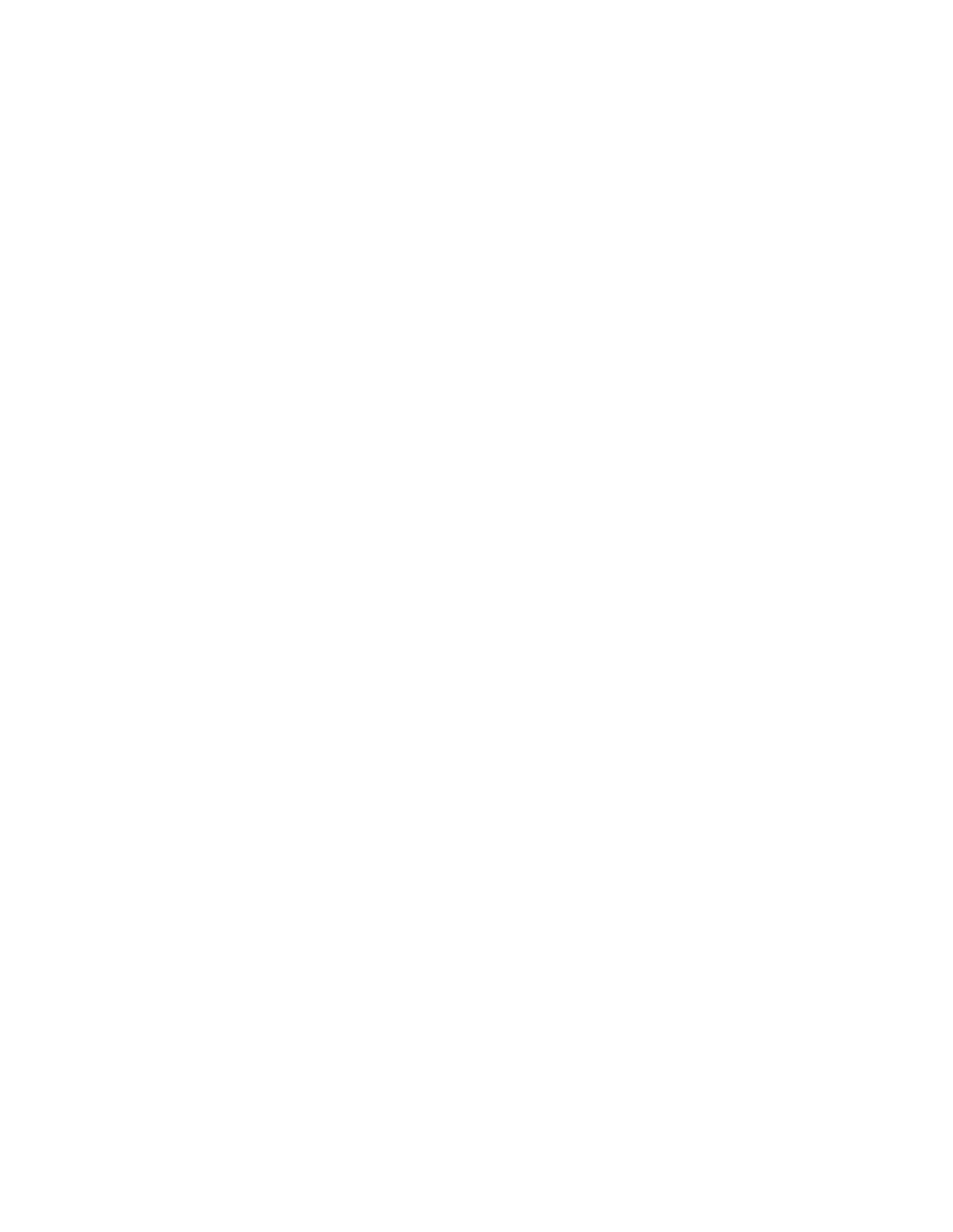<span id="page-22-0"></span>

# **2 Installing DriveGuard**

## **About This Chapter**

This chapter explains how to configure and install DriveGuard for your environment. The procedures in this chapter assume your NetServer is installed at your site and you are familiar with the information in the *System Manager's Guide* and in your NetServer hardware documentation.

This chapter covers the following topics:

- ▲ [Installation Planning](#page-23-0)
- ▲ [Software Installation](#page-26-0)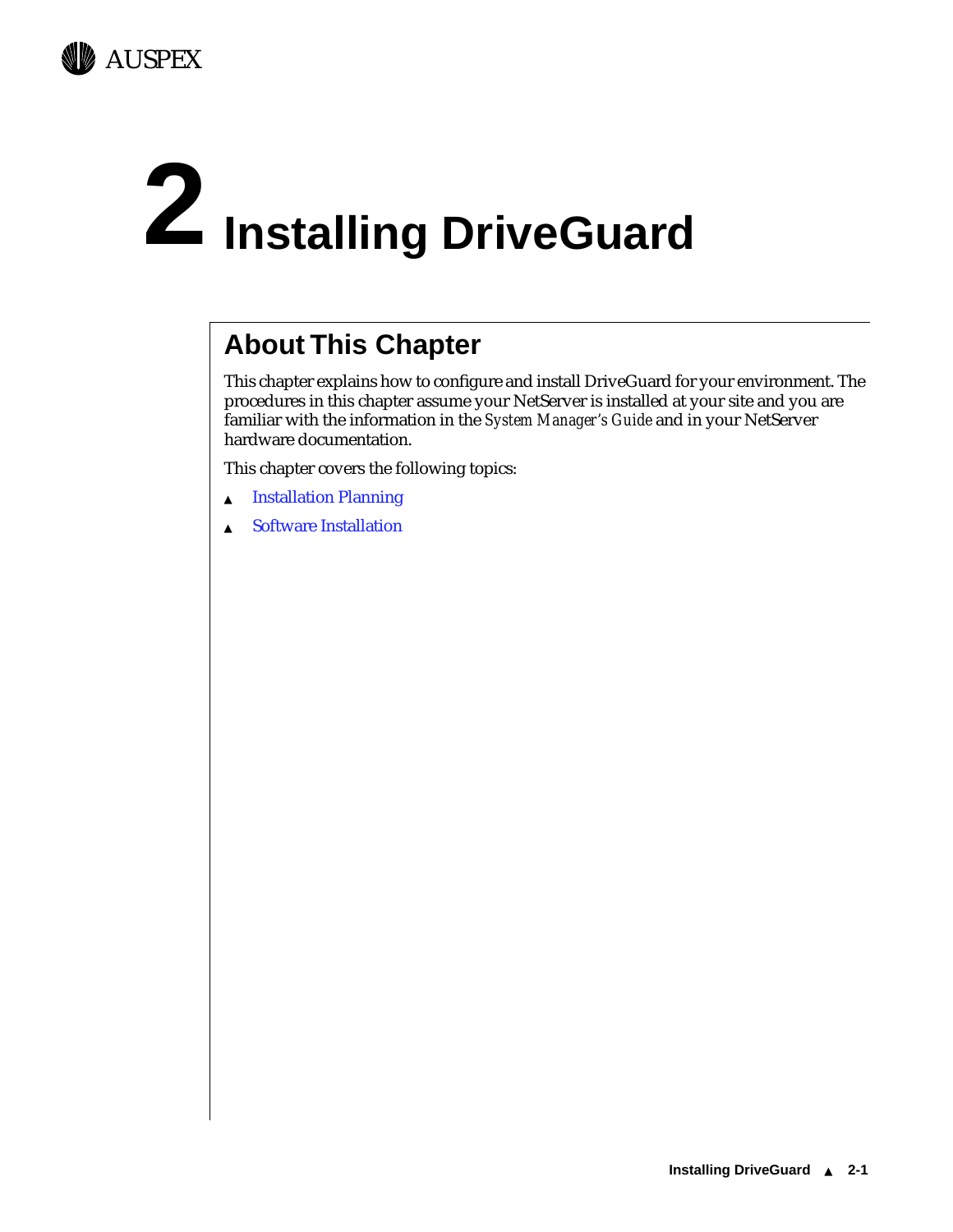

## <span id="page-23-0"></span>**Installation Planning**

This section reviews information you need to know before installing DriveGuard on the NetServer.

#### **Obtaining a Software License Key**

DriveGuard requires a software license key before installation on the server. A separate license key is required for each NetServer on which you plan to install DriveGuard. A license key can be either a demonstration or a purchase license. A demonstration license allows full use of DriveGuard until the demonstration license expires and the system is rebooted. The expiration date is included in the license key that is returned to you.

A purchase license key requires Auspex purchase order and sales order numbers and does not have an expiration date. Contact your Auspex sales representative or distributor for sales order and purchase order numbers.

You can obtain a key with the **ax\_request\_key**(8) command. **ax\_request\_key** prompts you for order information and sends email to Auspex with the appropriate NetServer information. An automatic email response returns the key text to you. If you do not have email or Internet access, **ax\_request\_key** can save the information in a file that you can then print and fax to Auspex. The U.S. fax number is (408) 986-2359. A fax sent early in the day Monday through Friday generates a return the same day. Fax requests at other times generate a return in the next business day. If your site cannot communicate with Auspex through email or fax, call Auspex Technical Support, who can generate a key for you if you already have sales and purchase order numbers.

You must run **ax\_request\_key** for each NetServer on which you plan to install DriveGuard. Because the license is mailed to the userid that invokes **ax\_request\_key**, do not run it as root.

To obtain a key:

- 1. Type **ax\_request\_key** at the prompt:
	- # **ax\_request\_key**

**ax\_request\_key** then prompts you for system and site information. All default information in the prompts comes from the local NetServer. Be sure to replace the defaults with correct information if the license is for another NetServer. Table 2-1 describes the system and site information entries in the following example:

You will be asked questions to obtain information required to request a key. Some of the questions have a default value obtained from your system enclosed in [square brackets]. If the default value is correct, just press <RETURN>

Customer Name? **ABC Company** Purchase Order Number? **99999** Sales Order Number? **999**

For a demonstration license, use the word demo for the purchase and sales order numbers and add the letter "D" to the product number. For instance, the entry at "Product Number?" for a demonstration license is 6088D. The following example is for a purchase license:

Product Number? **6088**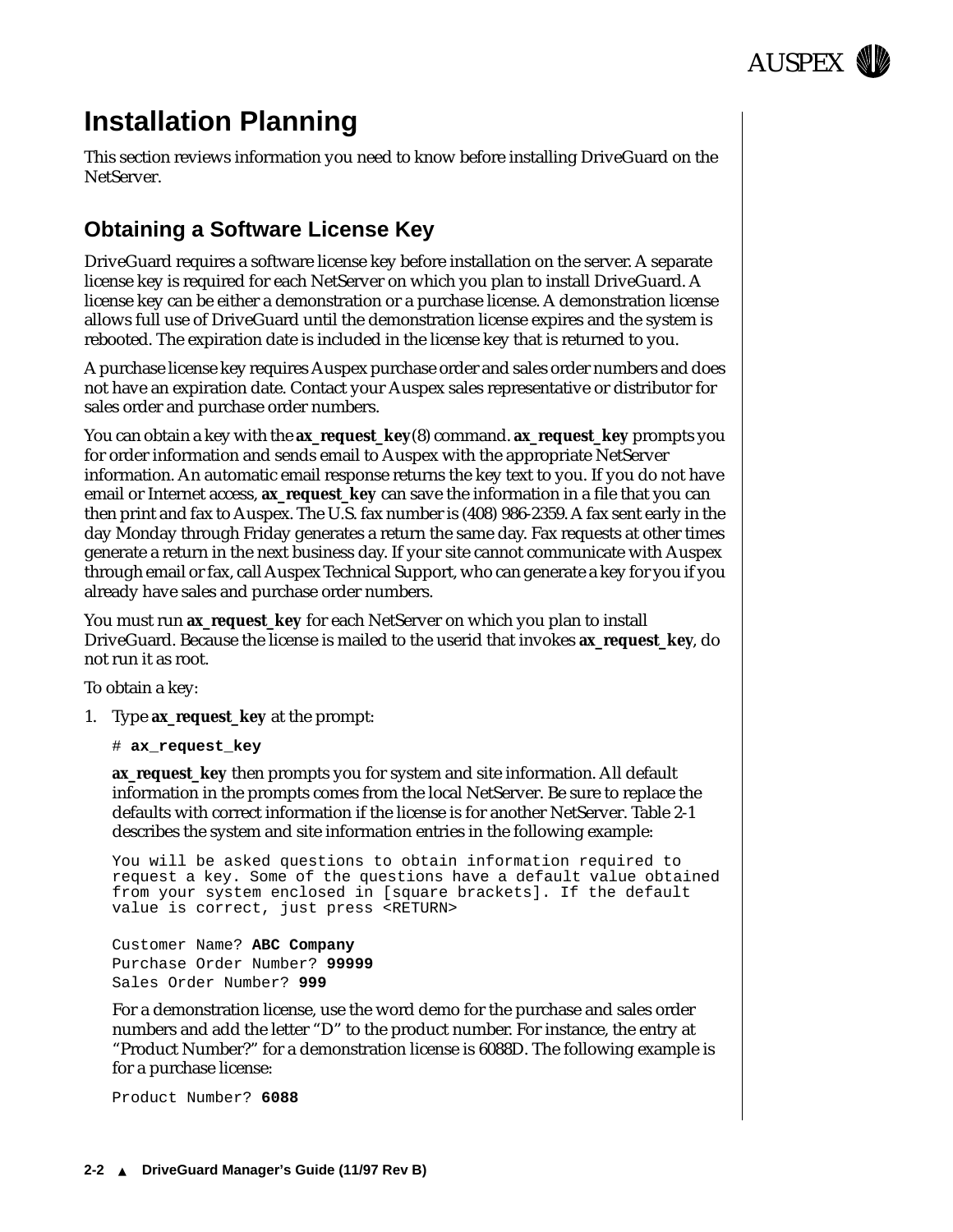

```
HP Serial Number? [4321] 
Host Id? [0x1a001234] 
Host Name? [host1] 
System Serial Number? [M0123] 
Additional email address to respond to? [ ]
Notes/Comments? [ ]
```
#### **Table 2-1. ax\_request\_key system and site information**

| ax request key prompt       | System and site information                                                                                                                                                                                                                                                                                                |
|-----------------------------|----------------------------------------------------------------------------------------------------------------------------------------------------------------------------------------------------------------------------------------------------------------------------------------------------------------------------|
| Customer name               | Automatically derived from /var/adm/config.report                                                                                                                                                                                                                                                                          |
| Purchase order number       | For a demonstration license key, the word demo. For a purchase license<br>key, your customer purchase order number.                                                                                                                                                                                                        |
| Sales order number          | For a demonstration license key, the word <b>demo</b> . For a purchase license<br>key, an Auspex sales order number. Contact your Auspex sales<br>representative.                                                                                                                                                          |
| Product number              | DriveGuard product number: 6101 for Model 150 or 250 machines, and<br>6088 for Model 600, 700, and 800 machines.                                                                                                                                                                                                           |
|                             | To order a free demonstration license, add 'D' to the end of the product<br>number; for example, 6088D.                                                                                                                                                                                                                    |
| HP serial number            | Host Processor serial number, which you can obtain from ax_config.<br>Automatically set to the HP serial number of the current system.                                                                                                                                                                                     |
| Host ID                     | System host ID, which you can obtain from the system hostid<br>command. If executing on a machine on which you intend to install<br>DriveGuard, you do not have to enter this value.                                                                                                                                       |
| Host name                   | Host name of NetServer on which you intend to run DriveGuard. If<br>executing on a machine on which you intend to install DriveGuard, you<br>do not have to enter this value.                                                                                                                                              |
| System serial number        | NetServer system serial number, which you can obtain from ax_config.<br>If executing on a machine on which you intend to install DriveGuard, you<br>do not have to fill in this field. You can find the value either in the<br>/var/adm/config.report file or the top left corner of the back of the<br>NetServer cabinet. |
| Email address to respond to | Responds to the sender's user ID automatically. This entry specifies<br>others to whom you want to send mail regarding the key request.                                                                                                                                                                                    |
| Notes/comments              | If sending a fax, enter the fax number to which you want key information<br>sent. You are limited to a single line of 255 characters maximum.                                                                                                                                                                              |

#### 2. Enter the appropriate information for your site.

The system displays the information you provide; for example:

```
These are the values you have entered
------------------------------------------------------------
Customer: ABC Company
P.O. #: 99999
S.O. #: 999
Product #: 6088
HP Serial: 4321
Hostid: 0x1a001234
Hostname: host1
System Serial #: M0123
Respond To: JohnDoe@ABC.com
```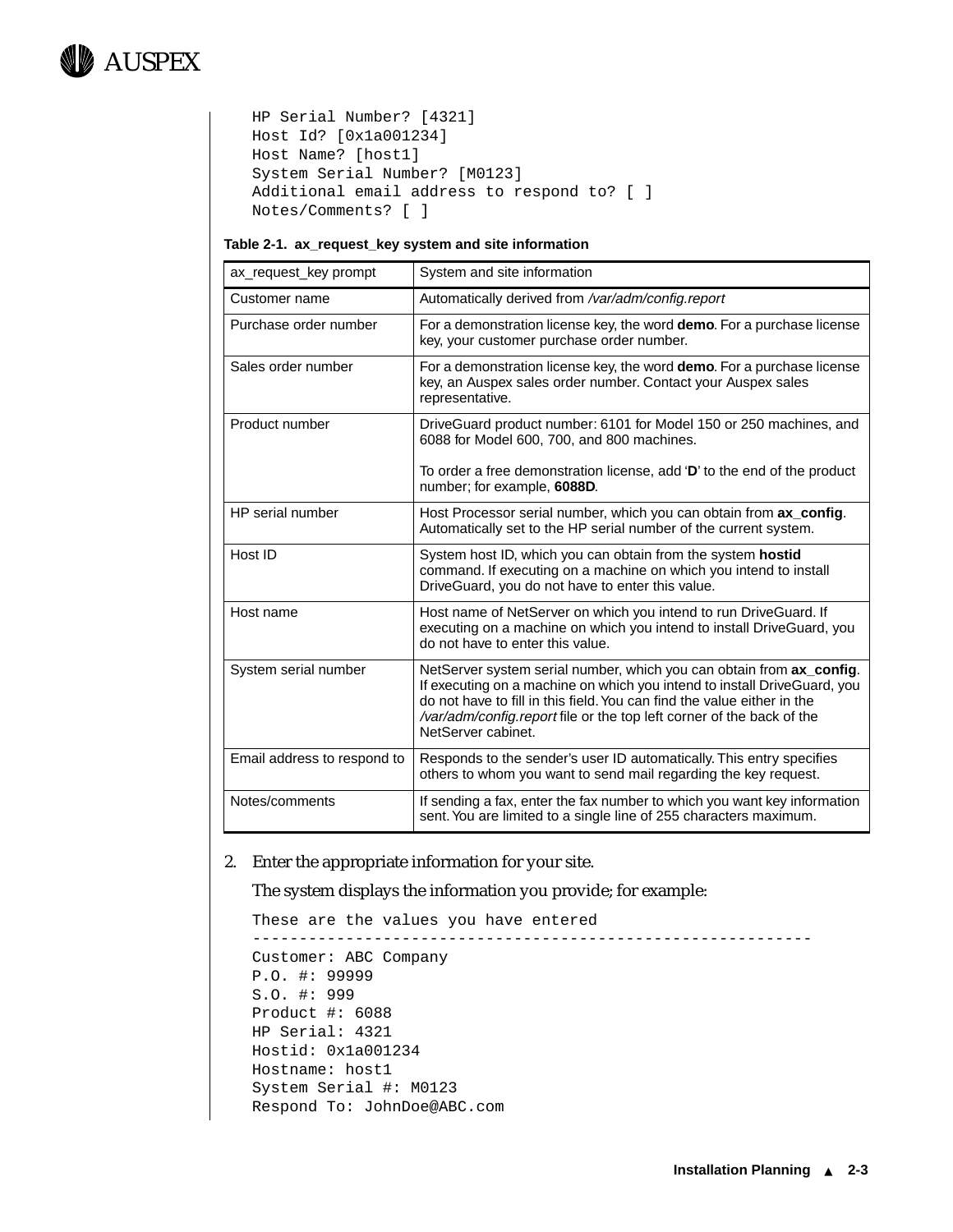

```
Notes: none
------------------------------------------------------------
Mail to Auspex, Edit, Save, or Quit? [MESQ]
```
3. Type **M** to mail the information, **E** to change the information, or **S** to save the information to a file.

When you type **M**, the system responds with:

The above form has been mailed to Auspex

If you save the information to a file, you can email the file to *keymaster@auspex.com* or print and fax the information (along with your fax number) to Auspex. If you email the file, you must include "OPF key request" as the subject line to receive a response. If you fax the file, Auspex verifies the information and returns a fax containing the key. The U.S. fax number is (408) 986-2359.

This completes the procedure for obtaining a key. After receiving a response, follow the installation instructions included with the key to install the license key.

#### **Using Package Tools**

The package tools allow you to install DriveGuard from the Auspex Premier Software Series CD-ROM shipped with your system. Package tools are the standard SVR4 package utilities, which are shipped as part of the Auspex system software. The tools allow you to add, check, remove, and display information about DriveGuard. The basic commands are:

**pkgadd(1M)** – Transfers the contents of a software package from the distribution medium, and installs it onto a system. Messages from this command display on the console and are written to the file */var/log/pkgadd.log* on the target drive and */tmp/pkgadd.log* on the current root drive.



**Note: pkgadd**(1M) sets userid to *install*, if it exists; otherwise, it sets userid to *root*. If you have a userid of *install* set up, it must have superuser permission or the **pkgadd** will fail. Either remove or rename the *install* userid, or give the *install* userid superuser permissions.

- **pkgchk(1M)** Checks the accuracy of installed files or, by using the **-l** option, displays information about package files.
- ▲ **pkgrm(1M)** Removes a previously or partially installed package from the system. Messages from this command display on the console and are written to the file */var/log/pkgrm.log* on the target drive and */tmp/pkgrm.log* on the current root drive.
- ▲ **pkginfo(1)** Displays information about software packages installed on the system.

For more information, refer to the man pages for these commands: **pkgadd**(1M), **pkgchk**(1M), **pkgrm**(1M), and **pkginfo**(1M).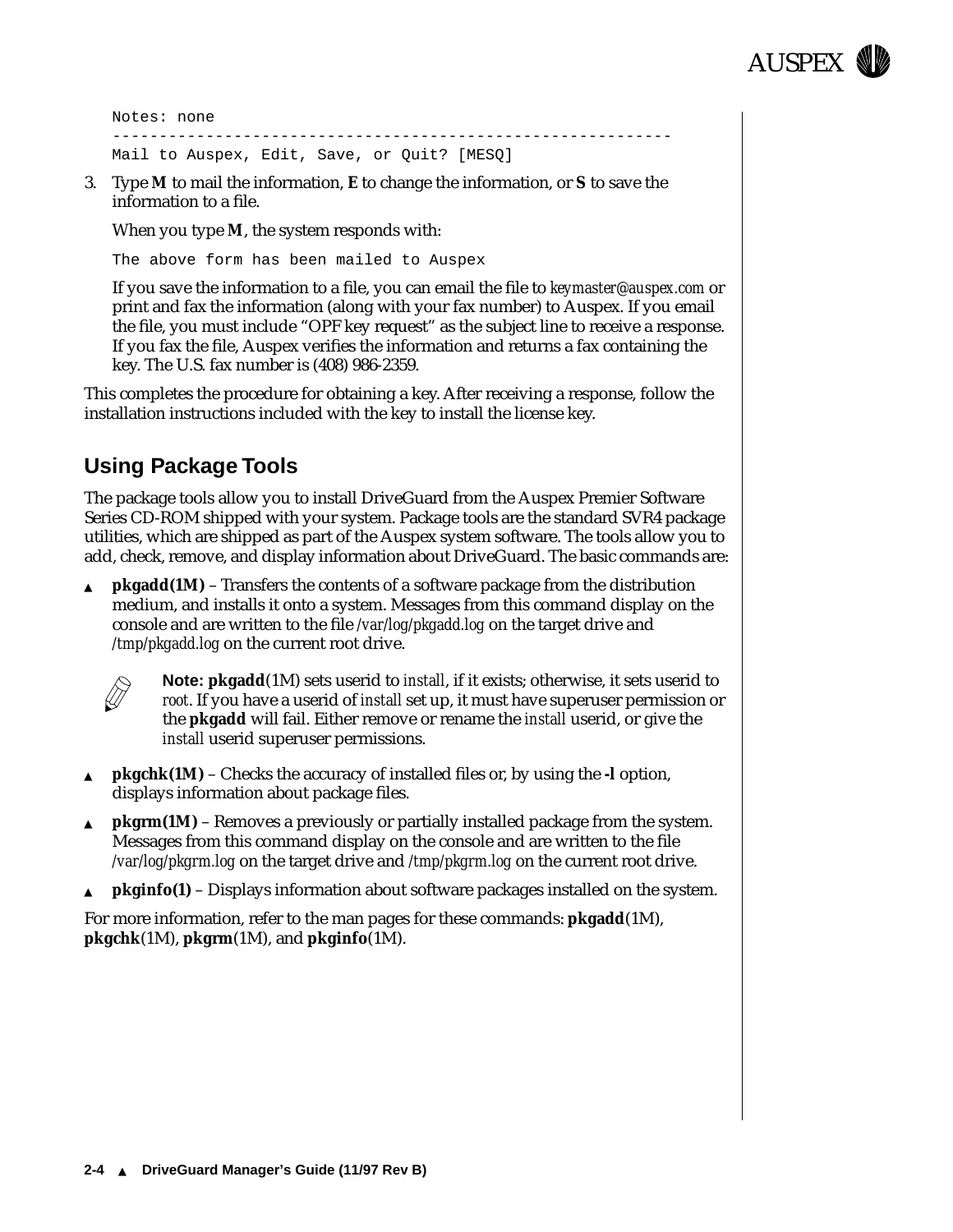<span id="page-26-0"></span>

## **Software Installation**

Before installing DriveGuard software, verify you have the required configuration (see ["System Requirements" on page 1-4](#page-13-0)) and then install the software key and license.



**Recommendation:** After completing the installation, test the new software to verify that the updated root drive is usable (for example, it boots, runs, and the newly added features work). If everything works correctly, clone the entire root disk to an alternate root disk using the **ax\_sputil**(8) command with the **copy** option. Alternatively, copy each file system on the root disk to an alternate root disk using the **ax\_clonefs**(8) command on each file system.

1. Install the software key and license. The mail that was returned to you after using the **ax\_request\_key**(8) command includes a script that installs the key and license. Here is an example of that script. Delete the message header and the "Cut Here" line, then execute the file with the **sh**(1) command.

```
# ----------------Cut Here--------------------------
# This message installs a key and license.
# All you have to do is save the mail to a file,
# delete the header, and sh the resulting file.
#
# Product: AXdrvgrd
# hostname: host1
# hostid: 0x1a001234
echo installing AXdrvgrd key
echo AXdrvgrd 0xaaaf3fc /etc/install/AXdrvgrd.lic > /tmp/ax_keys
grep -v AXdrvgrd /etc/install/ax_keys >> /tmp/ax_keys 2> /dev/null
cp /tmp/ax_keys /etc/install/ax_keys
rm /tmp/ax_keys
echo installing AXdrvgrd license
echo begin 644 /etc/install/AXdrvgrd.lic > /tmp/license.$$
cat <<\LICENSE >> /tmp/license.$$
M3T+J8J:,^!W]E:W?RAMI%GO((KGDUP74G!Y@+^*@ZO8Q " ['D%T!':D<G)P
*EFQB=J"+77"6(*W?
end
LICENSE
uudecode /tmp/license.$$
rm /tmp/license.$$
```

```
echo "Completed installation of AXdrvgrd key and license"
echo "Checking AXdrvgrd license"
ax_checklicense AXdrvgrd
```
The license and key shown, 0xaaaf3fc, are examples. The license and key you receive are unique values for your system.

2. Mount the Premier Software Series CD-ROM; for example:

```
# mount -rt hsfs /dev/acd1 /cdrom
```
3. Mount */usr* with read/write privilege:

```
# mount -o remount,rw /usr
```
4. Add the software package to the server by entering the following command: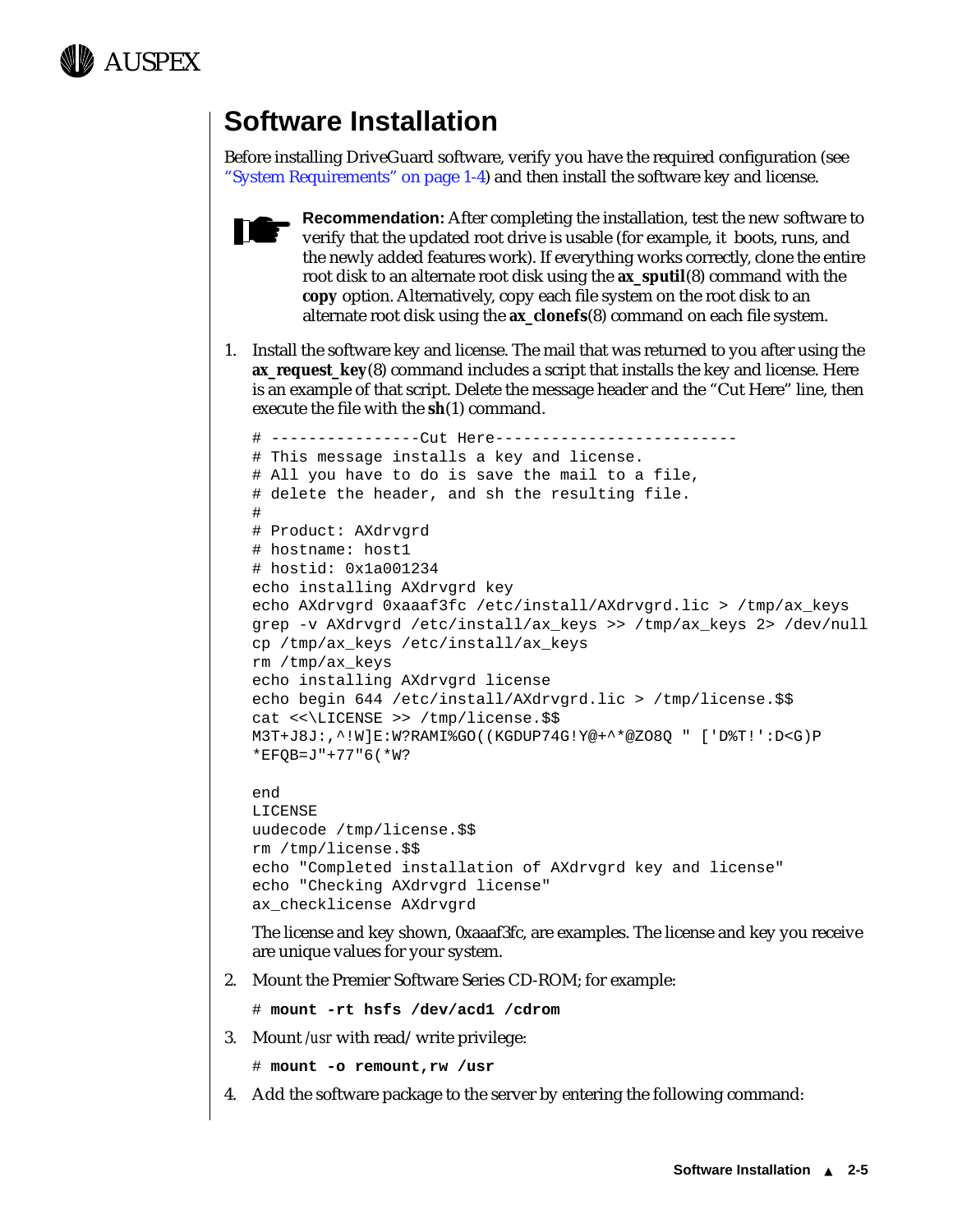

#### # **pkgadd -d /cdrom**

The system prompts you to select a software package. pkgadd session started on Tue Jan 14 15:28:47 PST 1997 The following packages are available: 1 AX100bt Fast Ethernet 100Base-T (HP-VII,HP-VIII) 1.9.2 2 AXatm2 ATM 2 (HP-VII,HP-VIII) 1.9.2 3 AXbackup FastBackup (HP-VII,HP-VIII) 1.9.2 4 AXdguard DataGuard (HP-VII,HP-VIII) 1.9.2 5 AXdocs Auspex System Documentation (HP-VII,HP-VIII) 1.9.2 6 AXdrvgrd DriveGuard (HP-VII,HP-VIII) 1.9.2 7 AXftp NP Resident FTP (HP-VII,HP-VIII) 1.9.2 8 AXsrvgrd ServerGuard (HP-VII,HP-VIII) 1.9.2 Select package(s) you wish to process (or 'all' to process all packages). (default: all) [?,??,q]:

5. Enter the number **6** for the DriveGuard package.

**Note:** If you are installing the document package only, you do not need a key.

#### The system responds with:

 $\bigotimes$ 

```
Processing package instance <AXdrvgrd> from </cdrom>
DriveGuard
(HP-VII,HP-VIII) 1.9.2
```
Since DriveGuard is licensed and is being installed on the root drive, it can be enabled as soon as it is installed.

Do you want to enable it now, as part of the installation  $[y,n]$ 

6. Enter **y** to enable DriveGuard immediately after installation. The system responds with:

```
## Processing package information.
## Processing system information.
## Verifying package dependencies.
## Verifying disk space requirements.
## Checking for conflicts with packages already installed.
## Checking for setuid/setgid programs.
```
This package contains scripts which will be executed with superuser permission during the process of installing this package.

Do you want to continue with the installation of this package [y,n,?]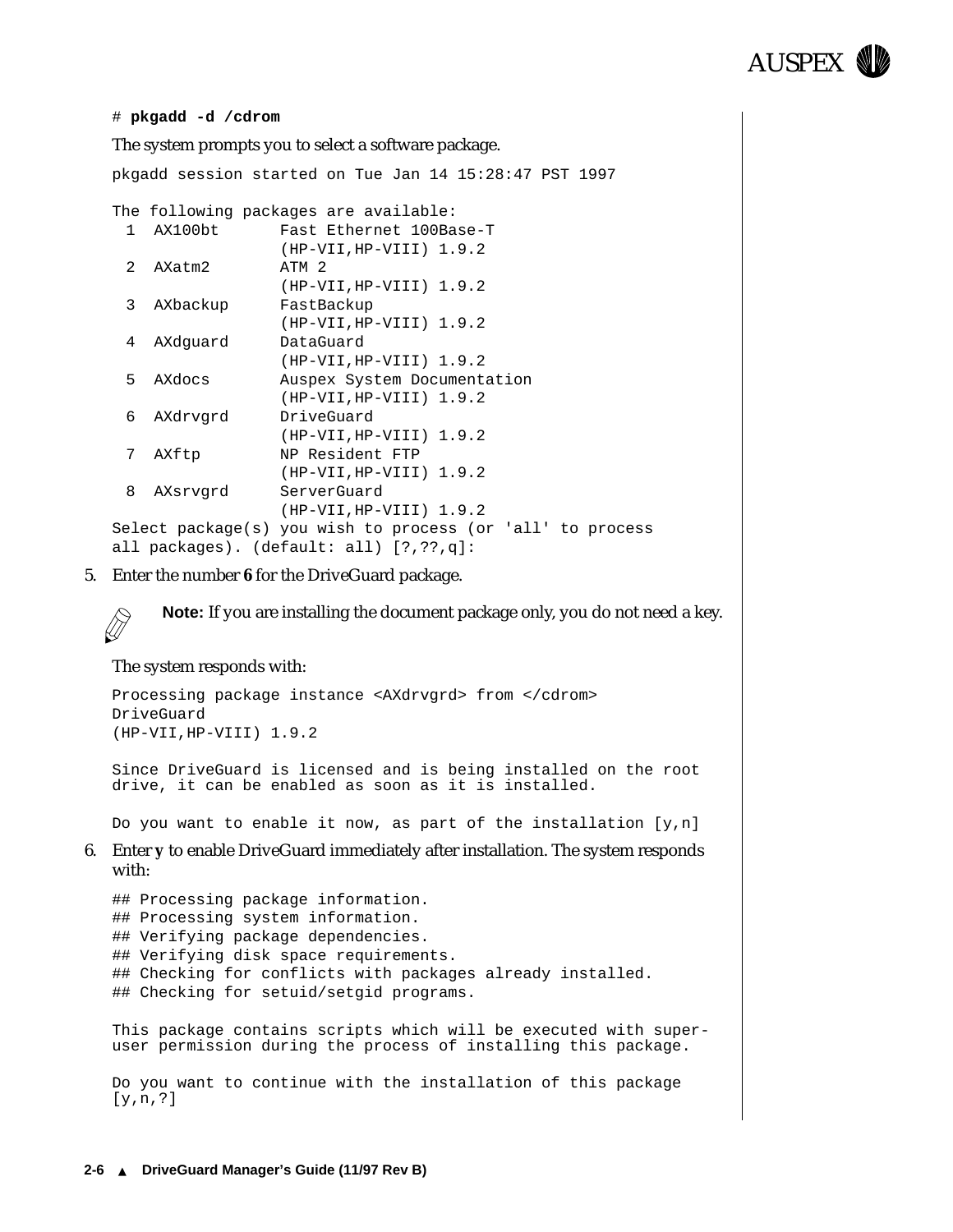## AUSPEX

```
7. Enter y to continue the installation.
  Installing DriveGuard as <AXdrvgrd>
  ## Installing part 1 of 1.
  /etc/raid_notify.sh.template
  /etc/raidlabel.map.template
  /etc/raidtab.template
  /usr/auspex/ax_raid
  [ verifying class <none> ]
  ## Executing postinstall script.
  Renamed /etc/raidtab.template as /etc/raidtab
  Renamed /etc/raid_notify.sh.template as /etc/raid_notify.sh
  Renamed /etc/raidlabel.map.template as /etc/raidlabel.map
  ax_enable: AXdrvgrd enabled
  Installation of <AXdrvgrd> was successful.
  The following packages are available:
    1 AX100bt Fast Ethernet 100Base-T
                    (HP-VII,HP-VIII) 1.9.2
    2 AXatm2 ATM 2
                   (HP-VII,HP-VIII) 1.9.2
    3 AXbackup FastBackup
                    (HP-VII,HP-VIII) 1.9.2
    4 AXdguard DataGuard
                    (HP-VII,HP-VIII) 1.9.2
    5 AXdocs Auspex System Documentation
                    (HP-VII,HP-VIII) 1.9.2
    6 AXdrvgrd DriveGuard
                    (HP-VII,HP-VIII) 1.9.2
    7 AXftp NP Resident FTP
                    (HP-VII,HP-VIII) 1.9.2
    8 AXsrvgrd ServerGuard
                    (HP-VII,HP-VIII) 1.9.2
  Select package(s) you wish to process (or 'all' to process
  all packages). (default: all) [?,??,q]:
```
8. Enter **q** to leave the package menu.

pkgadd session finished on Tue Jan 14 15:31:47 PST 1997

A log of this session of pkgadd is at /tmp/pkgadd.log on the current root disk, and at /var/log/pkgadd.log on the target disk.

This completes the DriveGuard installation.



**Note:** If you are upgrading or reinstalling DriveGuard, the AXdrvgrd installation leaves the original configuration files, such as */etc/raidtab*, unchanged. In step 7 of the above example, the new configuration files are installed in */etc/raidtab.template*, */etc/raid\_notify.sh.template*, and */etc/raidlabel.map.template*.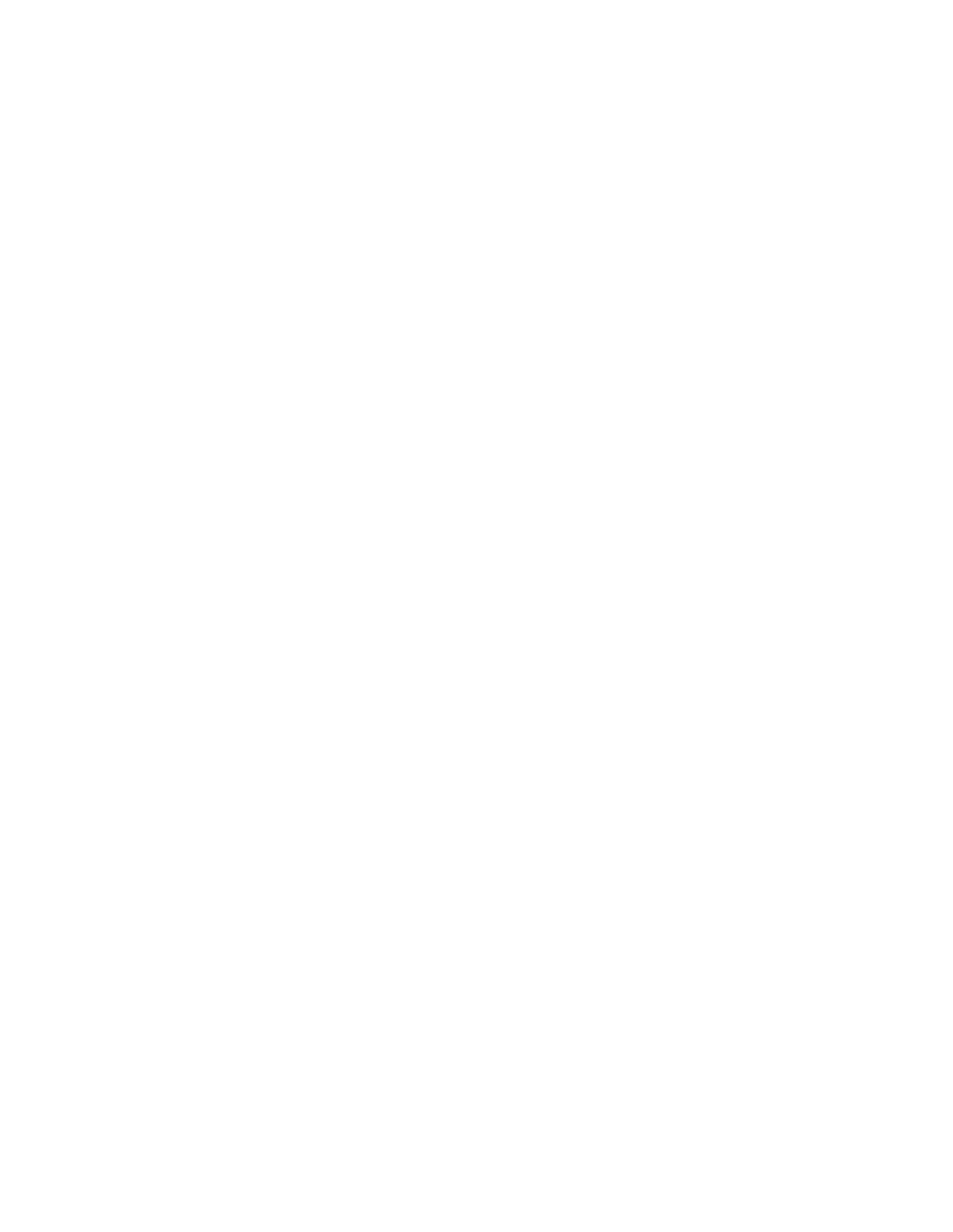<span id="page-30-0"></span>

## **3 Using DriveGuard**

## **About This Chapter**

This chapter describes how to create and maintain DriveGuard arrays and how to recover from a single drive failure. The procedures in this chapter assume you are familiar with information in the *System Manager's Guide*.

Setting up arrays and maintaining them is a simple procedure. Most of the array creation and management procedures can be done with a single command: **ax\_raid**(8). This command and the procedures for creating and maintaining arrays are covered in the following sections:

- ▲ [Array Planning](#page-31-0)
- $\triangle$  [The ax\\_raid\(8\) Command](#page-32-0)
- ▲ [Creating an Array](#page-33-0)
- ▲ [Rebuilding a Damaged Array](#page-37-0)
- ▲ [Managing DriveGuard Arrays](#page-39-0)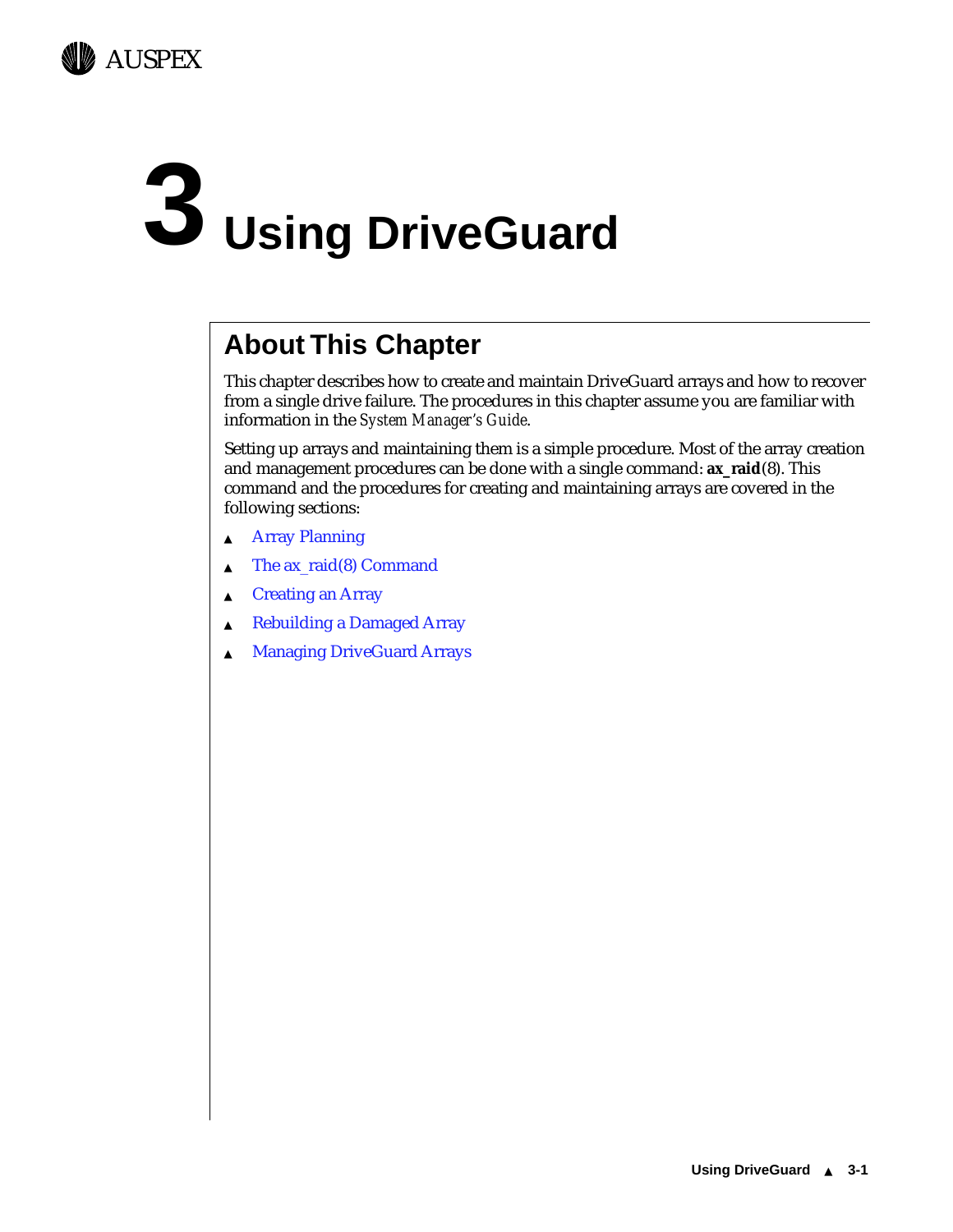

## <span id="page-31-0"></span>**Array Planning**

Implementing an array of drives requires planning in several areas:

- ▲ Number of array members
- ▲ SCSI channel of each member
- ▲ Dedicated and floating spares
- Automatic or manual rebuild
- ▲ Rebuild priority
- Partition scheme of array
- ▲ Stripe size of array

[Appendix A](#page-52-0) contains several worksheets to assist with your array planning.

For optimum performance, each of the member drives in an array should be on different SCSI channels on the SP.

DriveGuard supports only 4-GB and 9-GB disk drives. Tape and CD-ROM drives are not supported. You do not need to label and **newfs** the drives before defining the arrays.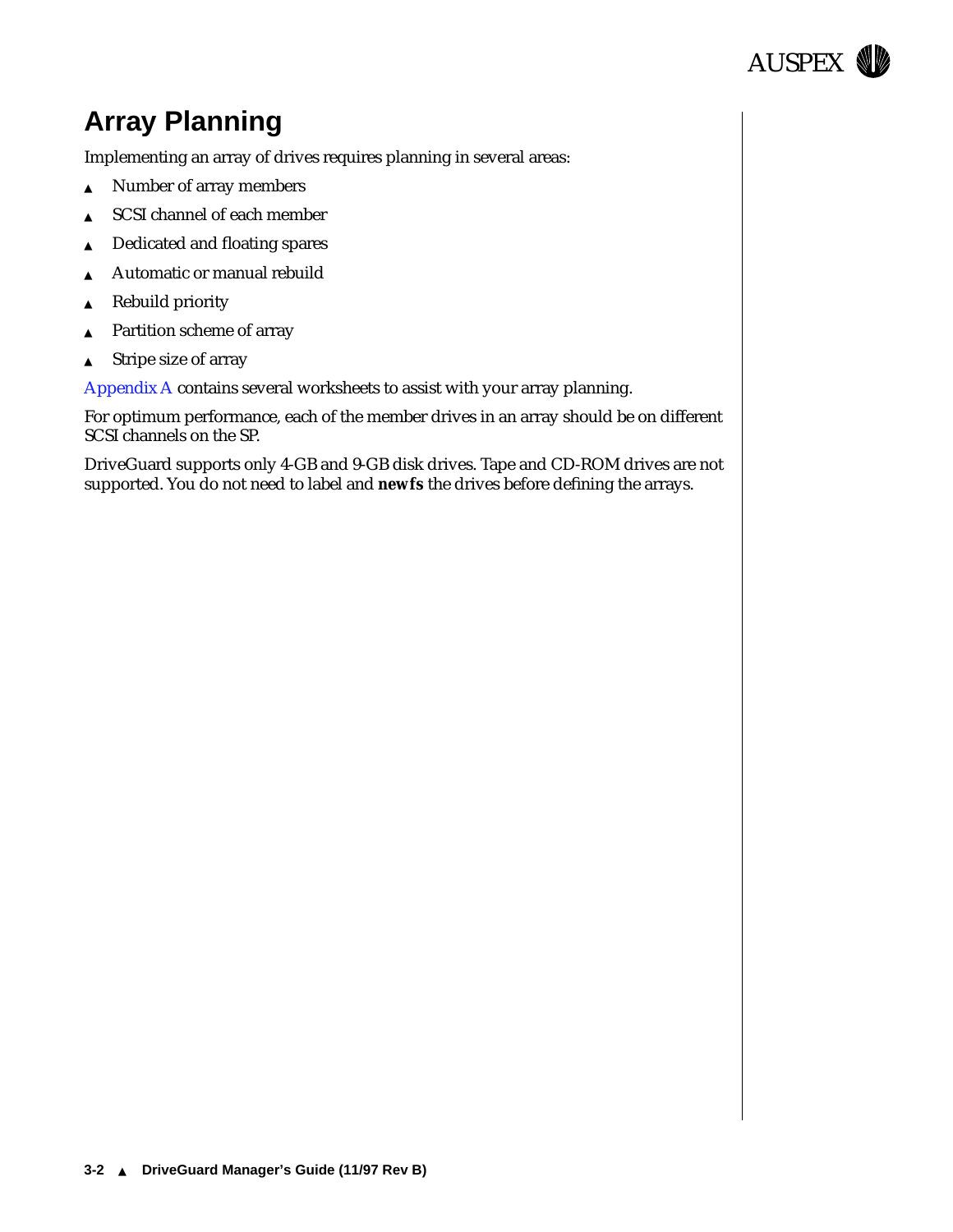<span id="page-32-0"></span>

## **The ax\_raid(8) Command**

The **ax\_raid**(8) command enables you to manage DriveGuard devices. This command supports several options that provide array administration functions. All of the options require super-user (root) privilege. The options are as follows:

- load Download devices specified in */etc/raidtab*.
- init Write zeros across a given array. The array must be initialized to be usable.
- delete Delete the given array, provided it does not have any open partitions.
- verify verify and optionally correct the parity of a given array.
- scrub Detect and correct bad disk sectors for disks in a given array.
- rebuild Reconstruct a given array when a member disk has failed.
- stat Display the current state of all available DriveGuard arrays in the system.
- print List all available DriveGuard arrays in */etc/raidtab* format.

The **init**, **verify**, **scrub**, and **rebuild** options run as background jobs. Refer to the **ax\_raid**(8) man page for more details.

The remainder of this chapter describes how to create, rebuild, and manage DriveGuard arrays using the **ax\_raid**(8) command.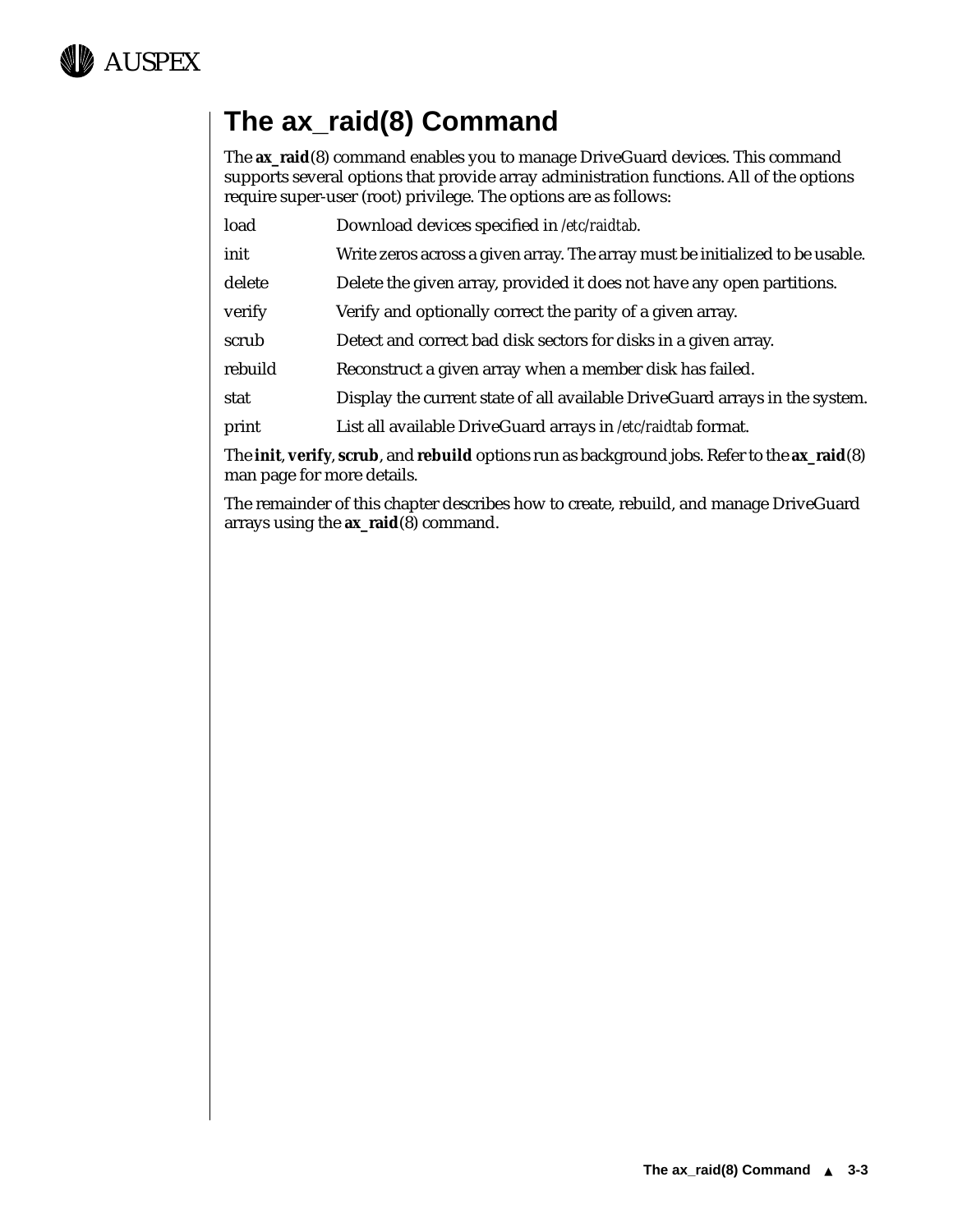

## <span id="page-33-0"></span>**Creating an Array**

This section describes the steps necessary to create and initialize a DriveGuard array, including defining the arrays in the */etc/raidtab* file.

#### **/etc/raidtab Format**

The */etc/raidtab* file describes the DriveGuard arrays and defines the drives that are assigned to each array. The first step in creating arrays is to define an entry for each array in the */etc/raidtab* file. The format of a *raidtab* entry is:

```
ardn type[, parameters] \text{adx}^{1}, \text{adx}^{2},...
```
**ard***n* refers to the name of the array where *n* is a number from 0 to 69. Refer to ["Device](#page-15-0)  [Numbering"](#page-15-0) on [page 1-6](#page-15-0) for information on how the DriveGuard arrays are numbered.

The *type* of array is either **raid5** or **spares**. A value of **raid5** indicates that the member disks form a RAID5 array. A value of **spares** indicates that the member disks form an array of floating spares to be used during array reconstruction.

The *parameters* are optional and are valid only if *type* is **raid5**. The *parameters* can be one or more of the following, separated by commas:

| spare=adn              | Declare adn as the dedicated spare for this array.                                                                                                                                                                |
|------------------------|-------------------------------------------------------------------------------------------------------------------------------------------------------------------------------------------------------------------|
| $size = n$             | Specify the stripe size of the array. Valid values for <i>n</i> are: 64K, 128K, and<br>256K. The letter K or k is optional. The default stripe size is 128K.                                                      |
| $pri=\{ hi \mid lo \}$ | Set the priority of the verify and rebuild maintenance processes. A value of<br>hi priority gives preference to the array maintenance process over normal<br>user $I/O$ operations. The default value is $I$ o.   |
| rebuild=how            | Specify whether the array rebuilds automatically when it detects that a<br>drive has failed or whether it requires manual intervention. Valid values<br>for how are either auto or manual. The default is manual. |
|                        | Note: If you are using DriveGuard arrays with the optional product<br>ServerGuard, use rebuild=manual. An automatic rebuild may cause a                                                                           |

ServerGuard, use **rebuild=manual**. An automatic rebuild may cause a ServerGuard failover. Refer to the *ServerGuard Manager's Guide* for more information on using DriveGuard with ServerGuard.

The drives indicated by **ad***x* are the members of the array. Each RAID5 array must have a minimum of three member drives. Each SPARES array must have a minimum of one drive. The maximum number of member drives for both array types is six, not counting the dedicated spare.

All of the member drives in a RAID5 array must be the same size. Make sure the drives in the floating spares array are the same size as the member drives of the RAID5 arrays. For example, if you have an array of 4-GB drives and an array of 9-GB drives, make sure that your floating spares array contains both 4-GB and 9-GB drives.



**Recommendation:** Spread member drives across all SCSI channels for better performance and reliability. Each drive rack is a separate SCSI channel, as shown in [Figure 3-1 on page -5.](#page-34-0) Refer to your hardware manual for more information about mapping SCSI channels to drives.

Refer to the **raidtab**(5) man page for more information about this file's format.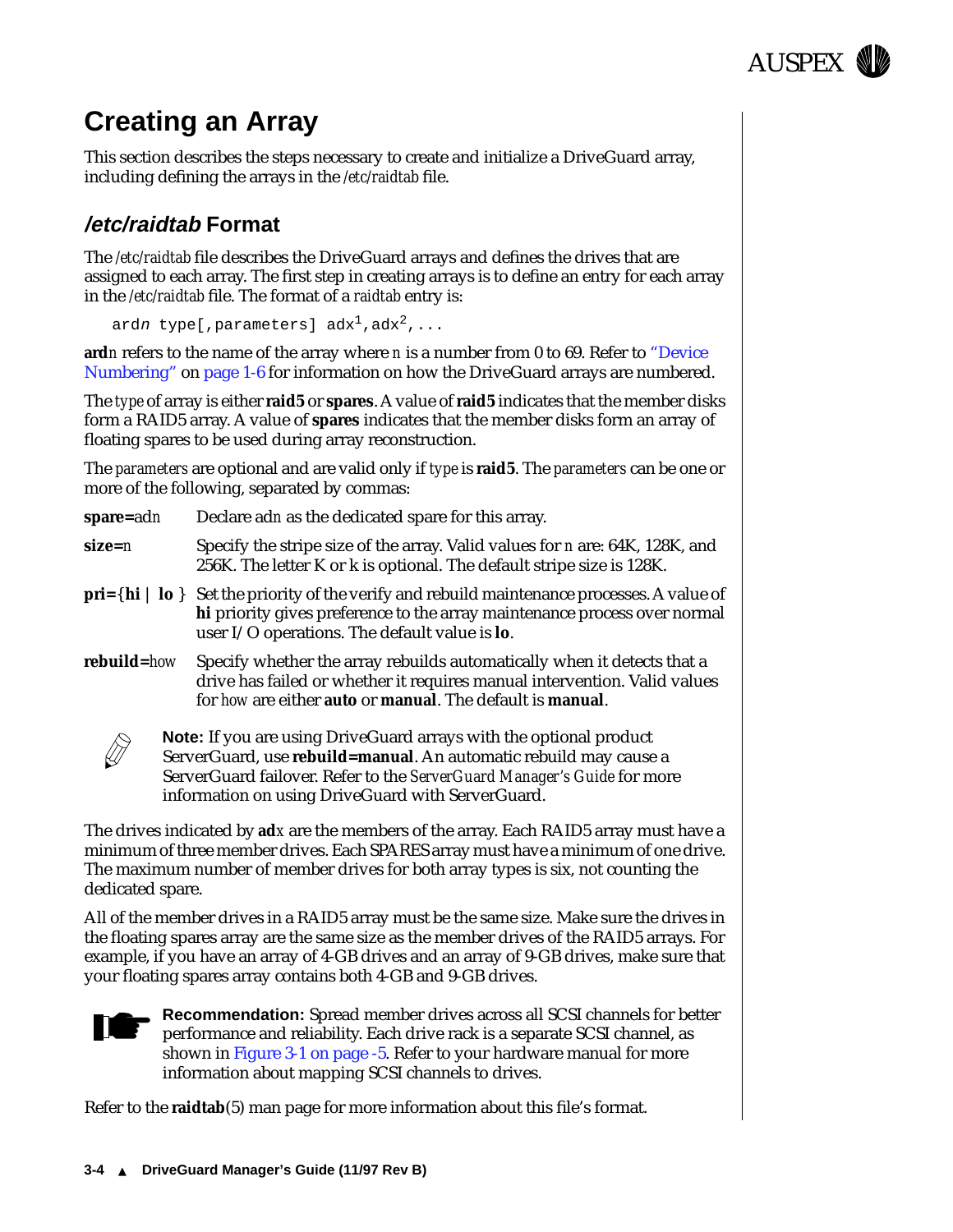<span id="page-34-0"></span>

#### **Array Creation and Initialization**

This section describes the how to create DriveGuard arrays.

#### **To create and initialize a DriveGuard array**

1. Define the array in the */etc/raidtab* file, as described in ["/etc/raidtab Format" on](#page-33-0)  [page 3-4](#page-33-0). For example:

```
ard0 raid5,spare=ad4 ad3,ad10,ad17,ad24
ard1 raid5,rebuild=auto ad8,ad15,ad22
ard2 spares ad20,ad27
```
These sample */etc/raidtab* entries define three arrays: a RAID5 array with four members and a dedicated spare, a RAID5 array with three members, and a floating spares array with two members. Array **ard1** rebuilds automatically in the event of a single drive failure. Array **ard0** requires manual intervention. Both arrays have a default stripe size of 128K.

Figure 3-1 shows the front of a base cabinet with the arrays highlighted. Note that the member drives for each array are on different SCSI channels on the SP.



**Figure 3-1. Base cabinet with arrays defined**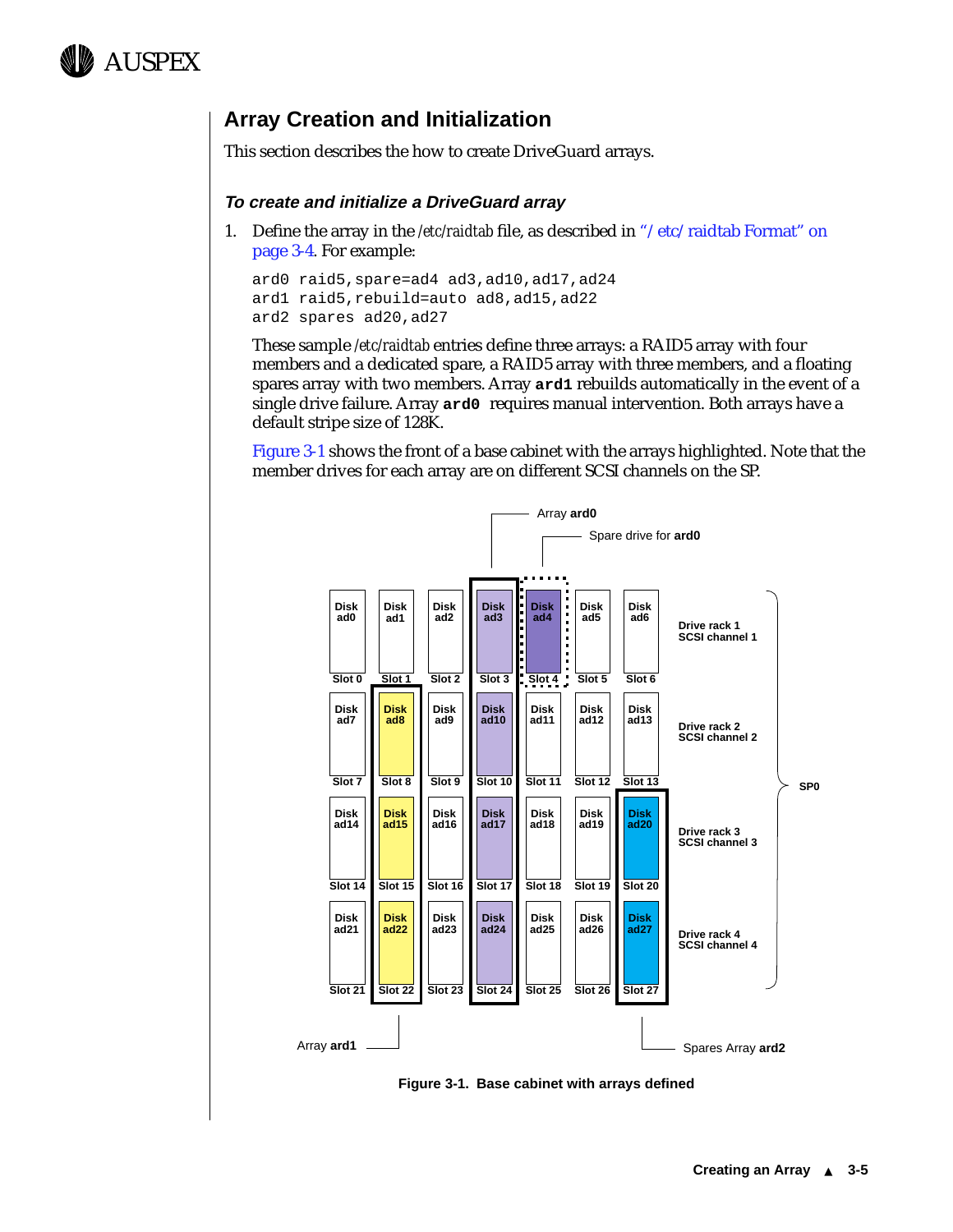

2. Download the information contained in the */etc/raidtab* file to the SP. Use the **load** option on the **ax\_raid**(8) command.

```
# ax_raid load
```
After the load is complete, all arrays have a status of NEW.

3. Initialize each RAID5 array using the **init** option on the **ax\_raid**(8) command.

```
# ax_raid init ardx
```
where *x* is the number of the array to be initialized.



**Note:** This command automatically runs in the background. Do not append an ampersand  $(\&)$  at the end of the command, or the job will hang.

Do not initialize the floating spares arrays. For example, for the array setup shown in [Figure 3-1,](#page-34-0) issue the following commands to initialize the arrays:

```
# ax_raid init ard0
ax_raid: Initialization started on ard0 (12GB)
# ax_raid init ard1
Initialization started on ard1 (8GB)
```
#### After a while the system responds with:

```
ax_raid: initialization and partitioning of ard1 complete; elapsed 
time: 16 mins
.
.
.
ax_raid: initialization and partitioning of ard0 complete; elapsed 
time: 33 mins
```
After initialization, an array has a status of GOOD. You need to initialize an array only once in its lifetime.



**Note:** Initializing an array can take a long time, depending on the size of the disks and the number of members in the array. For example, a six-drive array of 4 GB each, all on different SCSI channels, takes about 21 minutes to initialize. During initialization, commands that access the drives in the array may hang for up to 30 seconds (for example, **ax\_config -d** and **ax\_sputil list**).

4. Partition the array using **ax\_label**(8) if you want to change the default partition scheme, as defined in the */etc/raidlabel.map* file. You can partition the array into as many as seven partitions in addition to the c partition. For example:

# **ax\_label -a 200 -b 300 -h all ard1**

Refer to the **ax\_label**(8) man page for more information.

5. Run **newfs**(8) on the partitions that you created in step step 4. For example:

```
# foreach p (a b h)
? newfs ard1$p
? end
```
6. Optionally, modify the */etc/raid\_notify.sh* file to have **ax\_vold**(8) notify you with email or a popup window when the state of the array changes. Refer to the */etc/raid\_notify.sh* file for more information.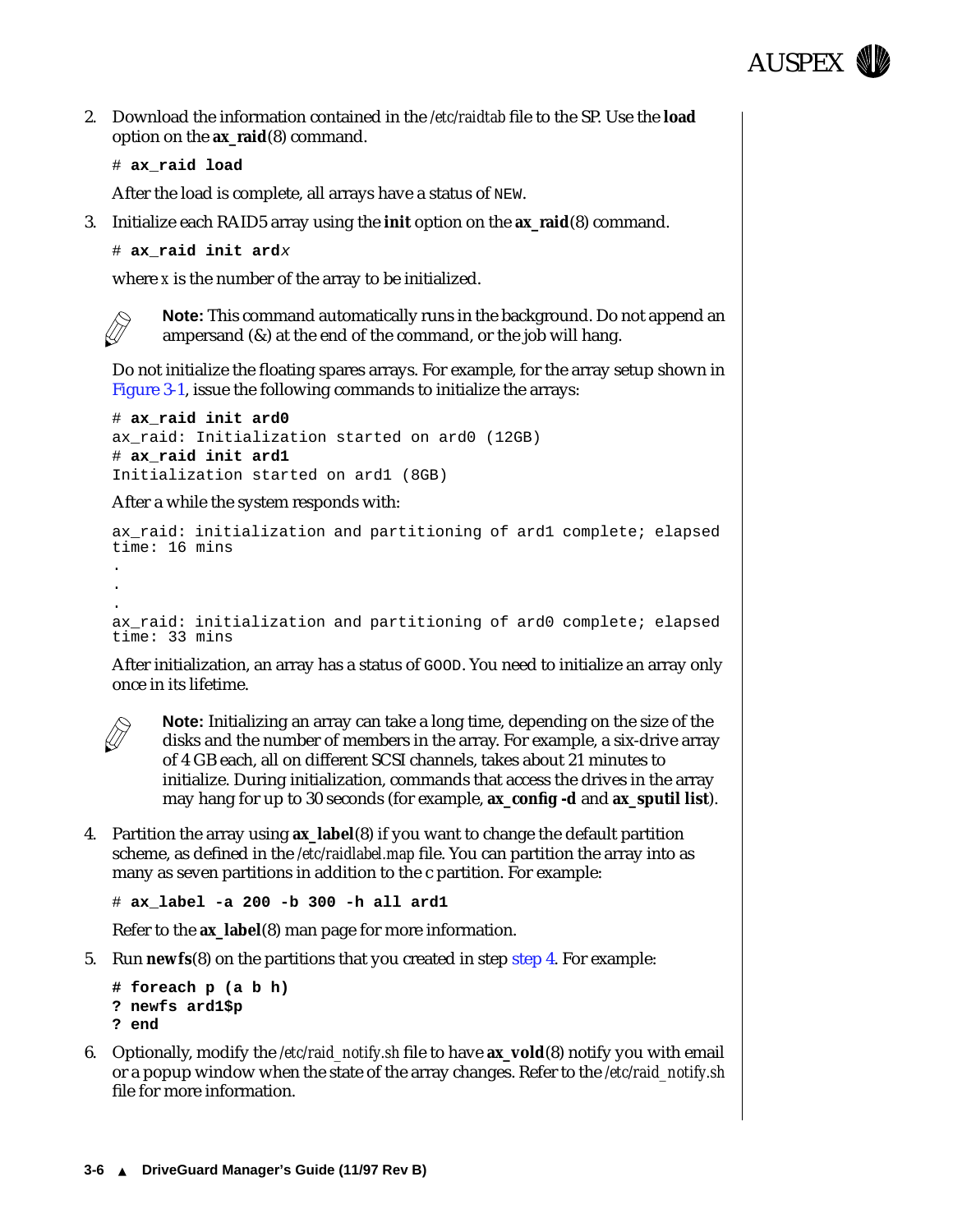

This completes the procedure for creating the DriveGuard array. The partitions are now available for mounting file systems.

A DriveGuard array can be a member of a virtual partition. Refer to ["Virtual Partitions"](#page-16-0)  [on page 1-7](#page-16-0) for limitations on using virtual partitions with DriveGuard arrays.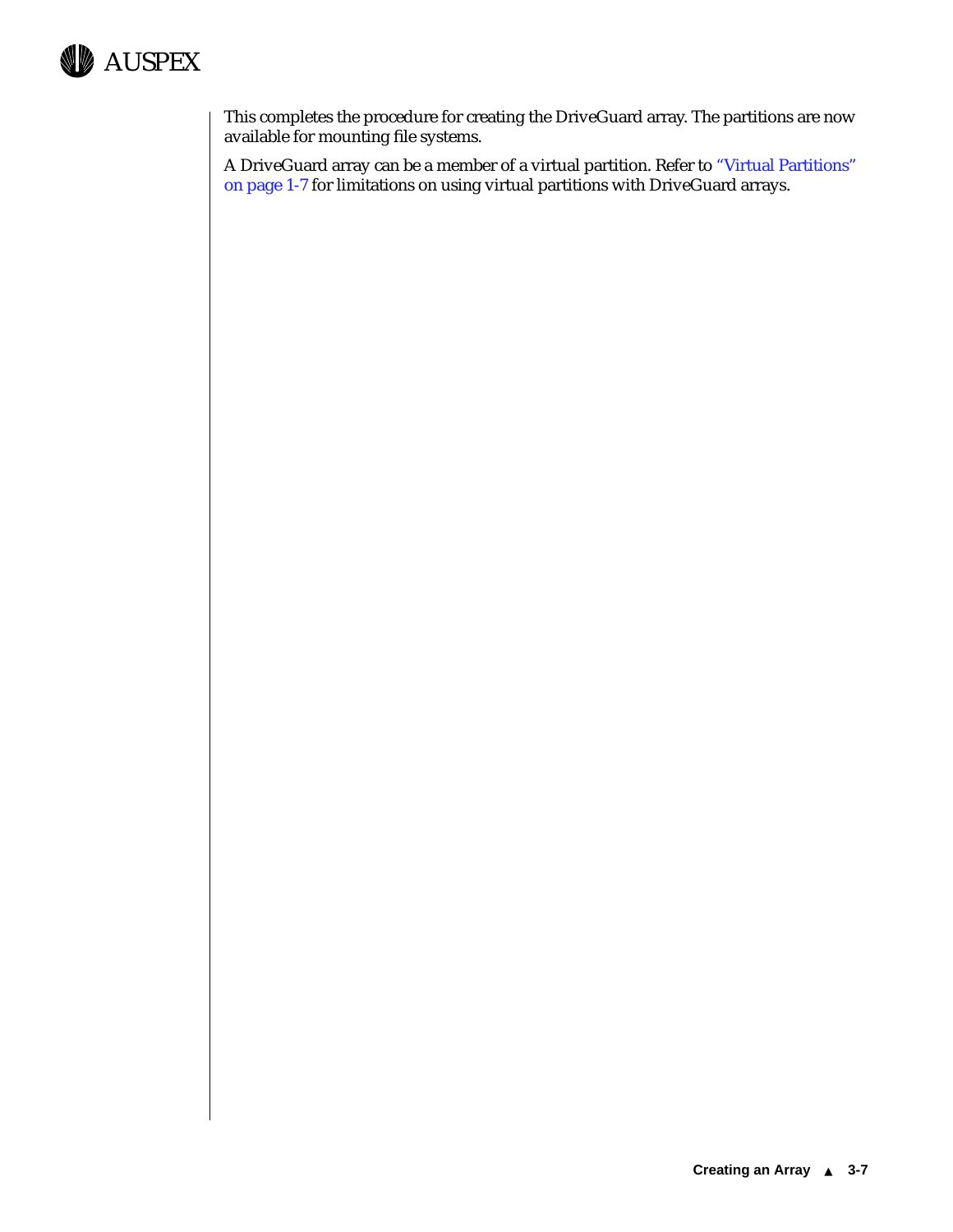

## <span id="page-37-0"></span>**Rebuilding a Damaged Array**

In the event of a single drive failure, you can reconstruct the data on a spare drive. This reconstruction occurs either automatically or manually, depending on the value of the **rebuild** option for the array in the */etc/raidtab* file. During a rebuild operation, user data remains accessible, but performance is impacted.



**Note:** The **ax\_vold**(8) command sends a message to the console when the state of an array changes.

#### **Automatic Rebuild**

If you specify **rebuild=auto** in the */etc/raidtab* file, the SP automatically initiates the rebuild when the array state changes from GOOD to DEGRADED. The SP first checks for a dedicated spare drive. If a dedicated spare is not found, it then checks for a floating spare. If the SP does not find a valid spare drive, rebuilding does not occur. The state of the array changes from DEGRADED to GOOD after the rebuild is complete. If the rebuild fails, the array state remains DEGRADED.

After a rebuild, enter the following command to see which spare drive was used to rebuild the array:

# **ax\_raid stat ard**<sup>n</sup>

where *n* is the array number of the rebuilt array.

#### **Manual Rebuild**

If you specify **rebuild=manual** in the */etc/raidtab* file, or if you omit the **rebuild** option, then you must rebuild a degraded array manually.

Enter the **ax\_raid**(8) command with the **rebuild** option. To rebuild the array onto one of the floating spares drives, enter the command in the following format:

# **ax\_raid rebuild ard**<sup>n</sup>

where *n* is the array number of the array to be rebuilt. The device to rebuild onto is chosen from the floating spares pool. If no valid spare is found, **ax\_raid** attempts to rebuild onto the failed drive.

After the rebuild, enter the **ax\_raid**(8) command with the **stat** option to see which spare drive was used to rebuild the array.

To rebuild the array onto a specific disk, enter the command in the following format:

# **ax\_raid rebuild ard**<sup>n</sup> **ad**<sup>x</sup>

where *n* is the array number of the array to rebuild, and *x* is the number of the drive to rebuild on. The command checks if ad*x* is the same size as the member disks in ard*n*. If not, an error displays, and the array stays in DEGRADED state.



**Note:** ad*x* must not be a member of another array, or be defined as a spare, or be mounted as a single disk or a member of a virtual partition.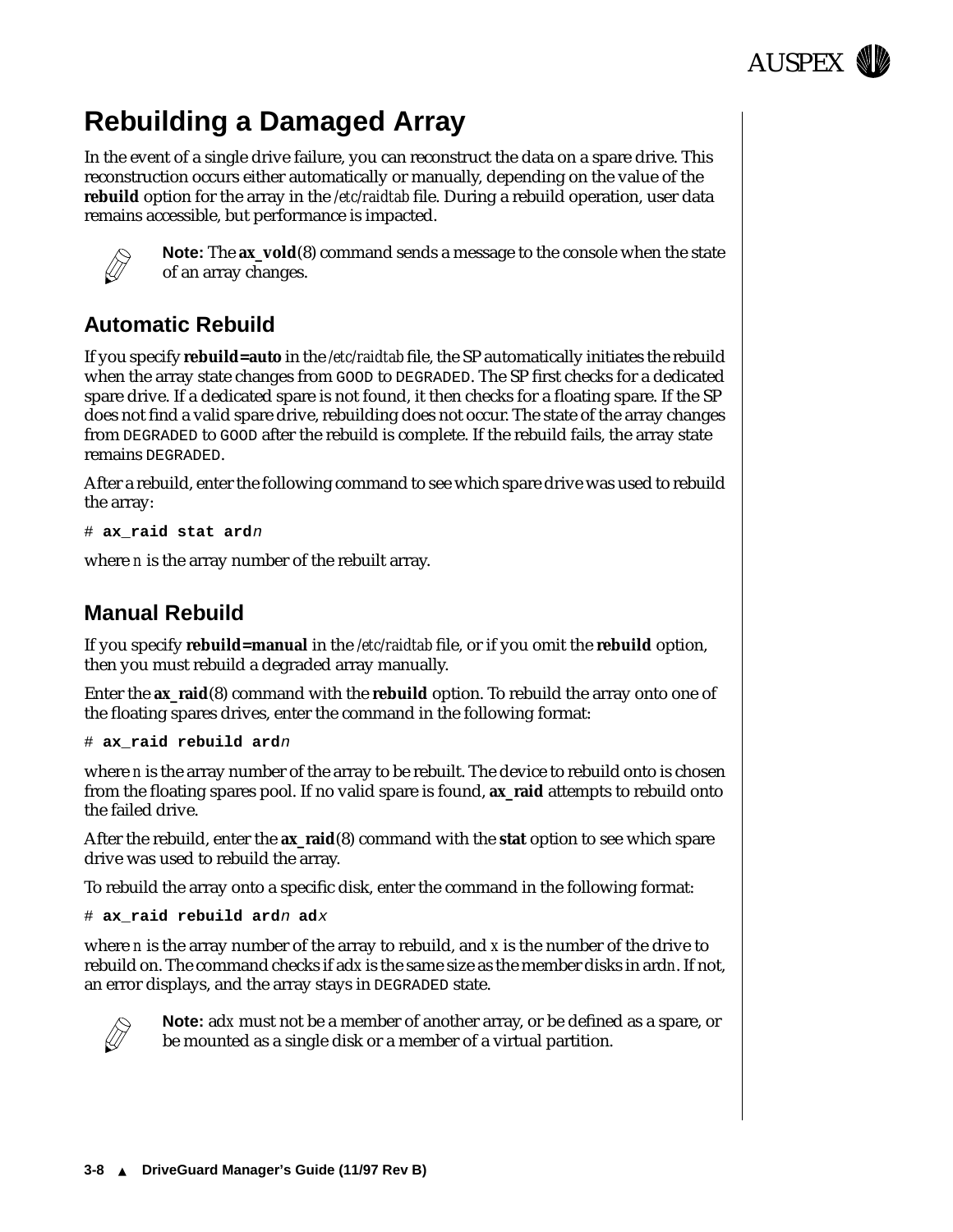<span id="page-38-0"></span>

Optionally, you could first remove the failed drive, replace it with a good drive, and then do the rebuild, specifying the location of the drive. This procedure preserves the original physical configuration of the array.

Eventually the system responds with:

ax\_raid: rebuild done; elapsed time: 1 hr 25 mins

The elapsed time varies depending on the rebuild priority and the system load.

#### **Reestablishing Original Array Configuration**

After an array rebuilds, you may want to restore the array to its original physical configuration. This involves doing the following:

- 1. Removing the failed drive.
- 2. Moving the replacement drive into the location of the failed drive.
- 3. Adding a new dedicated spare drive.

To remove a failed drive, refer to ["Removing a Member Drive"](#page-39-0) on [page 3-10.](#page-39-0)

To move the replacement drive into the location of the failed drive, refer to ["Moving a](#page-39-0)  [Member Drive" on page 3-10.](#page-39-0)

To add a new spare drive, refer to ["Adding Spare Drives to an Array" on page 3-11.](#page-40-0)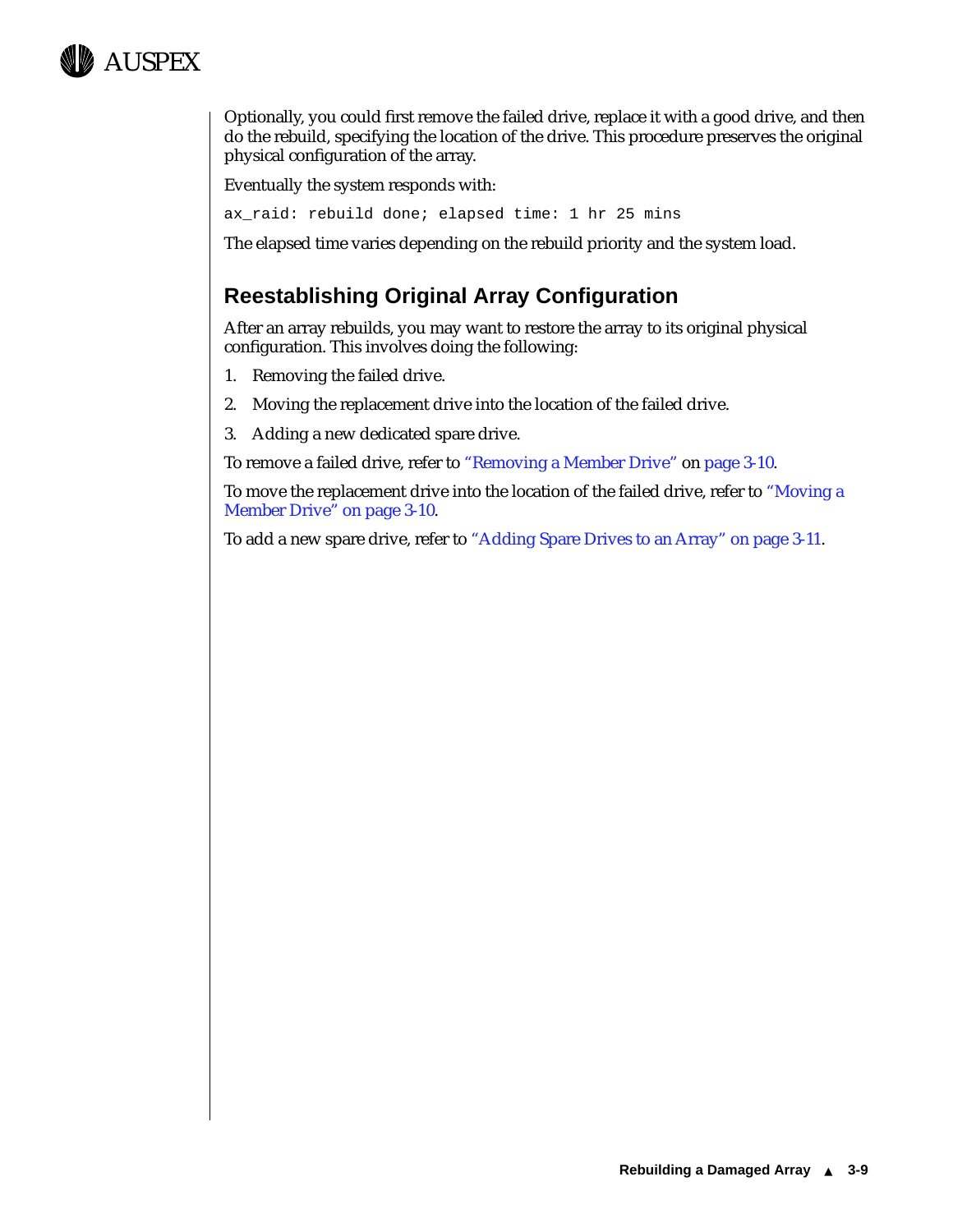

## <span id="page-39-0"></span>**Managing DriveGuard Arrays**

This section describes how to do the following:

- Remove a drive from an array
- Move a drive in an array to another physical location
- [Add a spare drive to an array](#page-40-0)
- [Delete an array](#page-40-0)
- [Verify and correct the parity of an array](#page-41-0)
- [Detect and correct bad disk sectors](#page-41-0)
- **[Print a list of arrays](#page-41-0)**
- [Display the status of all arrays](#page-42-0)
- [Terminate array maintenance processes](#page-42-0)

#### **Removing a Member Drive**

You cannot remove drives that are members of an array unless the drive is marked DOWN and the array is in DEGRADED state. Use the **ax\_hot\_plug**(8) command to remove a failed drive. This command stops all activity on the SP while the drive is being removed. The SP reconstructs the array using a spare drive even if you do not physically remove the failed drive.

If for some reason a member of a good array needs to be removed or replaced, the command confirms the user's intention before allowing the member disk to be replaced. If you remove a drive from a good array, the state of the array changes to DEGRADED.

#### **Moving a Member Drive**

After an array has been rebuilt onto a spare device, you may want to move drives to recreate the original physical array configuration. For example, you may want to ensure that all drives are on different SCSI channels. You can use **ax\_hot\_plug**(8) to move a drive that is a member of an array from one slot to another. The new slot must be connected to the same SP as the original slot. The **ax\_hot\_plug**(8) command stops all activity to the SP while the drive is being moved.

For example, the following command moves a drive from slot 4 to slot 8:

# **ax\_hot\_plug move ad4/8**

The system responds with:

```
Moving ad4 to slot 8
All activity on SP0 has been stopped.
Insert or replace device.
**WARNING** Make sure you insert the drive in the proper slot.
            Otherwise, you may crash the system.
ad4 moved to slot 8.
```
Refer to the **ax\_hot\_plug**(8) man page for more information. After moving the drive, update */etc/raidtab* as described in ["Printing a List of Arrays" on page 3-12.](#page-41-0)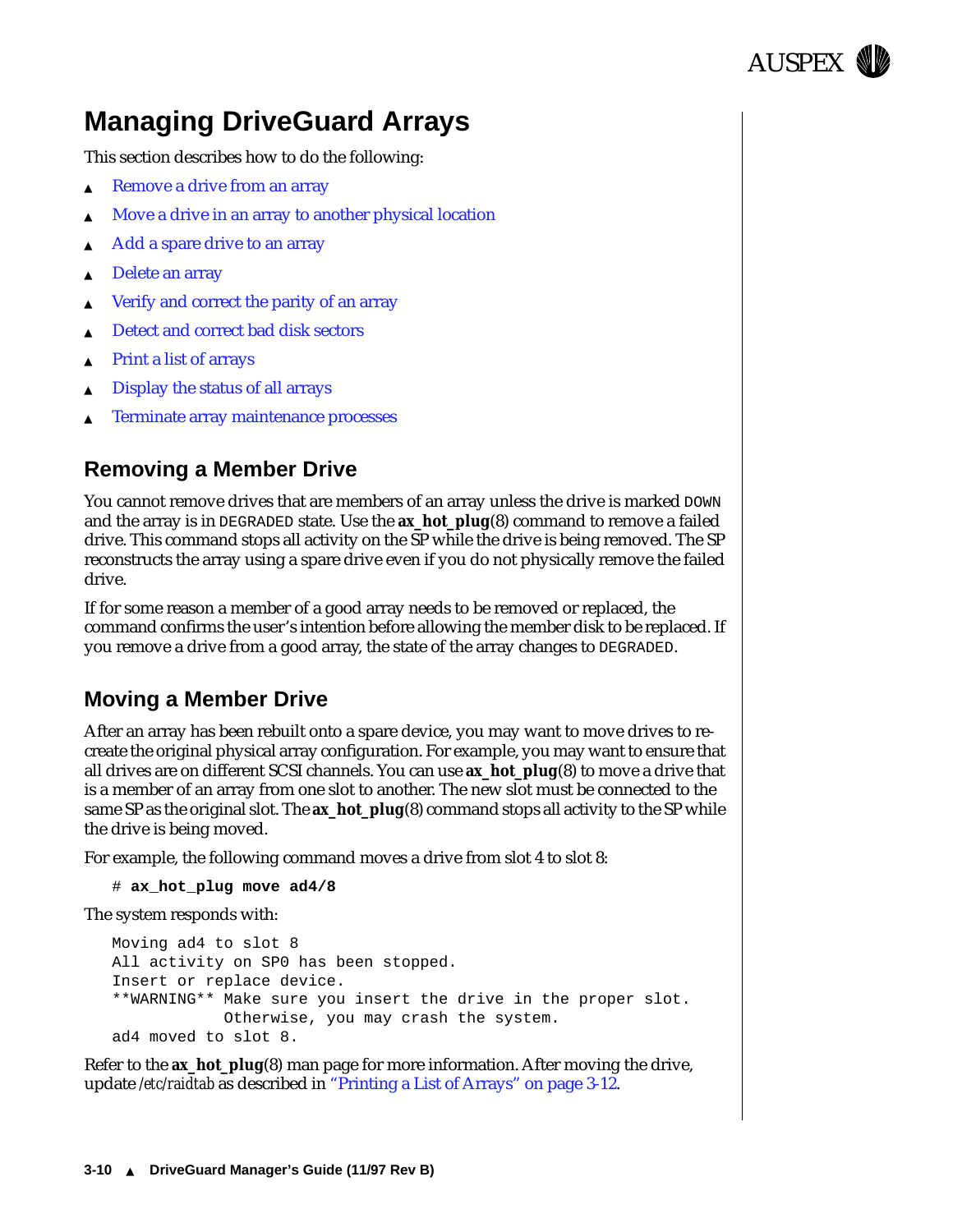<span id="page-40-0"></span>

#### **Adding Spare Drives to an Array**

Once an array is created, you cannot directly increase its size by adding more drives. (Refer to ["Expanding a DriveGuard Array" on page 4-2](#page-45-0) for instructions on increasing the size of an array.) You can, however, add a dedicated spare to the array or add a spare drive to the floating spares array.

#### **To add a dedicated spare drive to an array**

- 1. Use **ax\_add\_device**(8) to add the spare drive to the server.
- 2. Edit the appropriate line in */etc/raidtab* to indicate the location of the new dedicated spare.
- 3. Update the configuration by running **ax\_raid**(8) with the **load** option:
	- # **ax\_raid load**

This completes the procedure for adding a dedicated spare drive to an array.

#### **To add a drive to the floating spares array**

- 1. Use **ax\_add\_device**(8) to add the spare drive to the server.
- 2. Delete the floating spares array:

# **ax\_raid delete ard**<sup>x</sup>

where *x* is the number of the floating spares array.



**Note:** Deleting the floating spares array is different from deleting a RAID5 array. The drives in the floating spares array are not in use, so a delete does not destroy data.

- 3. Edit the */etc/raidtab* file to add a new drive to the floating spares array.
- 4. Reload the floating spares array:

# **ax\_raid load**

This completes the procedure for adding a spare drive to the floating spares array.

#### **Deleting an Array**



**Caution:** When you delete an array, all the user data on that array is lost. Refer to ["Migrating File Systems" on page 4-4](#page-47-0) if you want to move your user data off of the array before deleting it.

When you delete an array, all devices, including dedicated spares, that are part of that array are free to be used for other purposes. If you delete an array, you cannot undelete it. Use the following command to delete an array:

#### # **ax\_raid delete ard**<sup>x</sup>

where *x* is the number of the array that you want to delete. This command confirms that you want to delete the array and, if so, takes **ard***x* out of the system, provided it is not in use.

After you delete an array, edit */etc/raidtab* to remove the array description.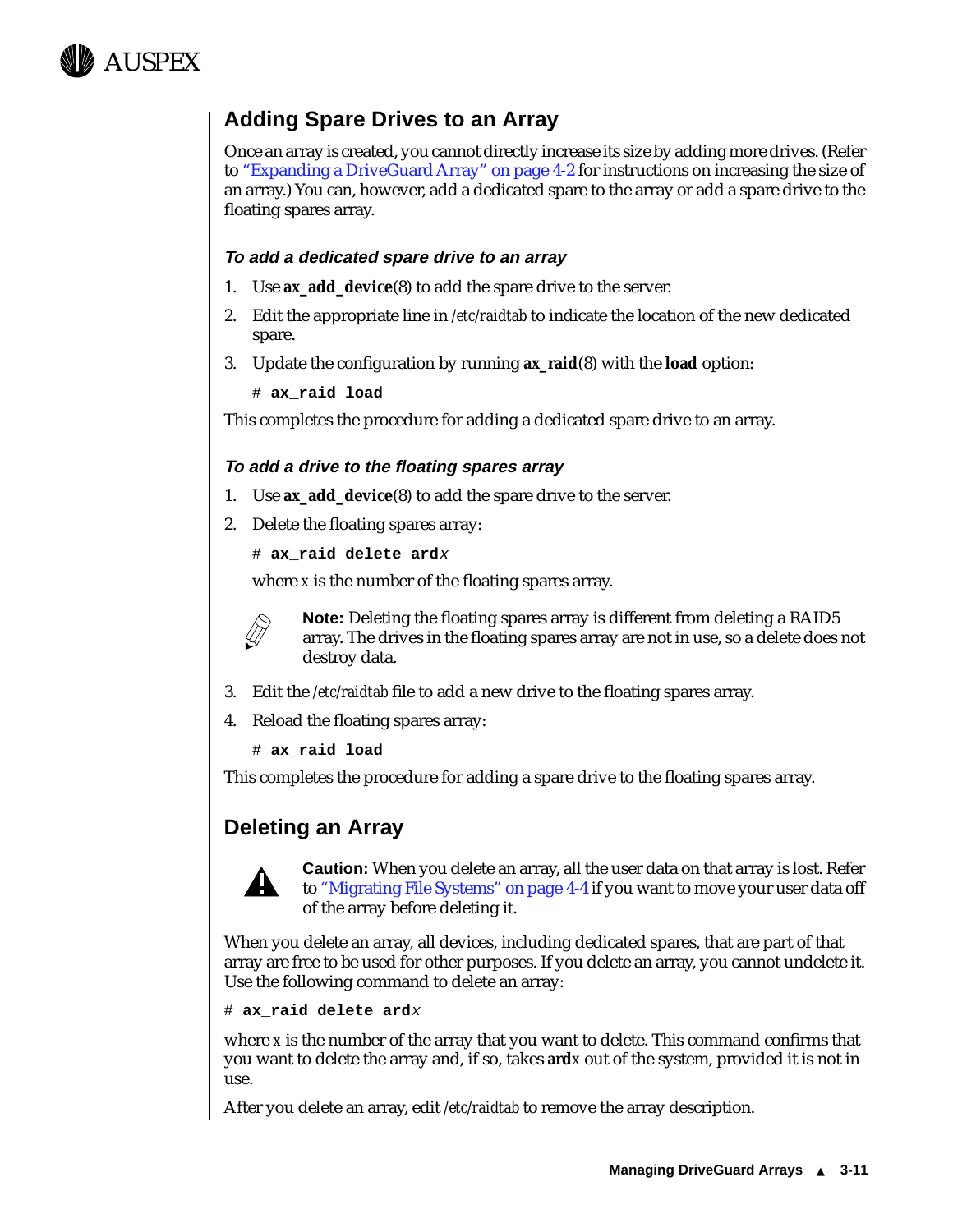

#### <span id="page-41-0"></span>**Verifying Array Parity**

You can verify and correct array parity with the **verify** option on the **ax\_raid**(8) command. The **verify** option modifies parity to be consistent with data in the array and assumes the data is correct. You cannot verify an array that is in DEGRADED state. During verification, user data remains accessible, but performance is impacted.

Enter the following command to verify and correct array parity:

# **ax\_raid verify,pri=hi ard**<sup>x</sup>

where *x* is the array number, and **pri** specifies the process priority of the command.

After a while, the system responds with:

```
ax raid: Verify done; no parity errors; elapsed time: 32 mins
```


**Recommendation:** Verify and correct array parity at least once a week, during off hours.



**Caution:** If you verify your arrays in a cron job, make sure this job runs before an **ax\_isolated** cron job. If a cron job that scrubs the array runs at the same time as an **ax\_isolated** cron job, the **ax\_isolated** hangs, causing all file systems to be isolated.

#### **Correcting Bad Disk Sectors**

The **scrub** option on the **ax\_raid**(8) command detects and corrects errors associated with the disk media on all disks within an array. Use the following command to scrub an array:

```
# ax_raid scrub ardx
```
where *x* is the array number.



**Recommendation:** Scrub the array at least once a week, during off hours.

#### **Printing a List of Arrays**

Use the **print** option with the **ax\_raid**(8) command to display a list of all the available DriveGuard arrays. This command displays information in the same format as required by */etc/raidtab*:

```
# ax_raid print
```
The command returns a list similar to the following:

ard0 spares ad3 ard2 raid5 ad4,ad5,ad6

Use this command for keeping */etc/raidtab* current. You redirect the output from this command to */etc/raidtab*. For example:

# **ax\_raid print >/etc/raidtab**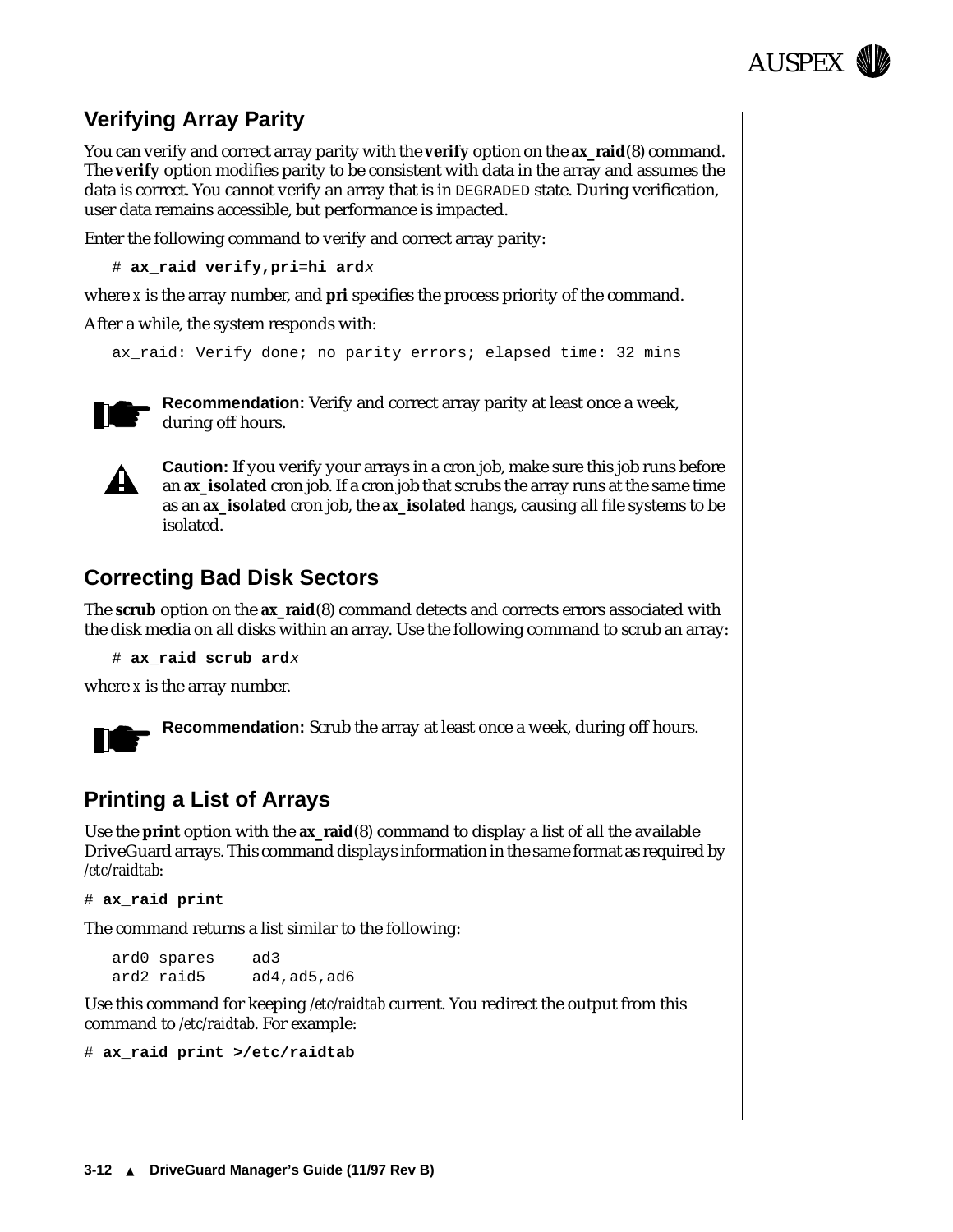<span id="page-42-0"></span>

#### **Displaying Array Status**

The **stat** option on the **ax\_raid**(8) command displays the status of all arrays in the NetServer. For each array, the command displays the array name, type (RAID5 or spare), the SP that controls the array, any maintenance activities that are currently active, the size of the array, the state, the dedicated spare, and the array members.

Following is a sample output:

```
# ax_raid stat
Current RAID configuration:
```
\_\_\_Maint\_\_ \_\_\_\_\_\_\_\_\_Array\_\_\_\_\_\_\_\_\_\_ Type SP Proc Cmpl Size State Spare Members ard0 RAID5 0 Init 30% 20G New ad4 ad11 ad14 ad21 ad34 ad41 ard1 RAID5 0 Verify 26% 8G Good ad6 ad13 ad20 ard2 RAID5 0 8G Degr ad35 ad18<-down ad25 ad33 ard3 RAID5 0 Rebld 35% 8G Degr ad32\* ad26 ad37 ard9 SPARE 0 ad40

In this display, drive **ad18** of array **ard2** is marked down. The asterisk next to drive **ad32** in array **ard3** indicates that disk of the array is being rebuilt. Refer to the **ax\_raid**(8) man page for more information.

#### **Terminating Maintenance Processes**

The abort option on the **ax\_raid**(8) command terminates any array maintenance processes running on the specified arrays.

The following command terminates any maintenance processes running on array **ard3** and **ard45**:

# **ax\_raid abort ard3 ard45**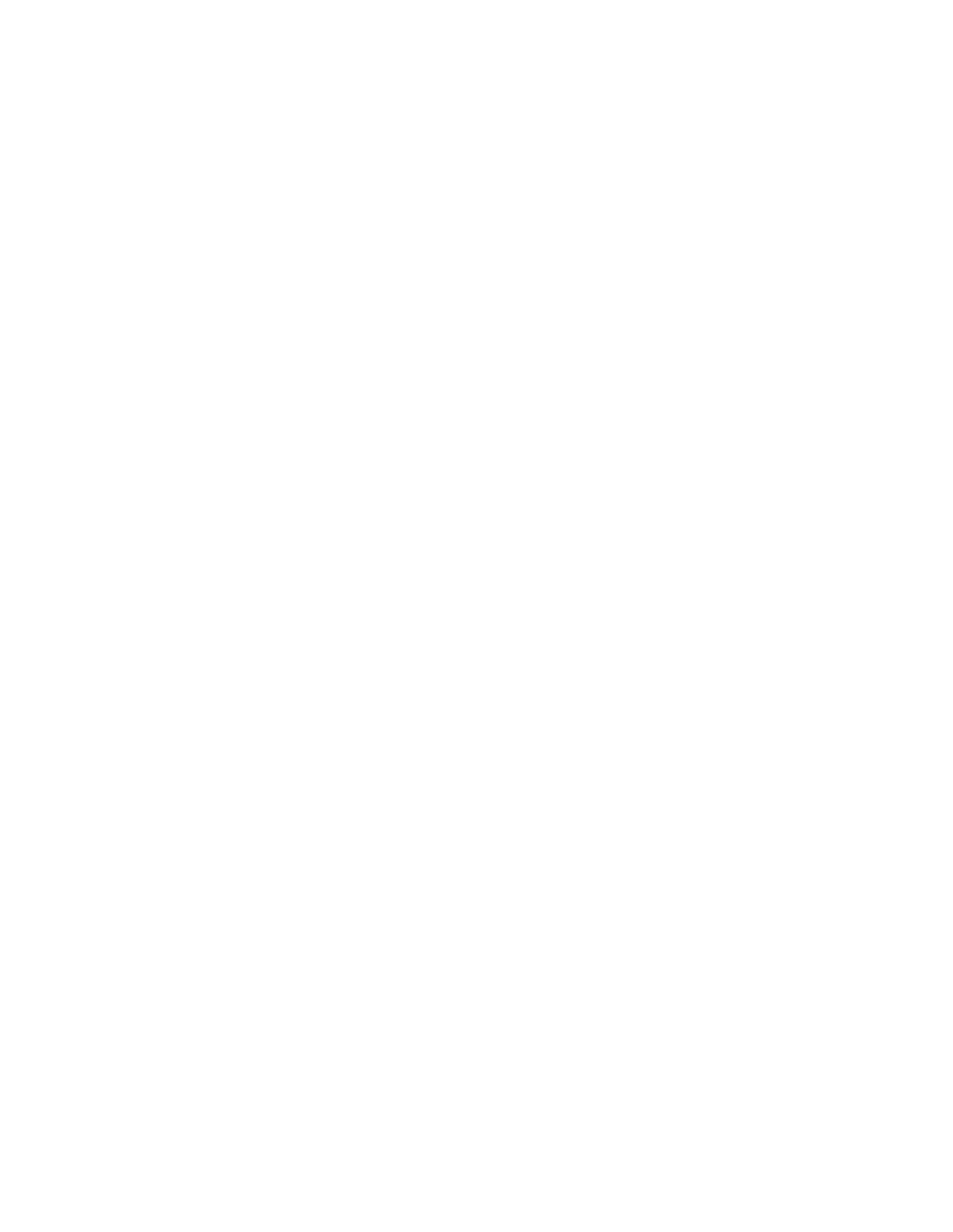<span id="page-44-0"></span>

## **4 Maintenance**

## **About This Chapter**

This chapter contains the following information:

- ▲ [Expanding a DriveGuard Array](#page-45-0)
- ▲ [Migrating File Systems](#page-47-0)
- ▲ [Moving Arrays Between NetServers](#page-49-0)
- ▲ [Removing DriveGuard](#page-50-0)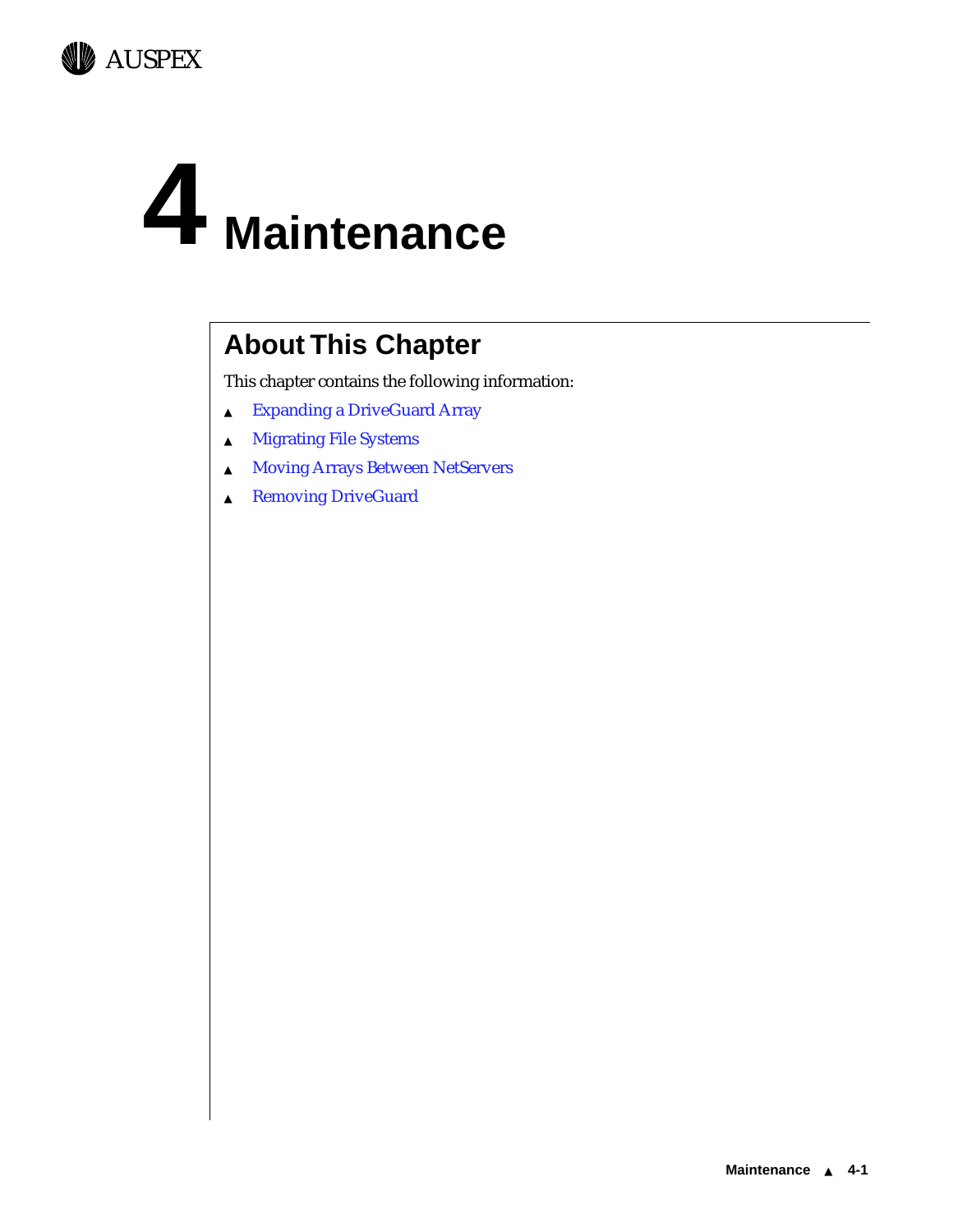## **AUSPEX**

## <span id="page-45-0"></span>**Expanding a DriveGuard Array**

After you create a DriveGuard array, you may want to expand it as your file system gets larger. You cannot directly enlarge a DriveGuard array. Instead, you expand it by moving it to a larger array.



**Note:** Both the original array and the new array must be on the same SP.

You expand a DriveGuard array in the same way you expand a virtual partition. The array that you want to expand and the array that you are moving to must be the single members of concatenated virtual partitions.

Expanding a DriveGuard array involves the following main steps:

- 1. Creating a new, larger array
- 2. Creating a virtual partition for the new array
- 3. Moving the contents of the first array onto the second array
- 4. Deleting the first array (optional)

The following example shows how to expand an array of three drives into an array of six drives.

#### **To expand an array from three drives to six drives**

- 1. Back up the original three-drive array.
- 2. Modify */etc/raidtab* to define the array that you are expanding onto. For example, if the existing array has the following definition in */etc/raidtab*,

ard1 raid5,rebuild=auto ad8,ad15,ad22

then you can define the new array that you are expanding onto as follows:

ard2 raid5,rebuild=auto ad5,ad12,ad19,ad26,ad33,ad40

Do not use the same drive numbers in the new array as are already in the existing array.

3. Download the */etc/raidtab* information to the SP.

# **ax\_raid load**

4. Initialize the six-drive array you just created. For example:

# **ax\_raid init ard2**

This command runs in the background and can take a long time depending on the size of the disks and the number of members in the array. When initialization completes, the following message displays:

```
ax_raid: initialization and partitioning of ard2 complete; elapsed 
time: 38 mins
```
- 5. Partition the new array using **ax\_label**(8) if you want to change the default partition scheme, as defined in the */etc/raidlabel.map* file.
- 6. Modify */etc/vparta*b to create a partition for the new array. For example, if the existing array has the following partition defined in */etc/vpartab*: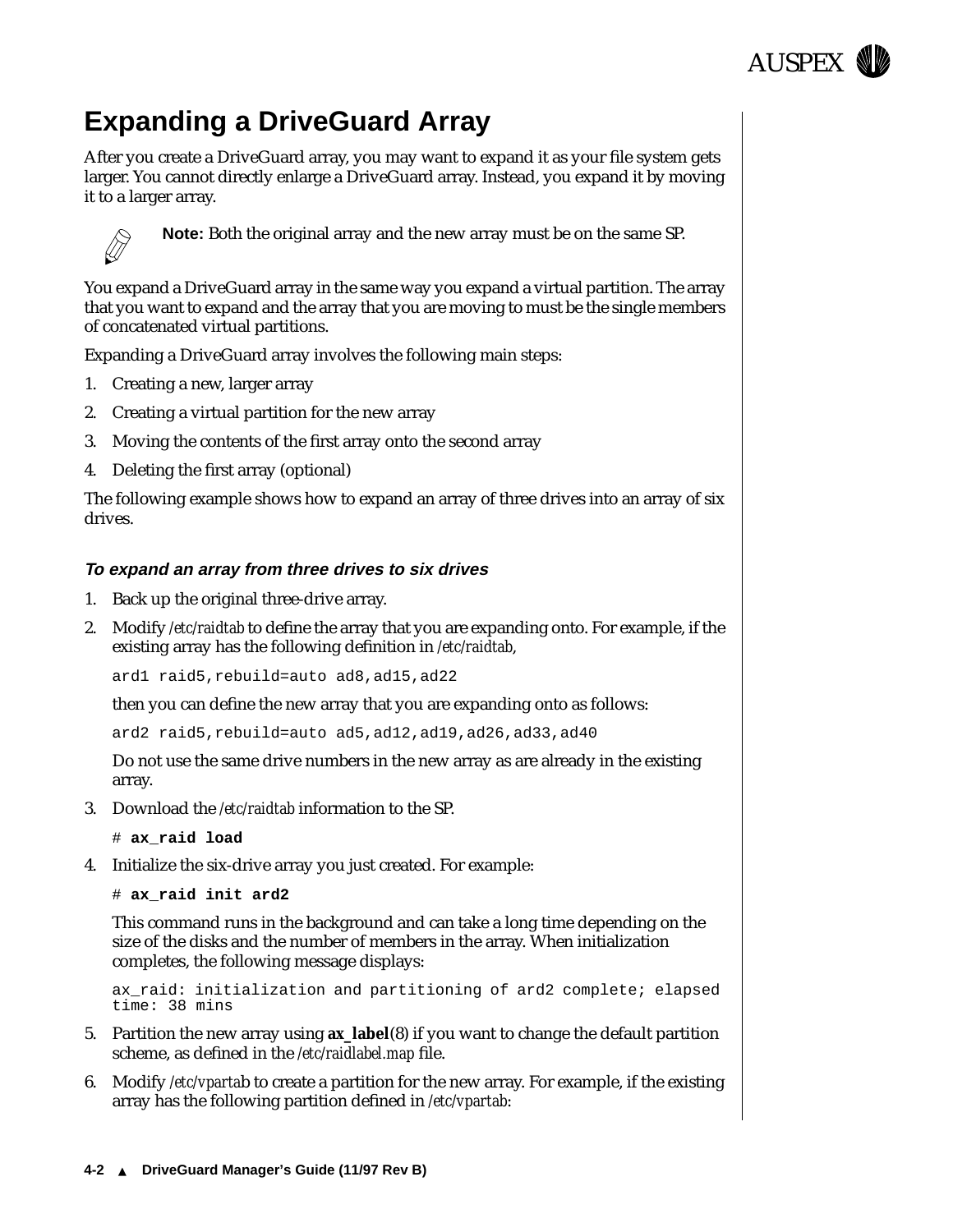

/dev/vp200 concat ard1c

then you can create a partition for the new array as follows:

/dev/vp201 concat ard2c

- 7. Download the */etc/vparta*b information to the SP.
	- # **ax\_loadvpar**
- 8. Expand the virtual partition with the following command:

```
# ax_expand -s vp200 vp201
```
This concludes the procedure for expanding a DriveGuard array. For more information on using **ax\_expand** to expand virtual partitions, refer to the *System Manager's Guide*.

If you are not going to reuse the original three-drive array, you can delete it now. The following example deletes array **ard1** and the corresponding virtual partition that was created as a result of the **ax\_expand** command in step 8.

#### **To delete the original array and corresponding virtual partition**

- 1. Modify */etc/vpartab* to delete the partition of the original array, **ard1**.
- 2. Download the */etc/vpartab* information to the SP.
	- # **ax\_loadvpar**
- 3. Delete the original array.
	- # **ax\_raid delete ard1**
- 4. Modify */etc/raidtab* to delete the entry for the original array.
	- # **ax\_raid print >/etc/raidtab**
- 5. Download the */etc/raidtab* information to the SP.
	- # **ax\_raid load**

This concludes the procedure for deleting the original array.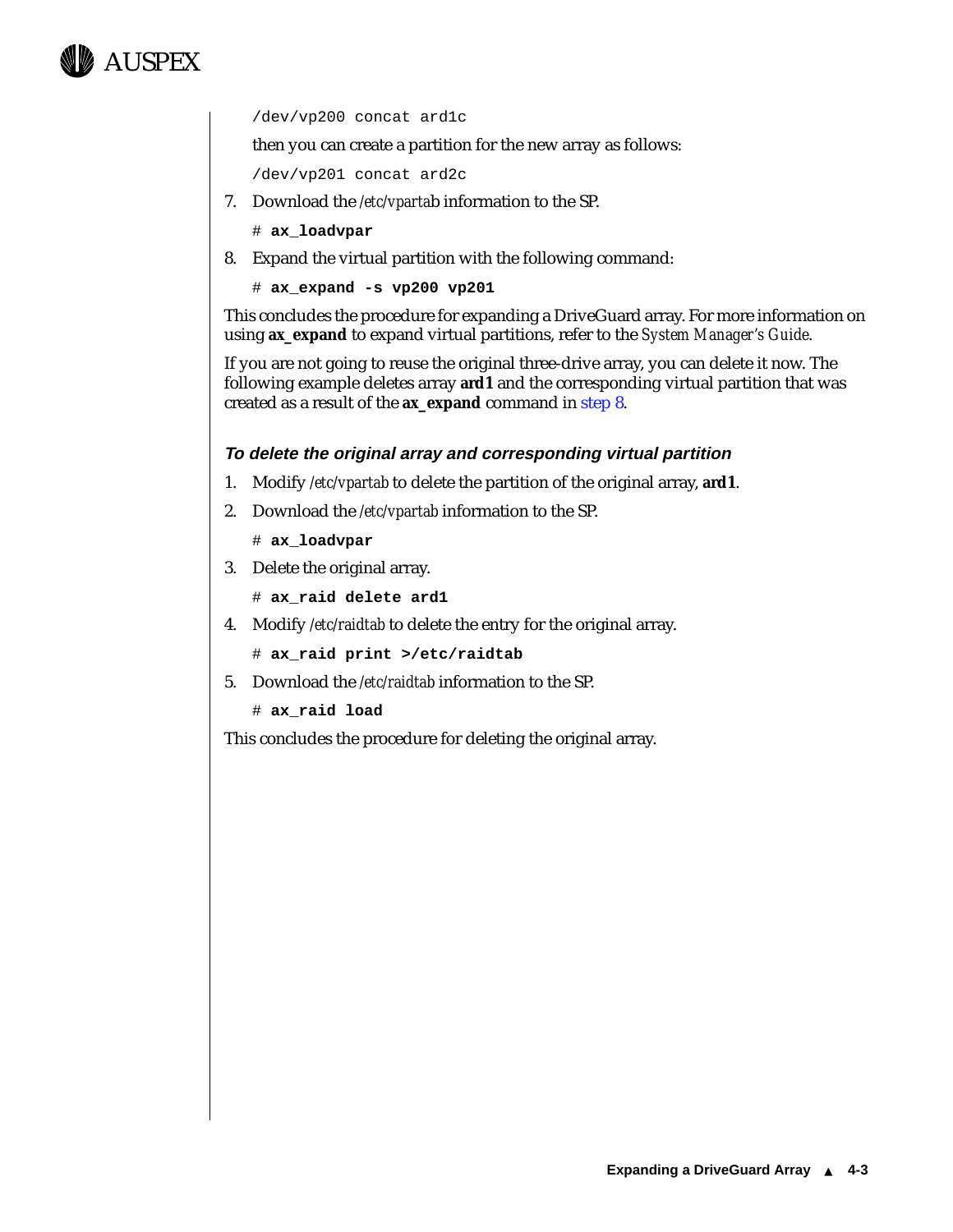## **AUSPEX**

## <span id="page-47-0"></span>**Migrating File Systems**

This section describes how to migrate existing file systems onto DriveGuard arrays, and how to migrate file systems from a DriveGuard array to regular (nonarray) drives.



**Note:** Both the array and the nonarray file systems must be on the same SP.

#### **Migrating to a DriveGuard Array**

The following example assumes that you are migrating the contents of a two-drive virtual partition to a three-drive DriveGuard array. The two-drive virtual partition is defined as follows in */etc/vpartab*:

```
/dev/vp1024 striped,size=256K ad123,ad130
```


**Note:** The DriveGuard array must have one more drive than the nonarray file system to allow for array parity information.

#### **To migrate a file system to a DriveGuard array**

1. Create and initialize a DriveGuard array, as defined in ["Array Creation and](#page-34-0)  [Initialization" on page 3-5.](#page-34-0) For example, assume you create and initialize **ard56** with the following definition in the */etc/raidtab* file:

ard56 raid5,rebuild=manual,size=256K ad102,ad109,ad116

2. Modify */etc/vpartab* to create a virtual partition for the array that you created in step 1. The following entry defines the new virtual partition:

/dev/vp1025 concat ard56c

3. Download the virtual partition information to the SP.

```
# ax_loadvpar
```
4. Migrate the file system from a virtual partition (for example, **vp1024**) to the array.

```
# ax_expand -m vp1024 vp1025
```
After this command executes, **vp1024** becomes a mirrored partition with one member—**vp1025**. Access to the file system mounted on **vp1024** is unaffected because the name of the virtual partition remains unchanged.

This concludes the procedure for migrating a file system to an array.

#### **Migrating from a DriveGuard Array**

The following example assumes that you are migrating the contents of a three-drive DriveGuard array to a two-drive virtual partition. The three-drive DriveGuard array is defined as follows in */etc/raidtab*:

ard57 raid5,rebuild=manual,size=256K ad103,ad110,ad117

The example assumes that the array is encased in a virtual partition defined as follows in */etc/vpartab*:

```
/dev/vp1048 concat ard57c
```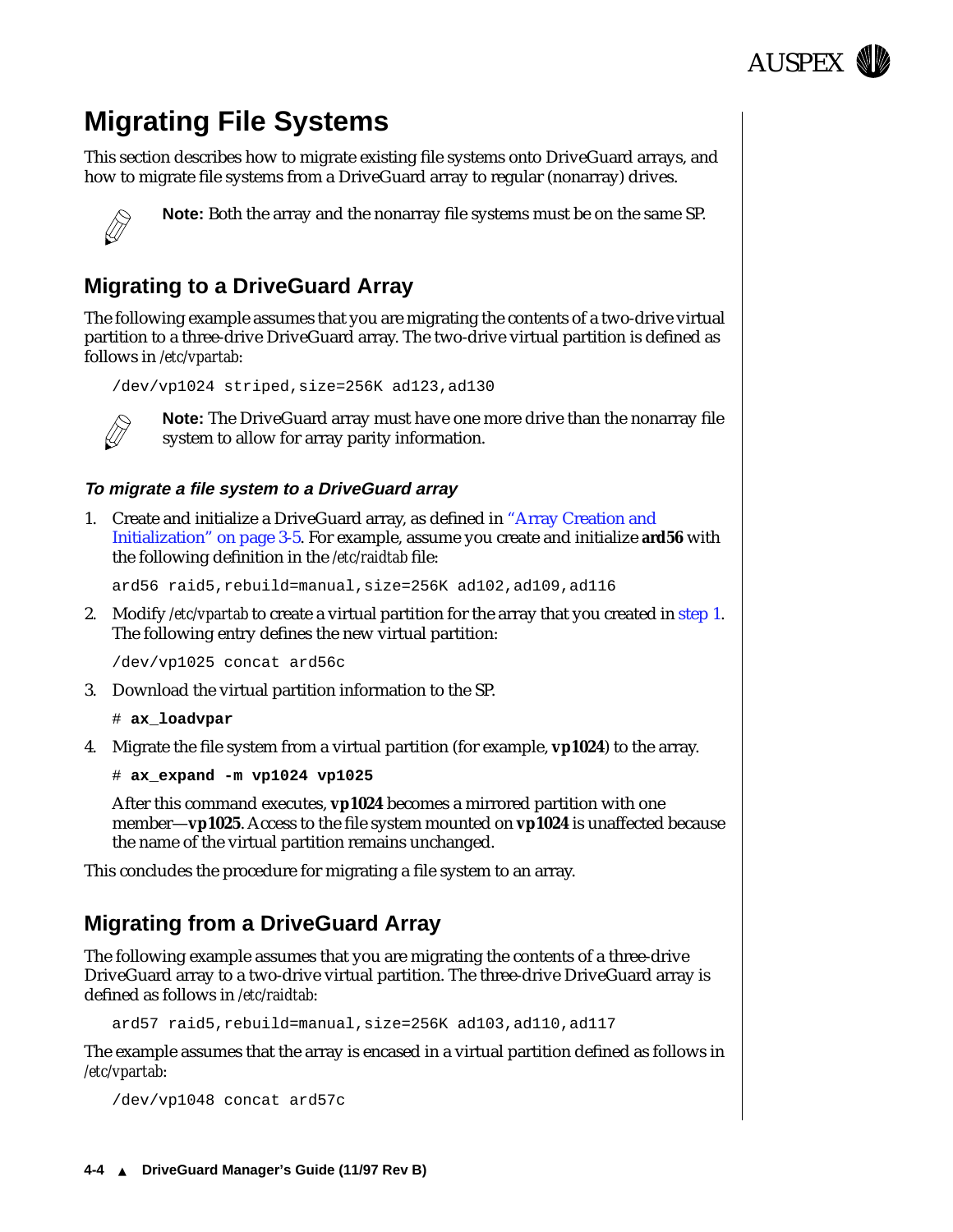

#### **To migrate a file system from a DriveGuard array**

1. Modify */etc/vpartab* to create a new virtual partition consisting of two drives. For example:

/dev/vp1049 striped,size=256K ad124,ad131



**Note:** The nonarray file system can have one less drive than the DriveGuard array because the nonarray file system does not have to allow for array parity information.

- 2. Download the virtual partition information to the SP.
	- # **ax\_loadvpar**
- 3. Migrate the contents of the DriveGuard array to the two-drive virtual partition.

```
# ax_expand -m vp1048 vp1049
```
After this command executes, **vp1048** becomes a mirrored partition with one member—**vp1049**. Access to the file system mounted on **vp1048** is unaffected because the name of the virtual partition remains unchanged.

4. Delete the array if you are not going to reuse it.

```
# ax_raid delete ard57
```
5. Modify */etc/raidtab* to delete the entry for the array.

# **ax\_raid print >/etc/raidtab**

6. Download the */etc/raidtab* information to the SP.

# **ax\_raid load**

This concludes the procedure for migrating a file system from an array.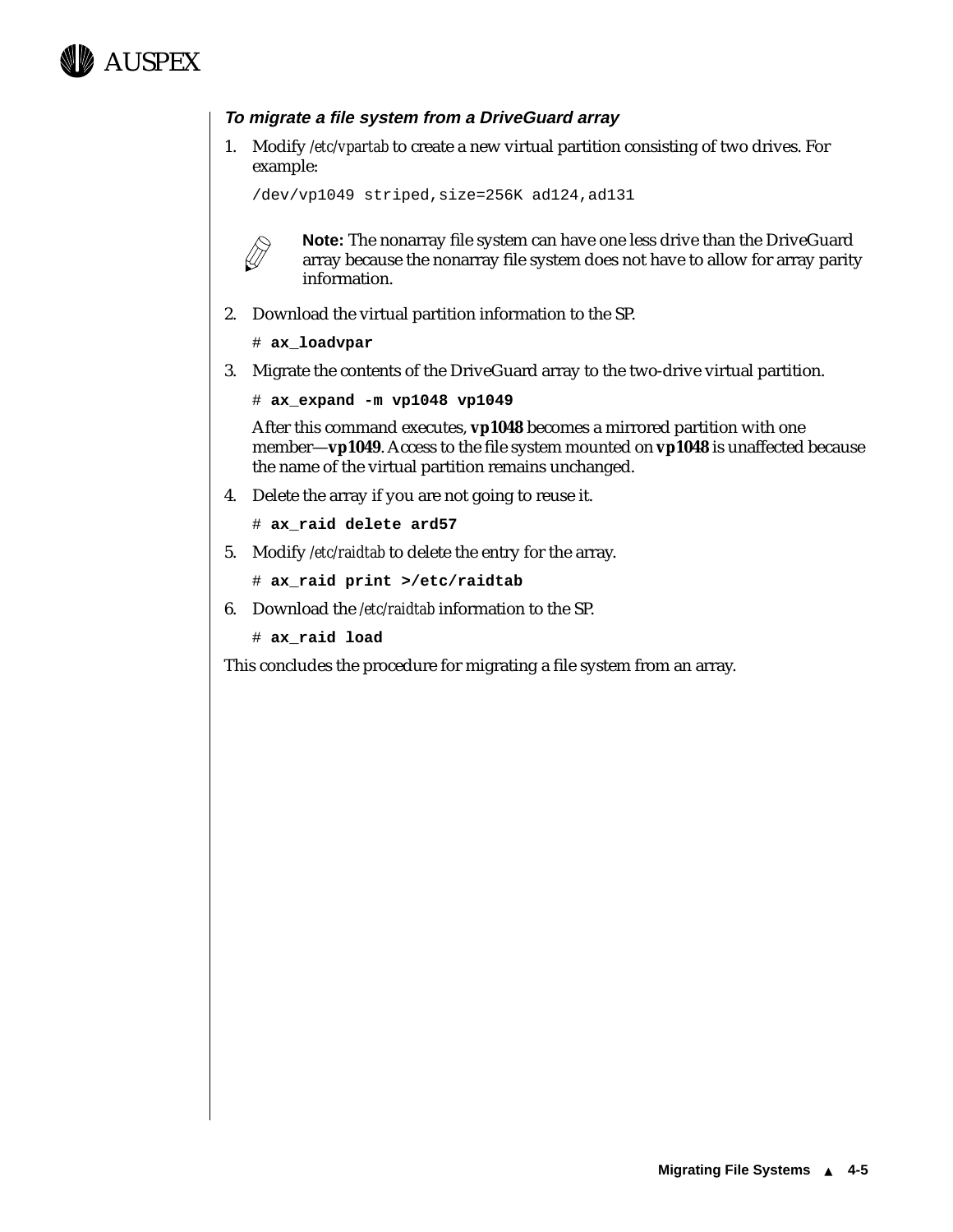

## <span id="page-49-0"></span>**Moving Arrays Between NetServers**

This section describes how to physically move a DriveGuard array from one NetServer to another.

You need an antistatic wrist strap to complete this procedure.

#### **To move a DriveGuard array to a different NetServer**

1. Halt the NetServer that has the DriveGuard array you want to move.



**Note:** Even if you have DataGuard, you must halt the entire NetServer for this procedure.

- 2. Put on the antistatic wrist strap, and wear it throughout the procedure.
- 3. Remove the drives that make up the DriveGuard array.
- 4. Reboot this NetServer.
- 5. Halt the NetServer where you want to move the DriveGuard array.
- 6. Insert the drives that you removed in step 3 into the second NetServer.



**Caution:** Do not do an **ax\_raid load** or otherwise access these drives before you reboot the system. You will lose data if you access these drives before rebooting the system.

- 7. Reboot the second NetServer.
- 8. Update the */etc/raidtab* file with the following command (optional):

# **ax\_raid print > /etc/raidtab**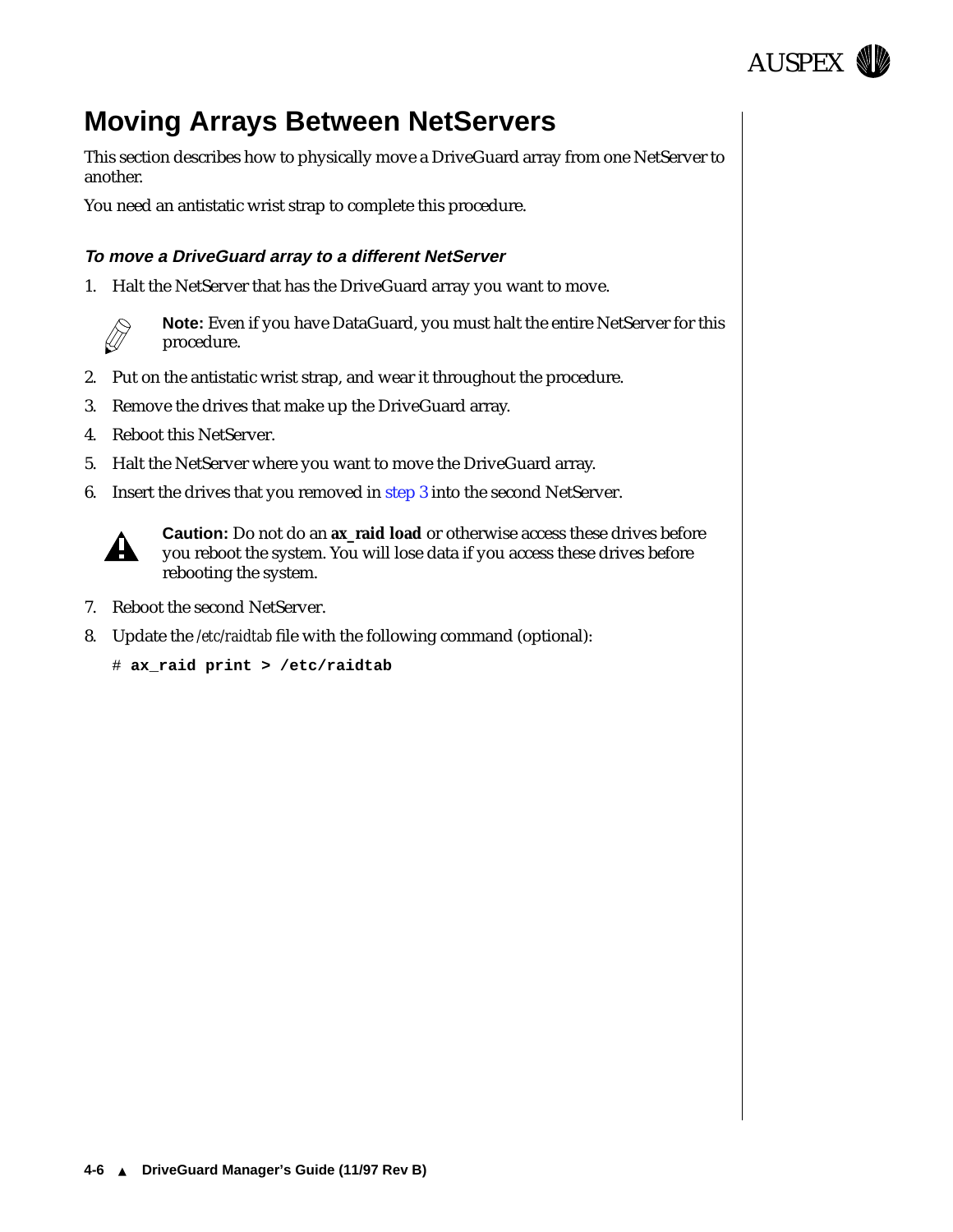<span id="page-50-0"></span>

## **Removing DriveGuard**

Use the **pkgrm** command to remove DriveGuard from the NetServer. Refer to the man page for additional information on how to use this command.



**Caution:** Removing DriveGuard causes data in arrays to be lost. To preserve the data, migrate the array file systems to nonarray drives, as described in ["Migrating File Systems" on page 4-4,](#page-47-0) before you remove the DriveGuard package.

1. Mount */usr* with read/write privilege:

```
# mount -o remount,rw /usr
```
2. Type the **pkgrm** command at the prompt:

```
host1# pkgrm
```
The system prompts you to select a software package to remove.

```
pkgrm session started on Fri Feb 7 15:28:47 PST 1997
```

```
The following packages are available:<br>1. AX100bt Fest Ethernet 100Ps
```

| $\mathbf{1}$  | AX100bt  | Fast Ethernet 100Base-T                                    |
|---------------|----------|------------------------------------------------------------|
|               |          | $(HP-VII, HP-VIII)$ 1.9.2                                  |
| $\mathcal{L}$ | AXatm2   | ATM 2                                                      |
|               |          | $(HP-VII, HP-VIII)$ 1.9.2                                  |
| 3             | AXbackup | FastBackup                                                 |
|               |          | $(HP-VII, HP-VIII)$ 1.9.2                                  |
| 4             | AXdquard | DataGuard                                                  |
|               |          | $(HP-VII, HP-VIII)$ 1.9.2                                  |
| 5.            | AXdocs   | Auspex System Documentation                                |
|               |          | $(HP-VII, HP-VIII)$ 1.9.2                                  |
| 6             | AXdrvqrd | DriveGuard                                                 |
|               |          | $(HP-VII, HP-VIII)$ 1.9.2                                  |
| 7             | AXftp    | NP Resident FTP                                            |
|               |          | $(HP-VII, HP-VIII)$ 1.9.2                                  |
| 8             | AXsrvqrd | ServerGuard                                                |
|               |          | $(HP-VII, HP-VIII)$ 1.9.2                                  |
|               |          | Select package(s) you wish to process (or 'all' to process |
|               |          | all packages). $(detault: all) [?, ??, q]:$                |

3. Type the number of the package you want to remove. Enter **6** for DriveGuard.

#### The system responds with:

```
The following package is currently installed:
   AXdrvgrd DriveGuard
                    (HP-VII,HP-VIII) 1.9.2
Do you want to remove this package?
```
#### 4. Enter **y** to remove DriveGuard.

#### The system responds with:

## Removing installed package instance <AXdrvgrd>

This package contains scripts which will be executed with superuser permission during the process of removing this package.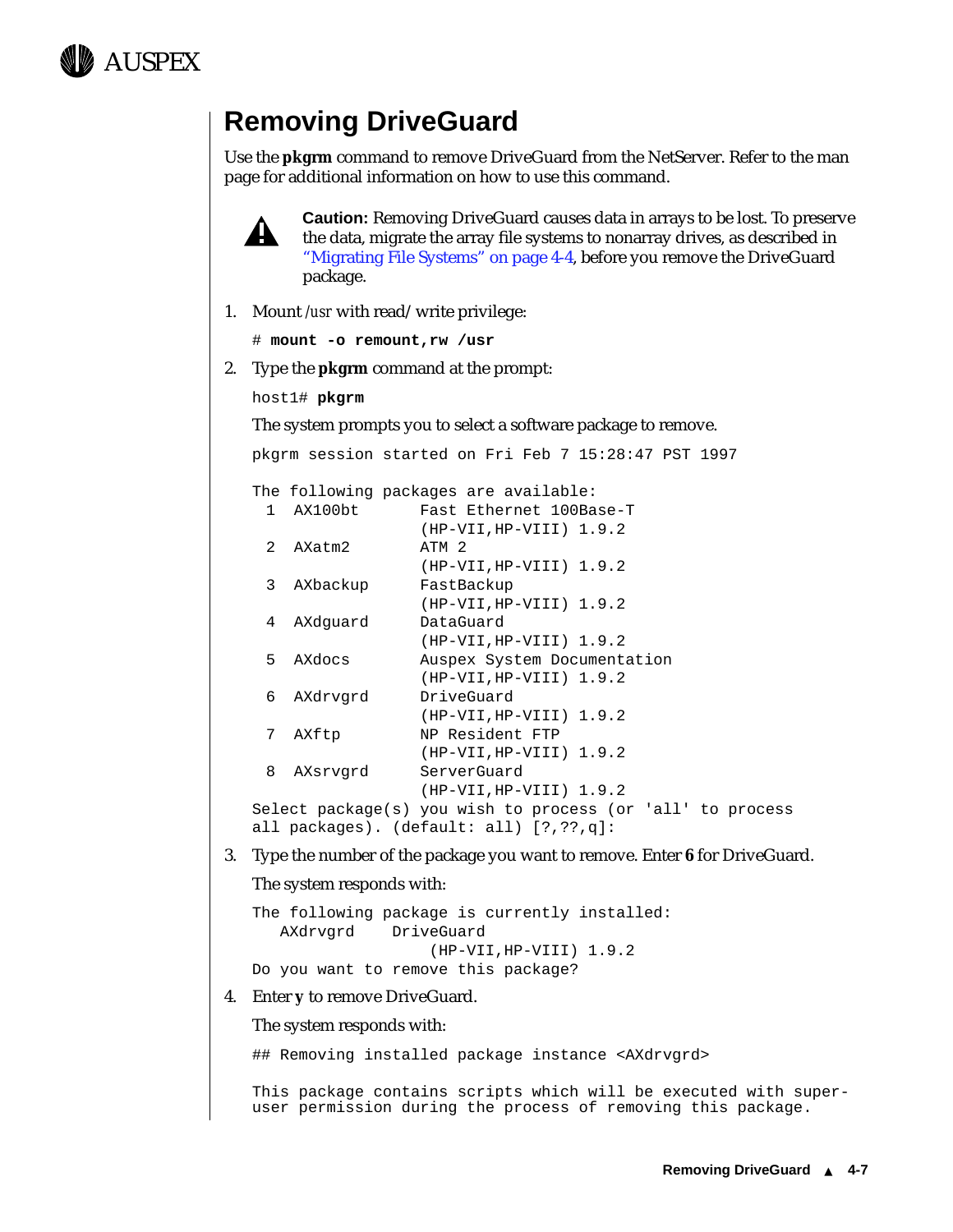

Do you want to continue with the removal of this package [y,n,?,q] 5. Enter **y** to continue with removing DriveGuard. The system responds with: ## Verifying package dependencies. ## Processing package information. ## Executing preremove script. ## Removing pathnames in class <none> /usr/auspex/ax\_raid /etc/raidtab.template /etc/raidlabel.map.template /etc/raid\_notify.sh.template ## Updating system information. Removal of <AXdrvgrd> was successful. pkgrm session finished on Fri Feb 7 15:30:08 PST 1997 A log of this session of pkgrm is at /tmp/pkgrm.log on the current root disk, and at /var/log/pkgrm.log on the target disk.

This completes DriveGuard removal.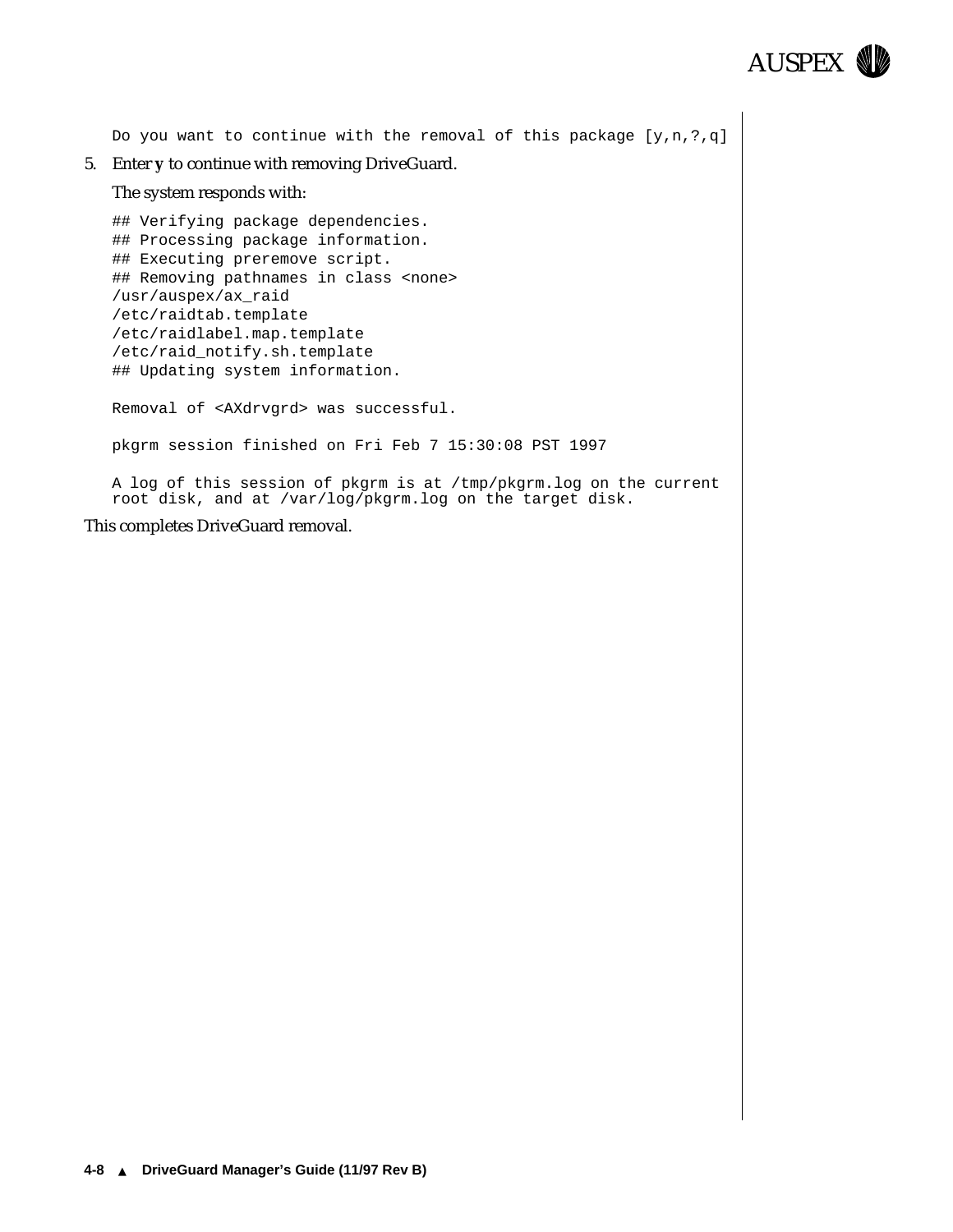<span id="page-52-0"></span>



## **A Configuration Worksheets**

## **About This Appendix**

This appendix contains two worksheets that are helpful for DriveGuard array configuration:

▲ The DriveGuard Array Information worksheet compiles information you can use for array configuration in */etc/raidtab*.

It is also useful during array partitioning.

▲ The Floating Spares Information worksheet compiles information for the floating spares arrays defined in */etc/raidtab*.

These worksheets are designed to be duplicated for your convenience.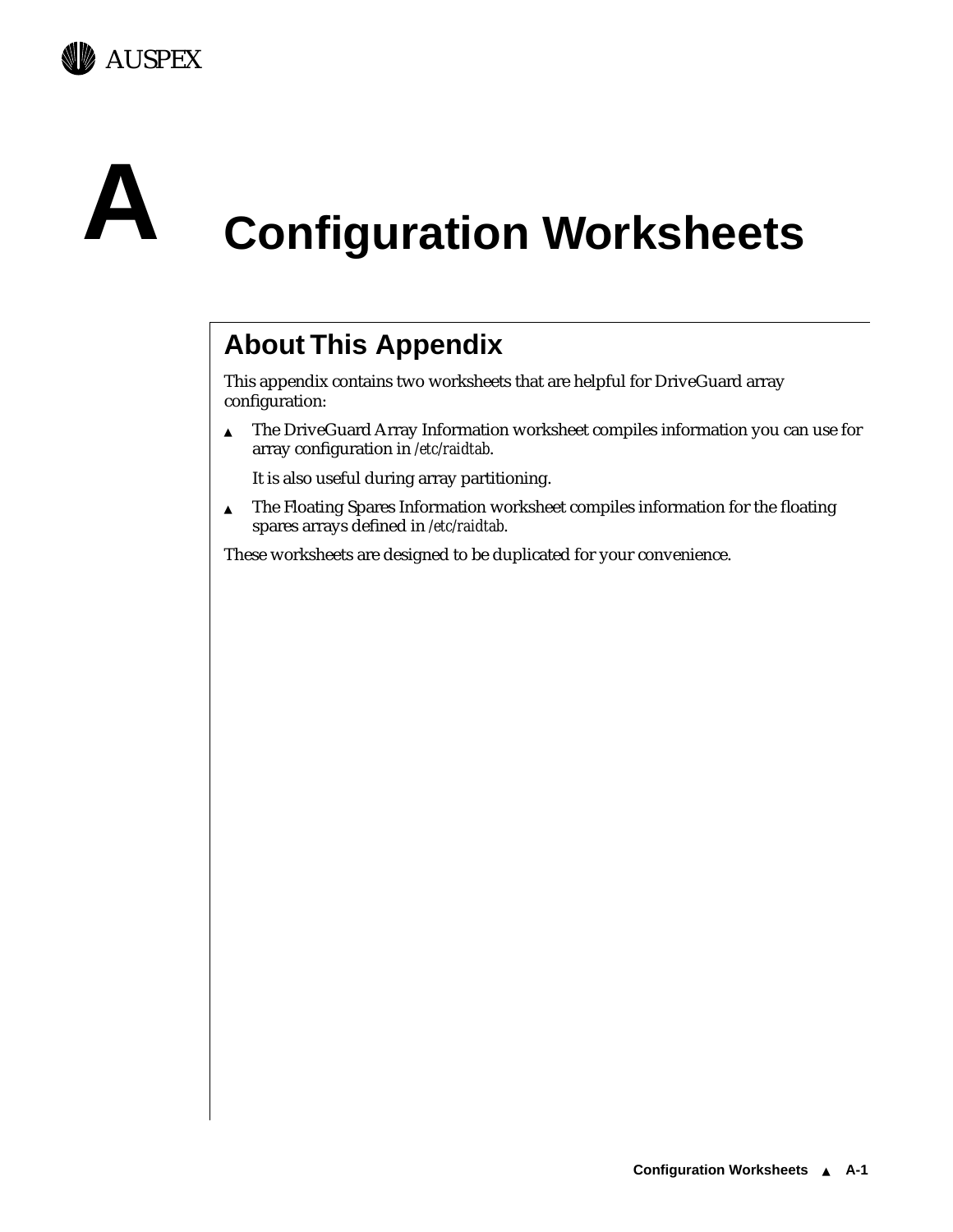

## <span id="page-53-0"></span>**DriveGuard Array Information Worksheet**

| <b>Array Information:</b> |  |
|---------------------------|--|
|---------------------------|--|

Array name: \_\_\_\_\_\_\_\_\_\_\_\_\_

Storage Processor (SP) Number: \_\_\_\_\_\_\_\_\_\_\_\_\_

Dedicated Spare (Yes/No):\_\_\_\_\_\_\_\_\_\_\_\_\_\_

Drive size:\_\_\_\_\_\_\_\_\_\_\_\_\_\_

Stripe size:

Rebuild (Automatic/Manual):\_\_\_\_\_\_\_\_\_\_\_\_\_\_\_

Rebuild Priority (hi/lo):\_\_\_\_\_\_\_\_\_\_\_\_\_\_

| <b>Members</b>         | <b>Slot Number</b> | <b>SCSI Channel</b> |
|------------------------|--------------------|---------------------|
|                        |                    |                     |
|                        |                    |                     |
|                        |                    |                     |
|                        |                    |                     |
|                        |                    |                     |
|                        |                    |                     |
| <b>Dedicated Spare</b> | <b>Slot Number</b> | <b>SCSI Channel</b> |
|                        |                    |                     |

#### **Array Partitioning**:

Array partitioning scheme (root, default, stripe, other): \_\_\_\_\_\_\_\_\_\_\_\_\_\_\_\_\_\_\_\_\_\_

| <b>Partition</b> | <b>Size</b> | <b>Mount Point</b> | <b>Major Directories</b> |
|------------------|-------------|--------------------|--------------------------|
| a                |             |                    |                          |
| h                |             |                    |                          |
| $\mathbf c$      |             |                    |                          |
| d                |             |                    |                          |
| e                |             |                    |                          |
|                  |             |                    |                          |
| g                |             |                    |                          |
| h                |             |                    |                          |

**Notes**: